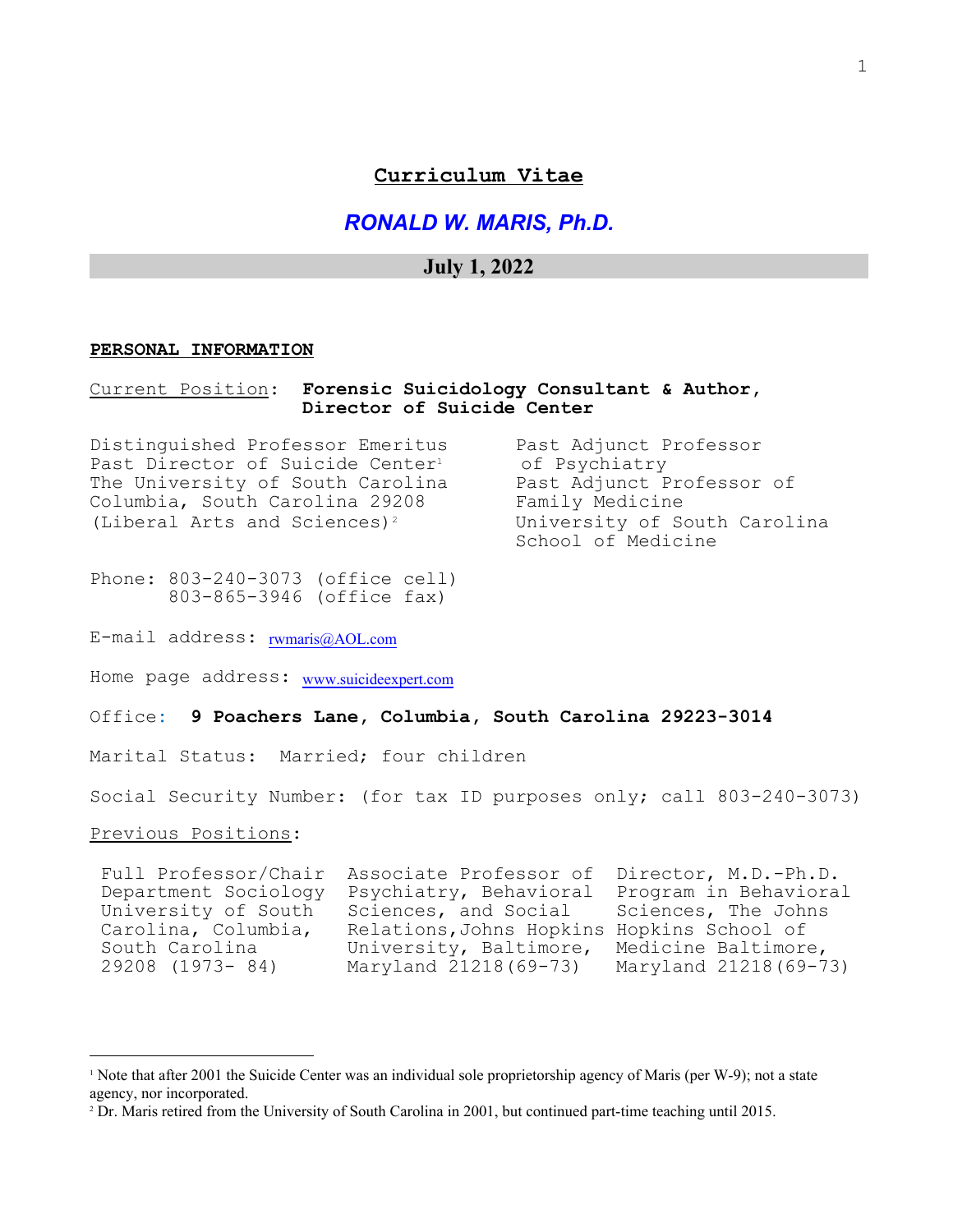Full Professor/Director assistant Professor<br>
of Suicide Center bartmouth College of Suicide Center **Dartmouth College**<br>
University of South **Exercise Hanover, New Hamps** University of South Hanover, New Hampshire Carolina, Columbia, SC 63755 (1966-68) 29208 (1985-2001)

#### **EDUCATION**

- 1996- 2020 Research and Clinical Trial reviews of antiepileptics (especially gabapentin/Neurontin) and forensic testimony in Crone (06), Smith,(07 & 10), Bulger (08), Reeves (12), Johnson (20), et al.
- 1993-1994 University of Pittsburgh School of Medicine, Visiting Professor of Psychiatry (studied with John Mann, M.D.)
- 1993-1994 University of South Carolina Medical School Year I Psychiatric Residency Training (Medical Diagnosis, Psychopharmacology, Forensic Psychiatry, Neurology)
- 1991- 2008 Research and Clinical Trial reviews of antidepressants (esp. SSRIs), culminating in FDA black box warnings in 10/04 (children & adolescent)s & 12/06 (adults) and Congressional testimony on suicide (5/08).
- 1987-1989 The University of South Carolina (Columbia) completed four graduate statistics courses in Log-Linear Analysis Regression Analysis and Case-Control Studies (2).
- 1986 The University of Calgary (Alberta, Canada) School of Medicine, Killam Visiting Professor in Psychiatry.
- 1979-1980 The University of Vienna School of Medicine (Vienna, Austria) Research Fellow in Psychiatry.
- 1979 Goethe Institut (Vienna, Austria) German (July-December).
- 1971 Goethe Institut (West Berlin, Germany). German (May-July).
- 1971 Ärztliche Lebensmüdenbetreuung (West Berlin, Germany).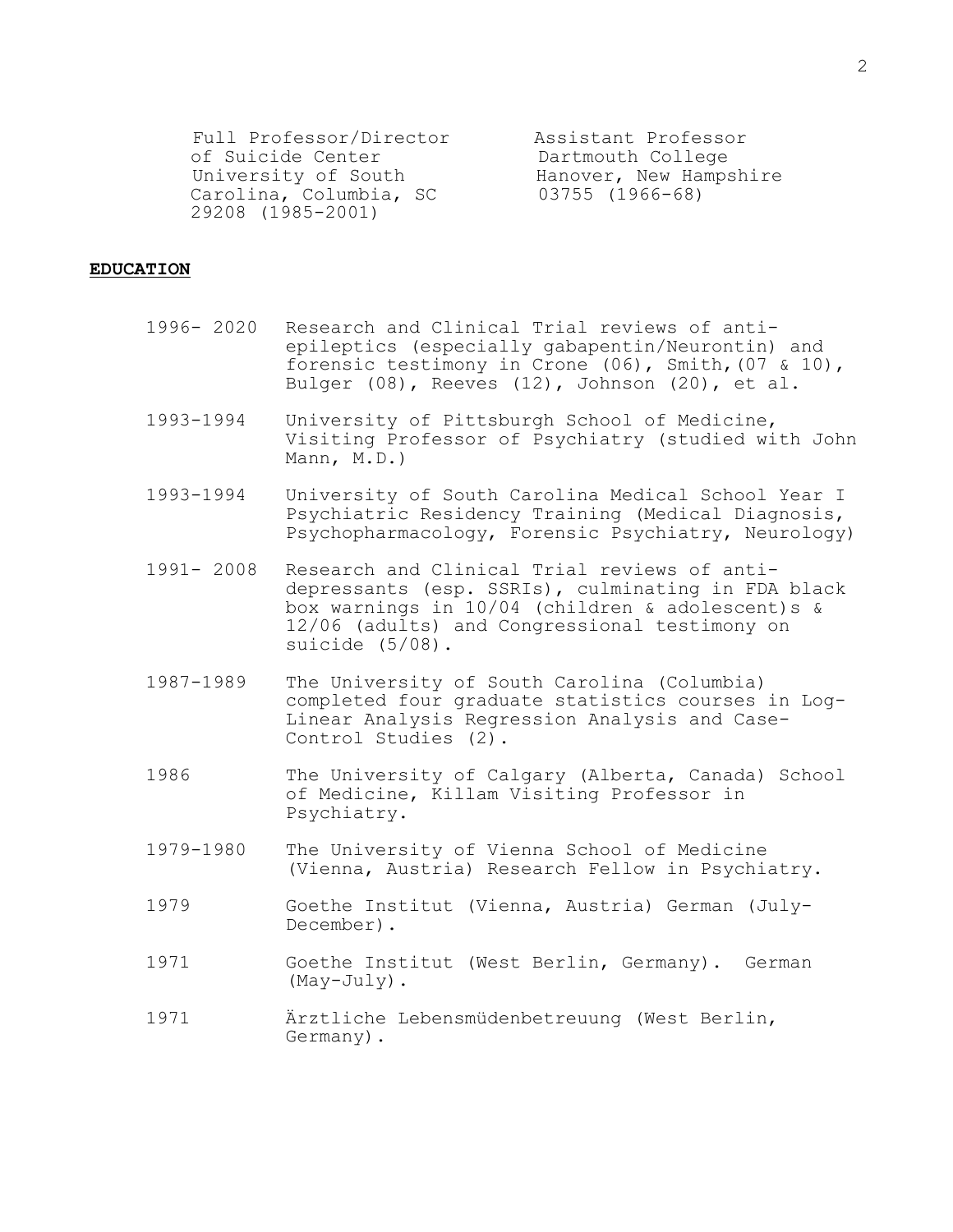- 1968-1969 The Johns Hopkins University School of Medicine (Baltimore) Postdoctoral Fellow in Psychiatry & Behavioral Sciences, 1969.
- 1965-1966 Los Angeles Suicide Prevention Center (Trainee in Suicidology).
- 1961-1965 University of Illinois (Urbana), Ph.D. (Major: Social-Psychology; Minor: Philosophy), 1965 (October). (With Highest Honors; Bobbs-Merrill Award).
- 1959-1961 University of Illinois (Urbana), M.A. (Philosophy, Logic, and History of Science), 1961.
- 1958-1959 Harvard University (Cambridge), One-year Graduate Scholarship in Philosophy and Religion (not a degree candidate).
- 1954-1958 University of Illinois (Urbana), B.A. (Philosophy, English, Chemical Engineering),1958. (With Honors; George Huff Award for Proficiency in Scholarship by a Varsity Athlete)

## **CLINCAL TRAINING**

I started out as a behavioral sciences academician with a Ph.D. in social-psychology at the University of Illinois and taught theory, research methods, and statistics for a few years at Arizona State University (1965)and Dartmouth College (1966-68) When I came to the Johns Hopkins Medical School in Baltimore in 1968 and thereafter I had five years of supervised, formal training in the delivery of psychiatric clinical services (assessment and treatment of living patients). Johns Hopkins Hospital was recently (2011) ranked for 21 consecutive years as the #1 hospital in the United States. I was director of their M.D.-Ph.D. program in Psychiatry and Behavioral Sciences from 1969 to 1973. I have been a Ph.D. Professor of Psychiatry continuously since 1969 (for over 50 years).

While at Hopkins I had five years of intensive patient training with psychiatric suicidal in- and out-patients. My supervisors were psychiatrists Joel Elkes, M.D., Seymour Perlin, M.D., Chester Schmidt, M.D., and Nahum Spinner, M.D.. I was certified by JHUMS as a post-doctoral fellow in Psychiatry. Part of my Hopkins postdoctoral training included an internship at the Los Angeles Suicide Prevention Center, where I was supervised in direct clinical care of living suicidal patients by Robert Litman, M.D. I was also a Deputy Medical Examiner in Baltimore under Russell Fisher, M.D. for four years.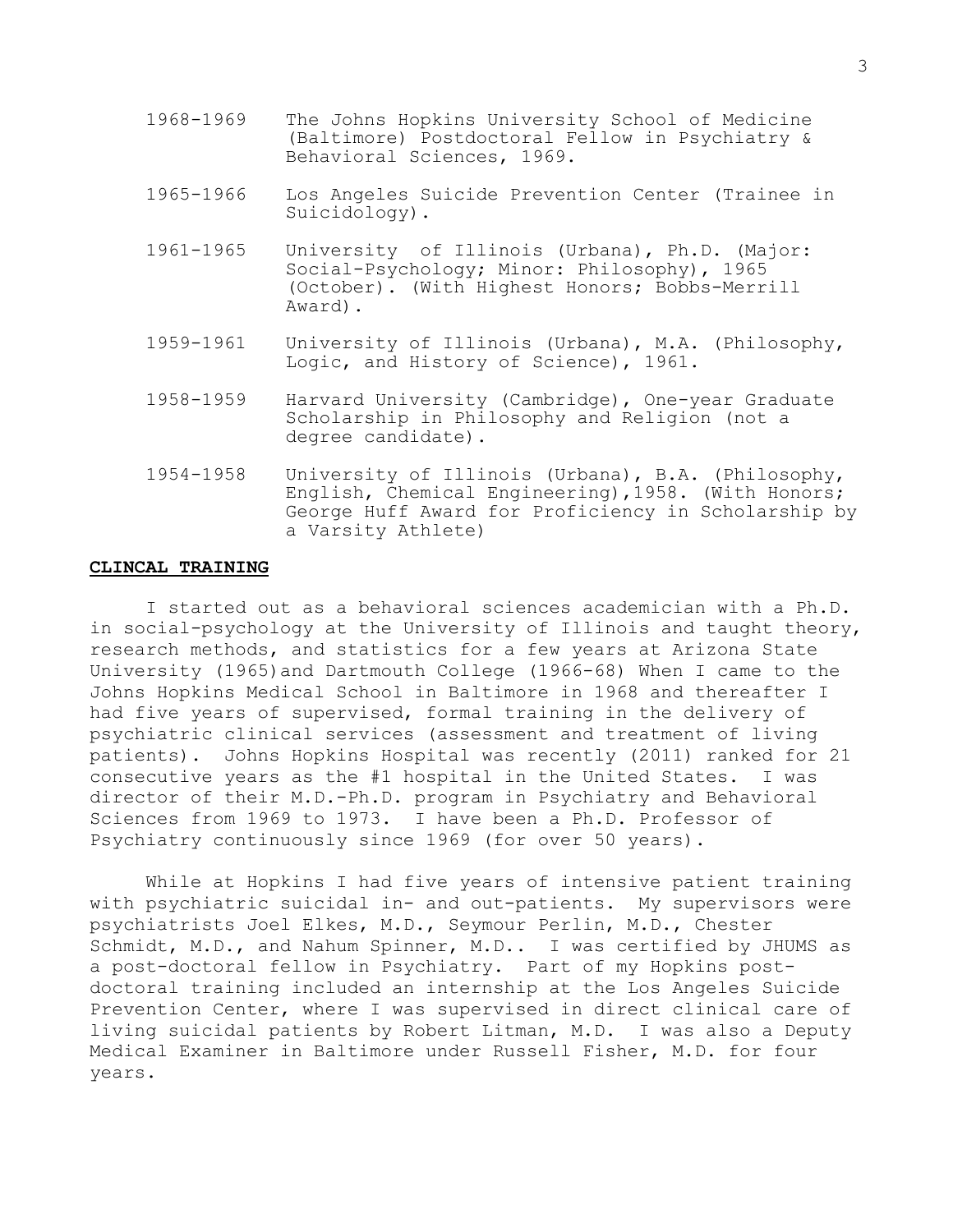After five years of intensive clinical training in Psychiatry, where I was promoted to **Associate Professor of Psychiatry** at the Johns Hopkins Medical School(in 1969), I had 16 additional years of M.D.-supervised clinical training as follows:

- World Health Organization Fellow in Psychiatry, Berlin, Germany, Klaus Thomas, M.D. (supervisor), 1971.
- Yale Foundations Fund Fellow in Psychiatry, Vienna, Austria, Erwin Ringel, M.D. (supervisor), 1979-1980.
- Director, University of South Carolina Suicide Center (I had 12 clinical staff and assessed and treated student ca. 17-35 years old), Harold Morgan, M.D. (Harvard), (supervisor), 1985-2001.
- Killam Fulbright Visiting Professor of Psychiatry, Calgary, Alberta, Sebastian Littman, M.D. and Bryan Tanney, M.D. (supervisors), 1986.
- Visiting Professor of Psychiatry, Western Psychiatric Institute, Pittsburgh, Pennsylvania, J. John Mann, M.D. (supervisor) 1993.
- Psychiatric Residency Training at Univ. So. Carolina (for 6 months), Peter Swanson, M.D., and J.T., Thornhill, M.D. (supervisors), 1993.

Thus, (during and) after Johns Hopkins I had about 5 more years of formal clinical training in Psychiatry and Suicidology, for a total of about 10 years of clinical training and another 10 years of clinical experience. As Director of the USC Suicide Center (1985- 1996) I did psychotherapy with suicidal college students. Of course, my **296**(to date, from about 1980 to 2021) **forensic cases** involved intensive clinical review of the diagnosis, assessment, and treatment of psychiatric and suicidal patients (much like a Pathologist would have patients).

I have been active in the study and review of psychiatric medications and worked with the FDA and Columbia University in the metaphysical analysis of antidepressants. I have also studied indepth the clinical trial data of anti-convulsants and antiepileptics. See my recent books, **Pillaged: Psychiatric Medications and Suicidality** (USC,2015)and **Suicidology: A Comprehensive Biopsychosocial Perspective** (Guilford Press,2019).

Finally, I have taught *Introduction to Psychiatry* (Sociology 460)*, Suicide Assessment, and Suicide Prevention* for many years at the University of South Carolina, and have continued until recently to supervise resident physicians in Psychiatry (including training them in the use of the psychological autopsy) and Family Medicine.

## **HONORS**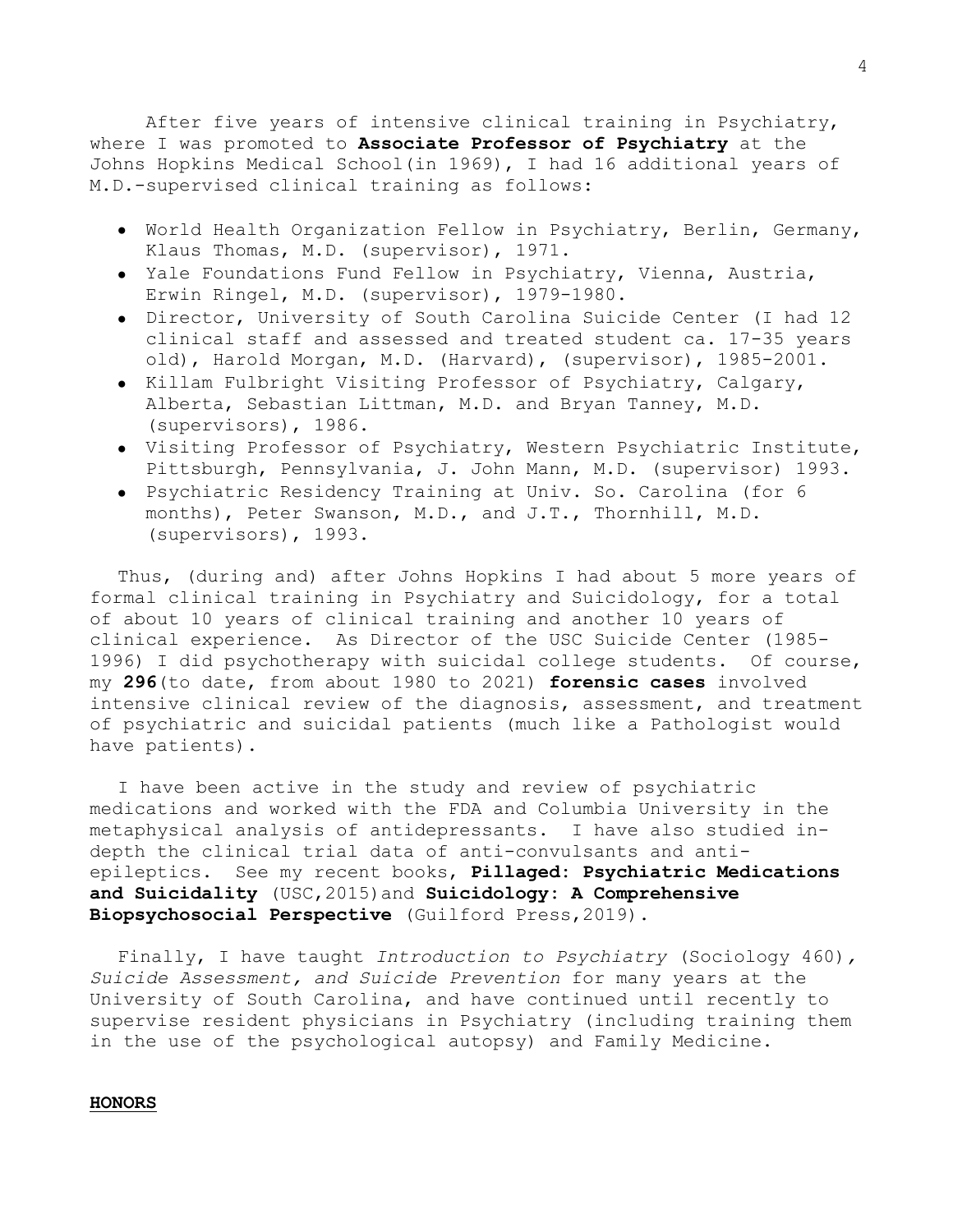- 2014- Invited by Oxford University Press to author their 2017 Online annotated bibliography on *Suicide*.
- 2012 Pathways to Suicide (1981) chosen the fourth (tied; after Shneidman, Durkheim & Joiner) most impactful theory of suicide of all times (Suicide & Life-Threatening Behavior 42 (1); Table 1, page 82).
- 2011 Invited endorsement of International Handbook of Suicide Prevention (Stephen Platt et al. Wiley),
- 2011 Invited endorsement of Suicide Movies (Stephen Stack and Bowman, Hogrefe).
- 2009 Board Certified in Forensic Suicidology, American Association of Suicidology.
- 2008 Invited to address U.S. Congressional Committee on Veteran Suicides (Bob Filner, chairman (5/6/08).
- <sup>2006</sup> Invited scientific committee member of the U.S. F,D,A,/Columbia RCTs SSRI, anti-seizure data for adults; evaluate role of Ψ drugs in selfdestruction.
- 2003 Invited Member, NIMH/UR conference on Middle-Aged Male Suicides.
- 2001 Member, National Academy of Sciences, Institute of Medicine workshop on suicide prevention
- 2001 Michael Mungo Teaching Award
- 1999 Distinguished Honors College Teaching Award
- 1998 Gamecock Faculty All-Star Teaching Award
- 1997 Mortar Board Excellence in Teaching Award
- 1996 Board Certified Forensic Examiner (#2950).
- 1995 Michael J. Mungo Teaching Award Finalist (USC).
- 1994 South Carolina Honors College Dean Finalist (USC).
- 1994-2003 Fellow, American Academy of Forensic Sciences
- 1993 Scientific Advisory Committee (MHCRC), University of Pittsburgh Medical School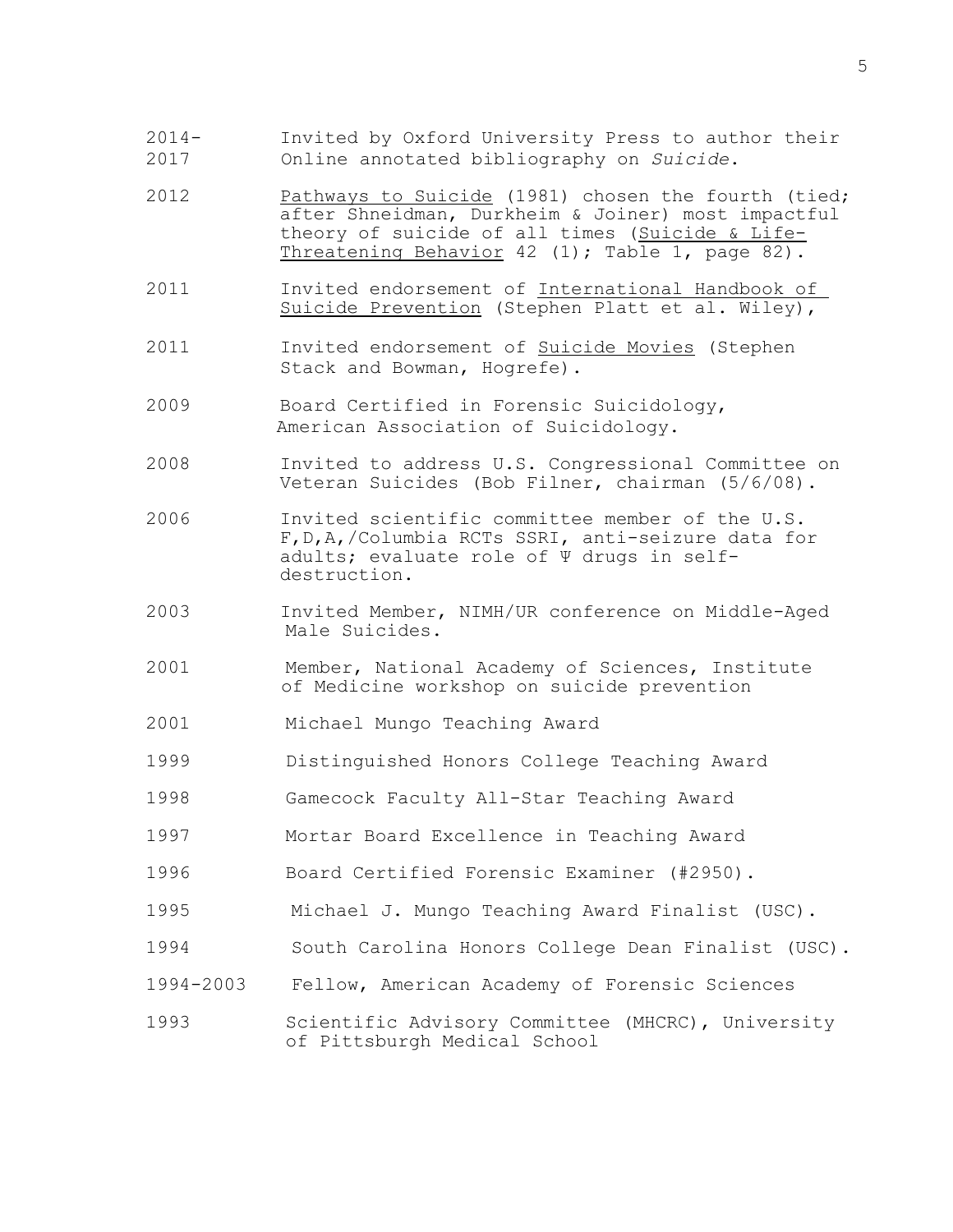- 1992 Assessment and Prediction of Suicide Book chosen as Book of the Month by Behavioral Science Book Service
- 1992-2003 Scientific Committee, American Suicide Foundation
- 1990 Fellow, International Academy for Suicide Research
- 1986 Killam Visiting Professor, University of Calgary, (Alberta, Canada)
- 1985 Louis I. Dublin Award for Research in Suicide.
- 1981 Russell Award for Research in Humanities and Social Sciences.
- 1981-1995 Editor-in Chief, Suicide and Life-Threatening Behavior.
- 1980-l981 President, American Association of Suicidology.
- 1979-1980 Foundations' Fund Fellow for Research in Psychiatry (Vienna).
- 1974 Young Contributor's Award for Outstanding Research in Suicide in 1974, American Association of Suicidology.
- 1973-1975 Treasurer, American Association of Suicidology.
- 1971 World Health Organization Fellow.
- 1968 National Institute of Mental Health Postdoctoral Fellow (Psychiatry and Behavioral Sciences).
- 1965 National Science Foundation Fellow (PhD dissertation grant).
- 1964 University of Illinois NSF Fellow.
- 1963 Bobbs-Merrill Award for Outstanding Graduate Student in Sociology at the University of Illinois.
- 1955-1957 George Huff Award for Outstanding Scholastic and Athletic Achievement at the University of Illinois.

## **PRIMARY RESEARCH, CONSULTING, AND TEACHING INTERESTS**

## Suicide, Medical and Behavioral Sciences

- Forensic Suicidology: Investigating and consulting on suicidal and equivocal deaths with particular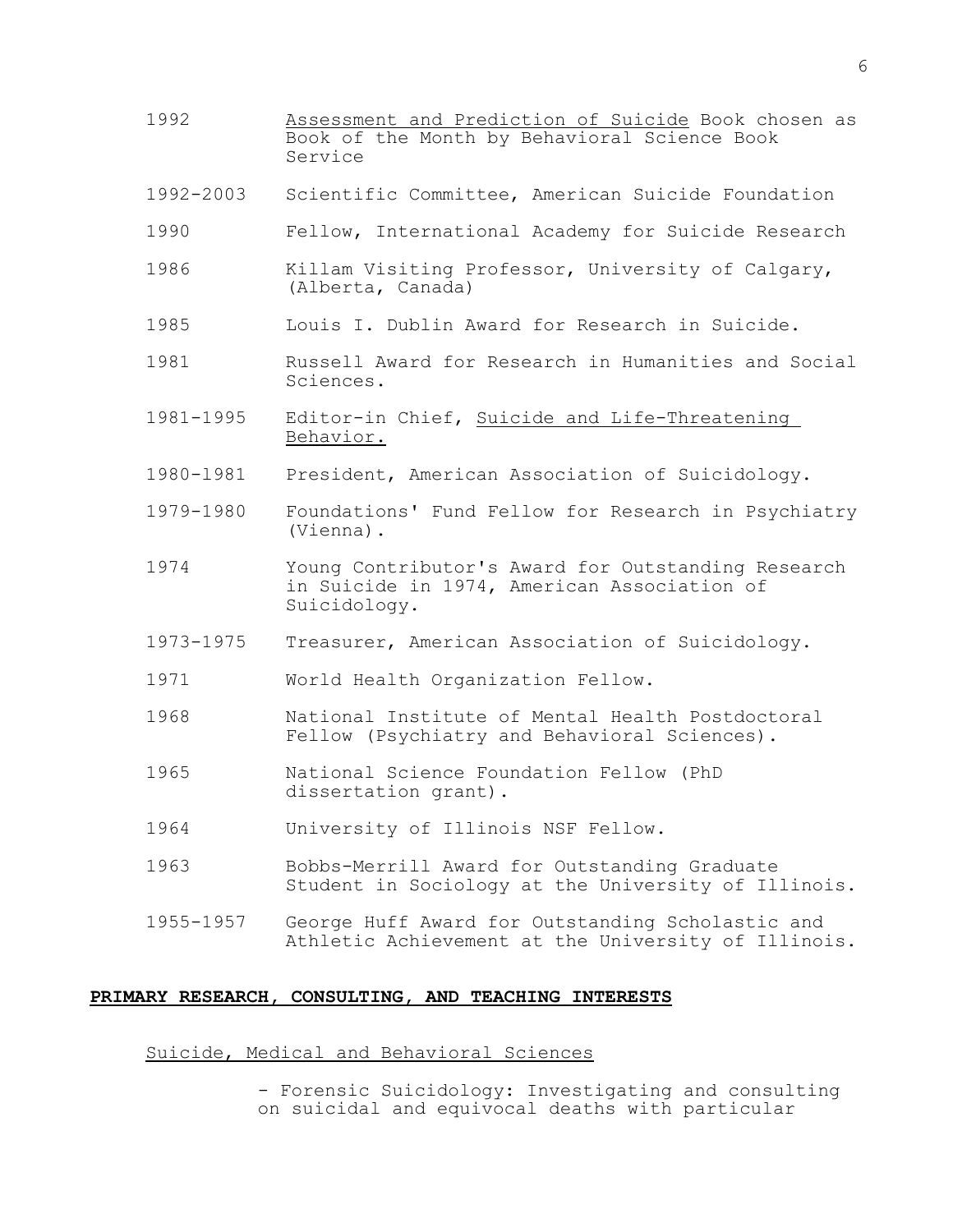attention to life insurance, medical malpractice, jail-prison cases, and suicide & antidepressants, Neurontin suicides, benzodiazepine and drug-related deaths.

- Large-scale epidemiological analysis of suicide, attempted suicide, homicide, assault, natural death, mental and physical illness, sexual deviation, drug abuse, and alcoholism.

- Suicidal careers of mid-life and aged males, especially "executive and professional suicides."

- Training of medical students, physicians, psychiatric residents and nurses in suicide prevention, death investigation, and behavioral sciences.

- Evaluation research of psychiatric clinics and suicide prevention centers; suicide prevention education.

- Federal policy planning for crisis intervention.

### Theory

- Theories of suicide and self-destructive behaviors.
- Psychoanalytic and psychiatric theory.
- Philosophy and history of science.

**PUBLICATIONS** (I have written a total of 27 books so far)

- 95. 2022 Suicidology: A Comprehensive Biopsychosocial Perspective (**second edition**, in process). NY: Guilford Press.
- 94. 2020 A Suicidal Life: Memoirs of a Suicidologist. Unpublished manuscript.
- 93. 2019 Celebrity Suicides and Other Unnatural Deaths. Unpublished manuscript.
- 92. 2019 Suicidology: A Comprehensive Biopsychosocial Perspective. NY: Guilford Press.
- 91. 2017 Suicide. 2nd edition in Oxford University Bibliography in Public Health. Ed: David W. McQueen. New York: Oxford.
- 90. 2015 Pillaged: Psychiatric Medications and Suicidality Columbia, SC: Univ. So. Carolina Press.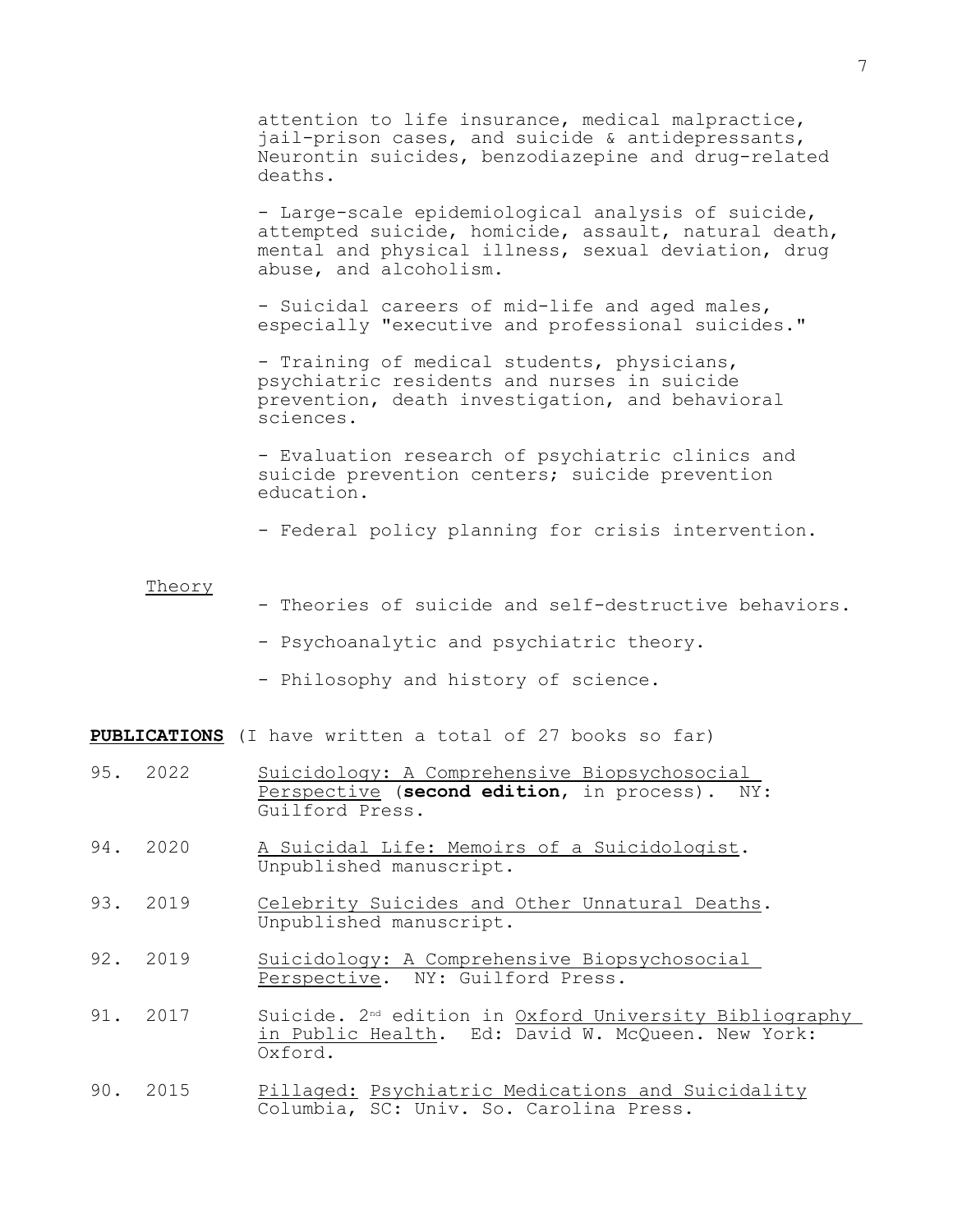- 89. 2014 Suicide. In Oxford University Bibliography in Public Health. Ed: David W. McQueen. NY: Oxford, pp 1-32.
- 88. 2010 Suicide Within the Dental Profession. The Nugget**,** June/July, p. 8.
- 87. 2010 Philosophical Foundations of Suicidology. Chapter 34 in M. Pompili (ed.), Suicide in the Words of Suicidologists NY: Nova Sciences Press.
- 86. 2008 The Truth About Veteran Suicides. Congressional Record (5/6/08) for U.S. House Committee on Veteran Affairs, Bob Filner, Chairman (10 pp).
- 85. 2007 A Comment on Robert D.Goldney….Suicide during the course of treatment of depression. Suicide & Lifethreatening Behavior 37, 5 (October):600-601.
- 84. 2007 Foreward to Care of the Suicidal Person. Cutliffe & Stevenson. Edinburgh: Elsevier.
- 83. 2004 Arthur. P. 99-104 in Edwin S. Shneidman (ed.) Autopsy of a Suicidal Mind. New York: Oxford University Press.
- 82. 2003 Understanding Suicide in the 21 st Century. Preventing Suicide, July: 4-7. Purcellville, PA .
- 81. 2003 Suicide and Neuropsychiatric Adverse Effects of SSRI Medications: Methodological Issues. In process to Suicide and Life-threatening Behavior.
- 80. 2002 Suicide. The Lancet, vol. 360:319-26.London, England.
- 79. 2001 Social and Cultural Factors in Suicide Risk. Risk Factors for Suicide. Washington, DC: U.S. National Academy of Science Press.
- 78. 2000 Comprehensive Textbook of Suicidology (Co-authored with Alan L. Berman and Morton M. Silverman). New York: Guilford Press.
- 77. 1999 Review of Suicidology, 2000. (co-editor). New York: Guilford Press.
- 76. 1998 Risk Management with Suicidal Patients. (Co-editor with Bruce Bongar et al.) New York: Guilford Press.
- 75. 1997 Social and Family Risk Factors in Suicide. J. John Mann (Ed.). Psychiatric Clinics of North America: Suicide. Saunders: Philadelphia, PA. Pp. 519-550.
- 74. 1997 Suicide. Encyclopedia of Human Biology. 2 nd.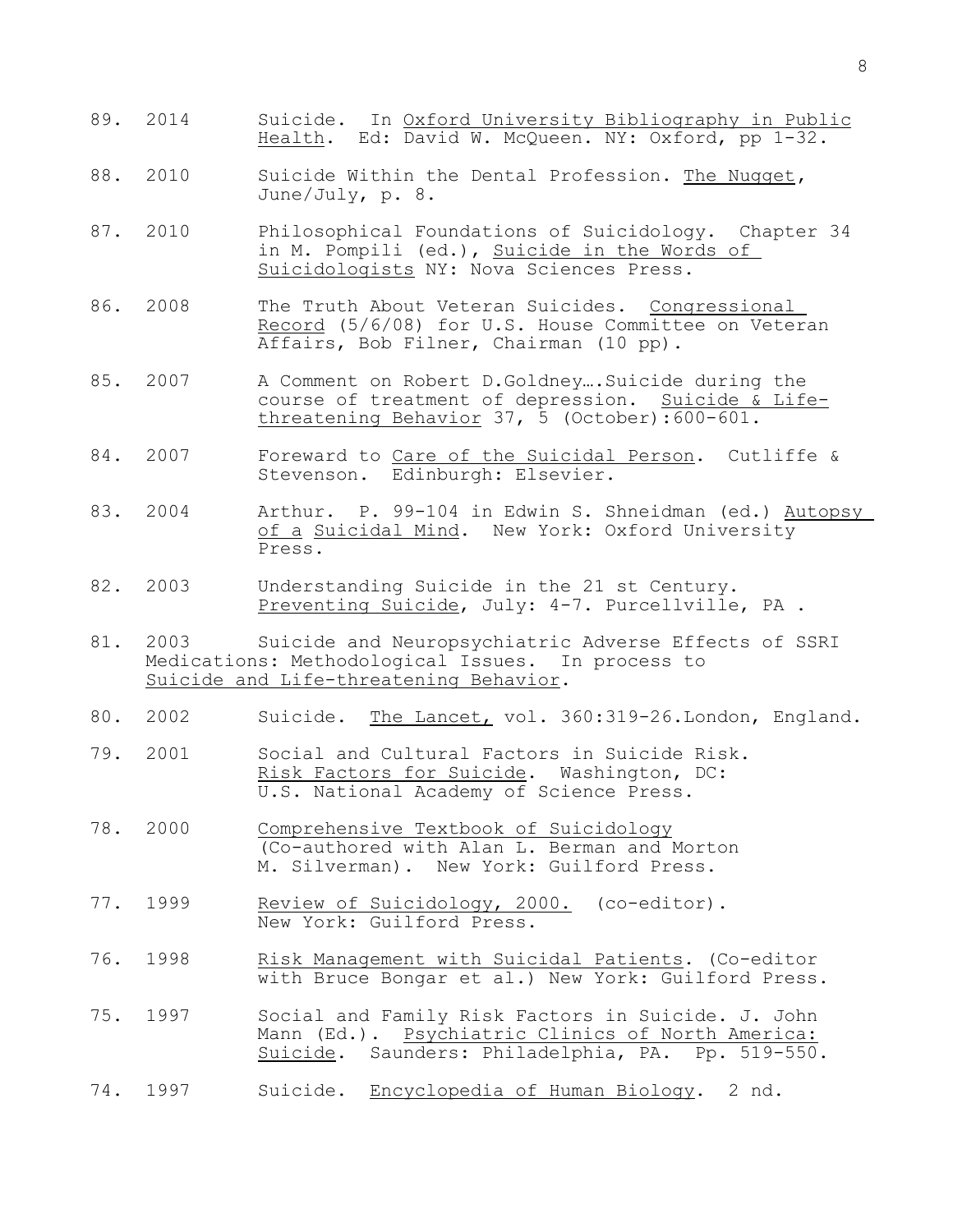edition, Vol. 8. Renato Dubecco (Ed.), New York: Academic Press. Pp. 255-268.

- 73. 1997 Suicide: Individual, Cultural, International Perspectives. (Co-editor with Antoon Leenaars and Yoshitomo Taghashi). New York: Guilford Press.
- 72. 1997 Review of Suicidology, 1997. (Co-editor with Morton Silverman and Silvia Canetto). New York Guilford Press.
- 71. 1996 Beyond the Tower of Babel: Toward a Nomenclature for Suicidology. Suicide and Life-Threatening Behavior 26 (3): 237-252.
- 70. 1996 Predicting, Assessing, and Preventing Adolescent Suicides Archives of Suicide Research.
- 69. 1996 A Psychosocial Perspective on Suicide. Archives of Suicide Research.
- 68. 1995 Research Issues in Suicide and Sexual Orientation. (Co-editor with Eve Moscicki, Peter Muehrer, and Lloyd Potter). New York: Guilford Press. Pp 1-94.
- 67. 1995 Suicide Prevention. (With Morton Silverman, co-ed.) New York: Guilford Press.
- 66. 1994 The Prediction of Suicide. In Michael J. Kelleher, editor. Divergent Perspectives on Suicidal Behaviour. Cork, Ireland: Cork University. Pp. 28-41.
- 65. 1994 Inpatient Standards of Care and the Suicidal Patient. Part II: Integration with Clinical Risk Management. (with Mort M. Silverman, Alan L. Berman, Bruce Bongar, and Robert E. Litman). Suicide and Life-Threatening Behavior, vol 24, no. 2 (Summer, 1994).
- 64. 1993 Inpatient Standards of Care and the Suicidal patient. Part I: General Clinical Formulations and Legal Considerations. (With B. Bongar, R. Litman, A. Berman, M. Silverman). Suicide and Life-Threatening Behavior, vol. 23, no. 3 (Fall 1993), 245-256.
- 63. 1993 Review, Howard J. Kushner, American Suicide, Suicide and Life Threatening Behavior, vol. 23, no. 1 (Spring, 1993), 83-84.
- 62. 1993 Evolution of Suicidology as a Professional Discipline. In Antoon Leenaars et al. (eds.). Suicidology: Essays in Honor of Edwin S. Shneidman. North Vale, New Jersey: Jason Aronson, Inc., 1-30.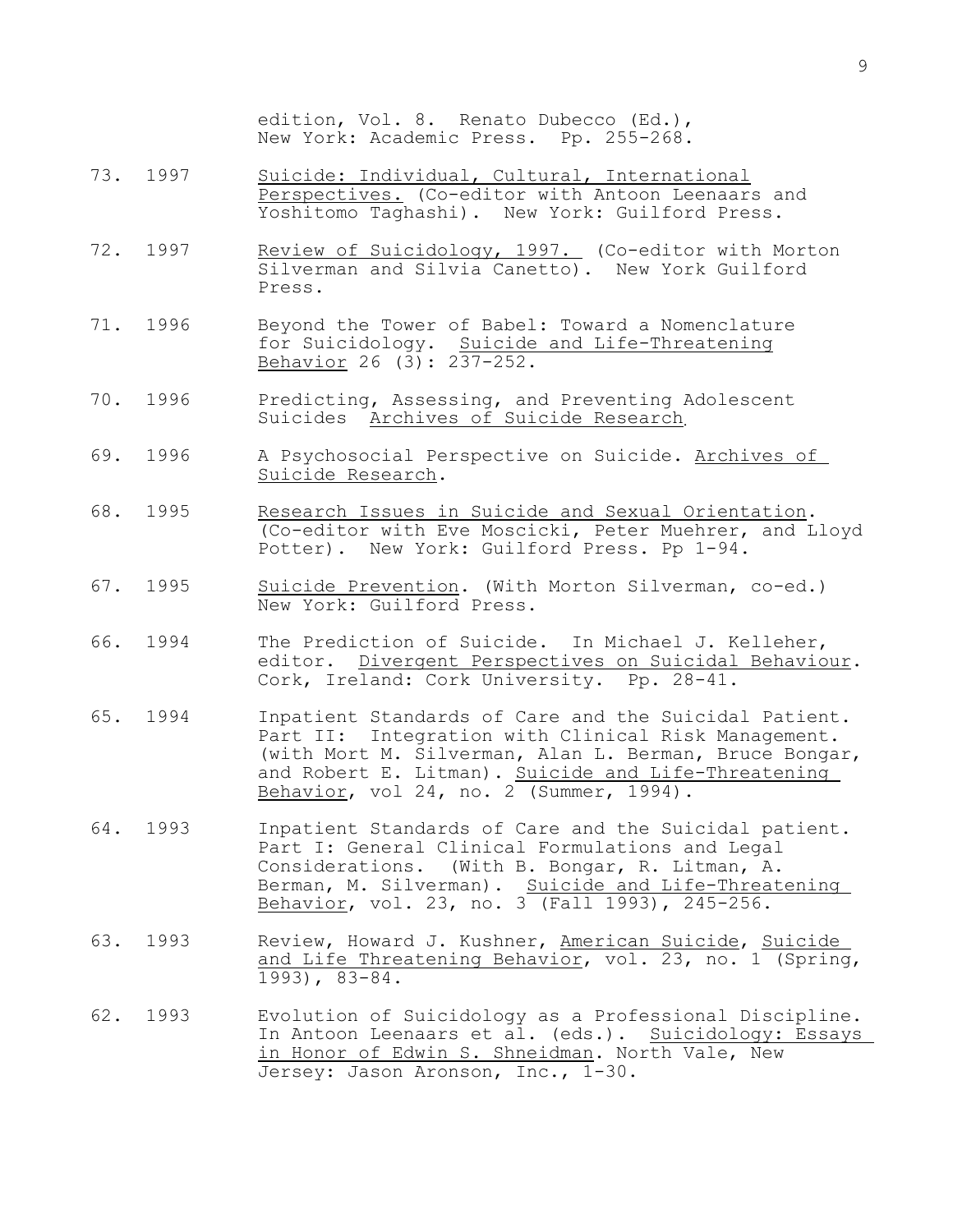- 61. 1992 Review, Derek Humphrey, Final Exit, Suicide and Life-Threatening Behavior, vol. 22, no. 4 (Winter, 1992), 514-516.
- 60. 1992 Outpatient Standards of Care and the Suicidal Patient. (with B. Bongar, R. Litman, A. Berman), Suicide and Life-Threatening Behavior, vol. 22, no. 4 (Winter, 1992) 453-478.
- 59. 1992 Suicide Among Older Adults (Co-Ed. with Antoon Leenaars et al.). New York: Guilford Press.
- 58. 1992 Forensic Suicidology, Suicide: Guidelines for Assessment, Management and Treatment. Bruce Bongar (Ed.). New York: Oxford, University Press.
- 57. 1992 Suicide, Encyclopedia of Sociology. Volume 4. Edgar F. Borgatta (Ed.). New York: MacMillan. pp. 2111- 2119.
- 56. 1992 Assessment and Prediction of Suicide (Co-editor with<br>Alan Berman, John Maltsberger and Robert Yufit). New Alan Berman, John Maltsberger and Robert Yufit). York: Guilford Press. (Selected as Book of the Month by the Behavioral Science Book Service). 697 pages.
- 55. 1991 Suicide, Encyclopedia of Human Biology, Vol. 7, Renato Dulbecco (Ed.), New York: Academic Press. pp. 327- 335.
- 54. 1991 The Developmental Perspective of Suicide, Suicide Across the Lifespan. Antoon A. Leenaars and Lester (Eds.). New York: Plenum.
- 53. 1990 Malpractice, Suicide Prevention: Case Consultation: Alan L. Berman (Ed.) New York: Springer.
- 52. 1989 Strategies for Studying Suicides (Co-Ed. with Eve Moscicki and Irma Lann) (New York: the Guilford Press, 1989), 275 pages.
- 51. 1989 The Biomedical and Existential View of Suicide, Suicide: Understanding and Responding: Harvard Medical School Perspectives, D. Jacobs and H. Brown (Eds.). New York: International Universities Press, 1989.
- 50. 1989 The Social Relations of Suicides, Suicide: Understanding and Responding: Harvard Medical School Perspectives, D. Jacobs and H. Brown (Eds.). New York: International Universities Press, 1989.
- 49. 1989 Advances in Suicidology: The Role of Attitudes in Suicidal Behavior, (Co-Ed.). (West Germany: E.J. Brill, 1989).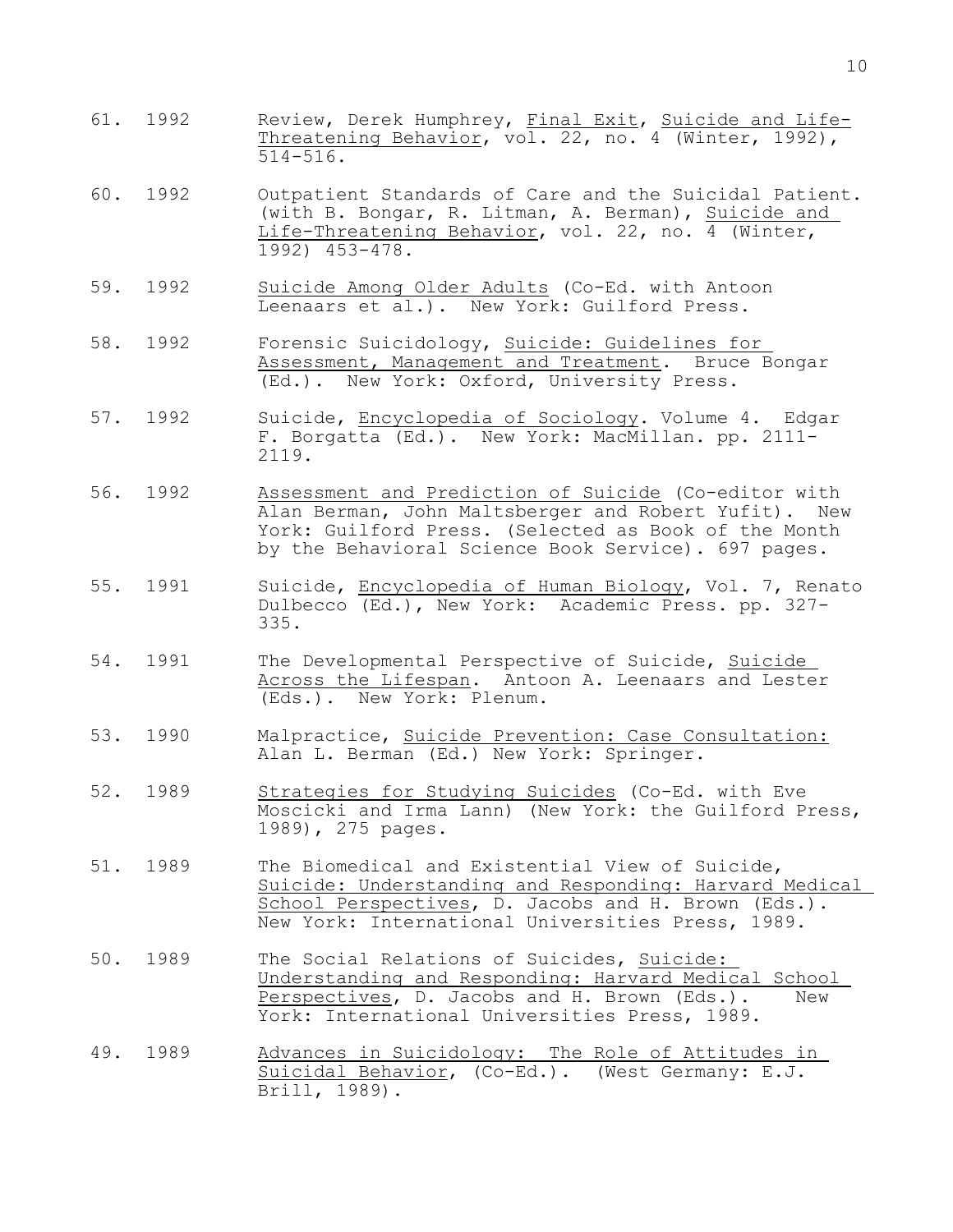- 48. 1988 Understanding and Preventing Suicides (Ed.) (New York: Guilford Press, 1988), 118 pages.
- 47. 1988 Instructor's Manual and Test Bank, for Maris, Social Problems Belmont, CA: Wadsworth Publishing Co., 1988), 525 pages.
- 46. 1988 Social Problems, (Homewood, Illinois: Dorsey Press, 1988), 663 pages.
- 45. 1986 Basic Issues in Suicide Prevention, Suicide and Life-Threatening Behavior, vol. 16 no. 3, 1986, 326-334.
- 44. 1986 Recommendations for the Study of Suicide (with Kim Smith), Suicide and Life-Threatening Behavior, vol. 16 no. 1, 1986, 67-69.
- 43. 1986 The Biology of Suicide, (Ed.) (New York: The Guilford Press, 1986). 234 pages.
- 42. 1985 The Problem of Adolescent Suicide, Suicide and Life-Threatening Behavior, vol. 15 no. 2, 1985, 92-109.
- 41. 1984-1996 Suicide and Life-Threatening Behavior, volumes 14-26 (New York: Guilford Publications), editor-in-chief.
- 40. 1984 Review, Jerry Jacobs, The Moral Justification of Suicide, Contemporary Sociology, vol. 13, no. 1, January, 1984, 119-120.
- 39. 1983 Suicide and Ethics, with Margaret Battin (New York: Human Sciences Press, 1983), 125 pages.
- 38. 1983 Suicide and Life-Threatening Behavior, vol. 13 (New York: Human Sciences Press, 1983), 345 pages.
- 37. 1982 Suicide and Life-Threatening Behavior, vol. 12, (New York: Human Sciences Press, 1982), 263 pages.
- 36. 1982 Review, Denys de Catanzaro, Suicide and Self-Damaging Behavior: A Sociobiological Perspective, Contemporary Sociology, vol. 11 no. 6, November, 1982, 776-777.
- 35. 1982 Review, Jo Roman, Exit House, Suicide and Life-Threatening Behavior, vol. 12, no. 2, Summer, 1982,  $\overline{124-127}$ .
- 34. 1982 Rational Suicide, Suicide and Life-Threatening Behavior, vol. 12, no. 1, Spring, 1982, 3-16.
- 33. 1981 Review, Jean Baechler, Suicides, American Journal of Sociology, vol. 87, November 1981, 738-740.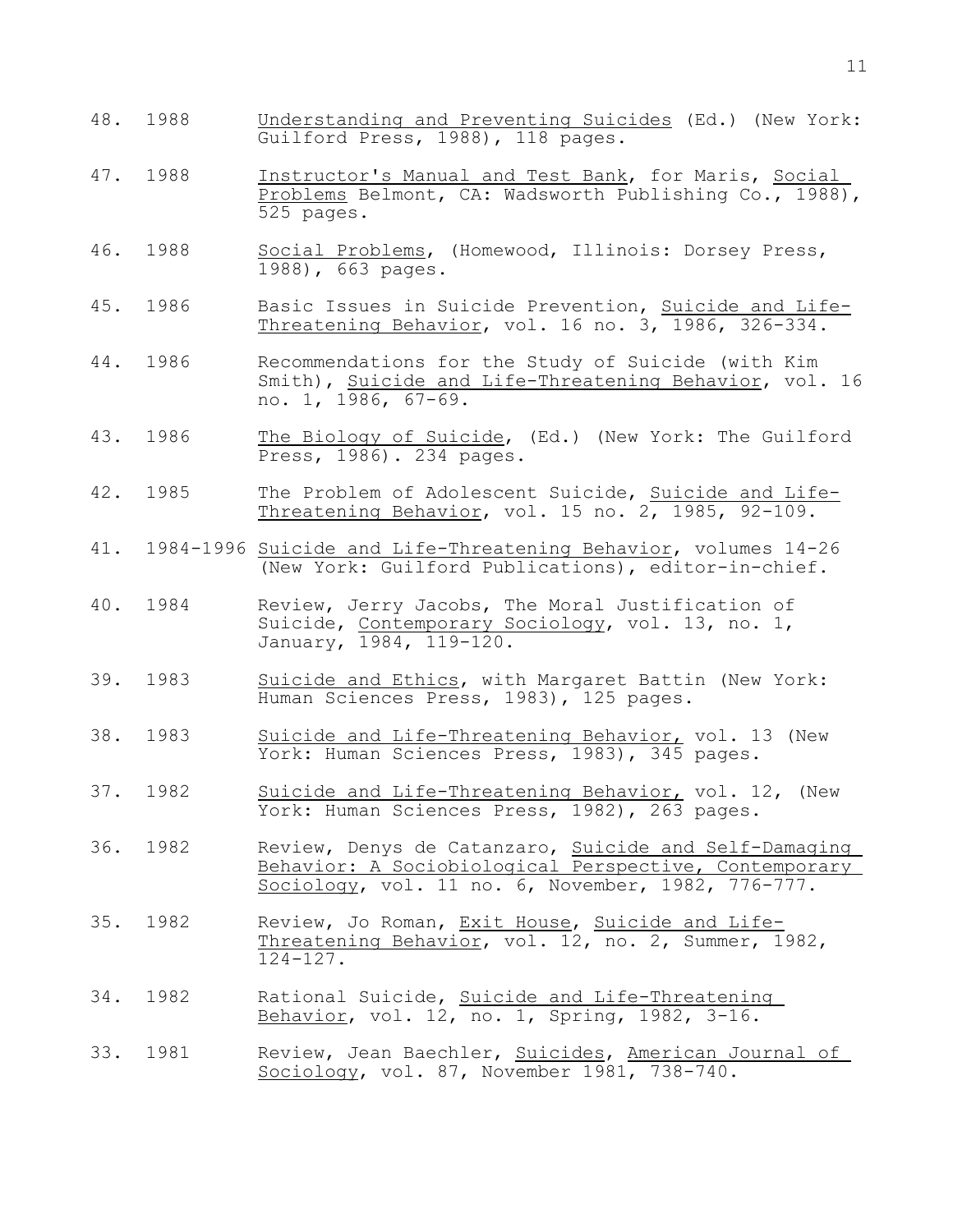- 32. 1981 Pathways to Suicide. (Baltimore, Johns Hopkins University Press, 1981), 400 pages.
- 31. 1980 Suicide, American Encyclopedia, 8 pages.
- 30. 1979 Review, Maurice Halbwachs, The Causes of Suicide, Contemporary Sociology, vol. 8, no. 5, September, 1979, 765-766.
- 29. 1978 Review, James P. Carse and Arlene B. Dallery, Death and Society, Suicide and Life-Threatening Behavior, vol. 8, no. 1, Spring 1978, 66-72.
- 28. 1976 Exchange, Balance, and Formal Organization in Psychotherapeutic Interactions, with Huell Connor,<br>Jr., Suicide, vol. 6, no. 3, Fall, 1976, 150-168. Jr., Suicide, vol. 6, no. 3,
- 27. 1975 Coeditor, Proceedings of the 1975 American Association of Suicidology National Meetings.
- 26. 1975 Behavioral Sciences in Medical Education, with J. Elkes and R. Rubin, Johns Hopkins Medical School Journal, 136 (1975), 268-270.
- 25. 1975 Sociological Explanations of Suicide, Handbook for the Study of Suicide, S. Perlin and C. Schmidt, Jr. (eds.), Oxford University Press, 1975, 93-112.
- 24. 1974 Slipping Between the Psychotherapeutic Cracks: The Psychiatric Nonrespondent After Crisis Consultation with Huell E. Connor, Jr., Psychotherapy: Theory, Research, and Practice, vol. 11 (Winter, 1974), 360- 366.
- 23. 1974 Reply to Gerber, Journal of Health and Social Behavior, vol. 15 (June, 1974), 171-172.
- 22. 1973 Do Crisis Services Work: A Follow-Up of a Psychiatric Outpatient Sample, with Huell E. Connor, Jr., Journal of Health and Social Behavior, vol. 14 (December, 1973), 311-322.
- 21. 1973 Review, David Lester, Why People Kill Themselves, American Sociological Review, vol. 2 (November, 1973), 623-625.
- 20. 1973 Suicide: A Growing Menace to Black Women, with Jack Slater, Ebony, vol. XXVII (September, 1973), 152-160.
- 19. 1973 Review, E.S. Shneidman, Essays in Self-Destruction, Omega.
- 18. 1973 Current Problems in Suicide Research, Crisis Intervention, vol. 4 (1972), 84-89.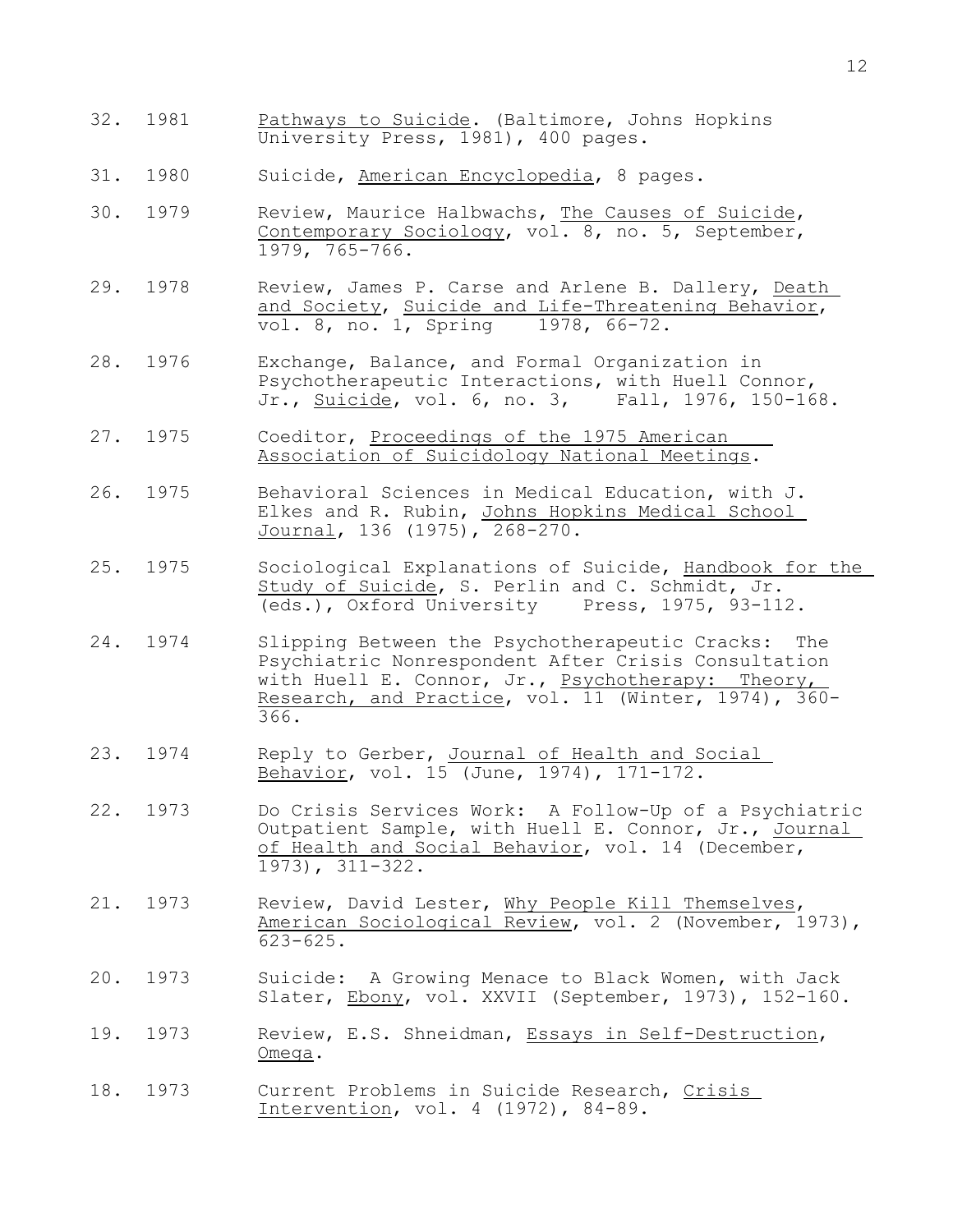- 17. 1973 Comparative Psychopathology of Assault and Suicide Attempts, with H. Connor, L. Daggett, and S. Weiss, Life-Threatening Behavior, Vol. 3 (Spring, 1973), 33-<br>50. 50.
- 16. 1972 Female Suicidal Careers, Journal of Health and Social Behavior, Vol. 13 (March 1972), 105-109.
- 15. 1972 Education and Training in Suicidology, in Suicide Prevention in the Seventies, B.C. Hathorne and H.L.P. Resnik (eds), Department of Health, Education, and Welfare (#HSM 72.9054), 1972.
- 14. 1971 Uses of Logic in Theory Construction, American Sociological Review, Vol. 36 (August, 1971), 713-715.
- 13. 1971 Social Suicide: Some Neglected Dimensions of Self-Destruction in the Megalopolis, in Identifying Suicide Potential, D. B. Anderson and L.J. McClean (eds.), (New York: Behavioral Publications, 1971).
- 12. 1971 Deviance as Therapy: The Paradox of the Self-Destructive Female, Journal of Health and Social Behavior, Vol. 12, No. 2 (June, 1971), 114-124.
- 11. 1970 The Logical Adequacy of Homans' Social Theory, American Sociological Review, vol. 35 (December, 1970), 1069-1081.
- 10. 1970 The Johns Hopkins M.D.-Ph.D. in Behavioral Sciences (Baltimore: The Johns Hopkins University, 1970), 177 pages (with Joel Elkes).
- 9. 1969 Review, J. P. Gibbs, Suicide, American Sociological Review, vol. 34, no. 1 (February, 1969), 131-132.
- 8. 1969 Policy Implications of Differences Between Suicidal Patients and Completed Suicides, Social Problems, vol. 17, no. 1 (Summer, 1969), 132-149. Reprinted in William Feigelman (ed.), Sociology Full Circle (Praeger), 1974 and in Freeman and Jones, Social Problems, Causes and Controls (Rand McNally), 1973.
- 7. 1969 Social Forces in Urban Suicide (Homewood, Illinois: The Dorsey Press, 1969), 214 pages.
- 6. 1968 Suicide: The Nondiminishing Rate, Minnesota Medicine, vol. 51 May, l968), 723-726.
- 5. 1968 Age, Sex, Marital Status and the Suicide Rate, Yale Scientific, vol. XLII, no. 4 (January, 1968).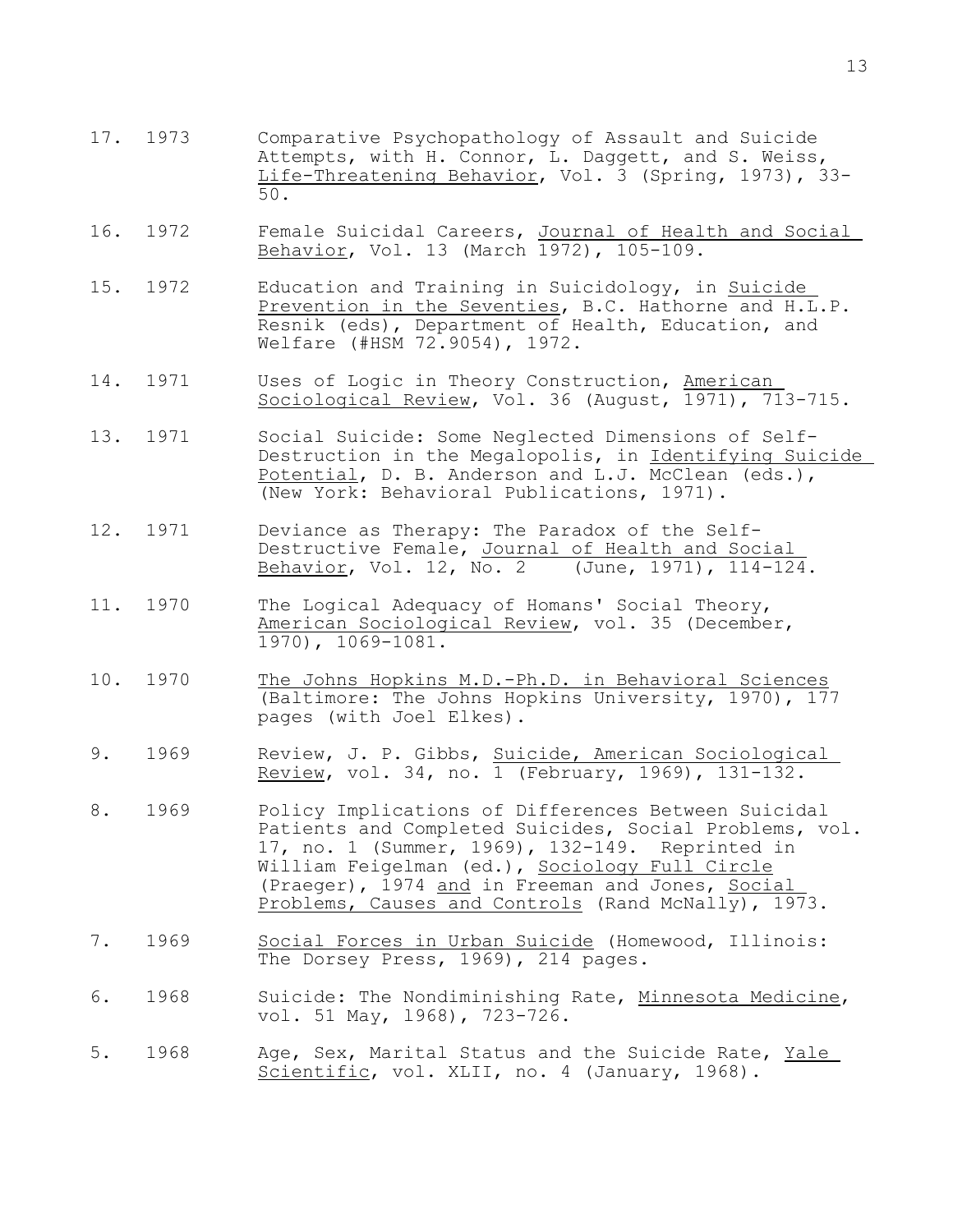- 4. 1967 Suicide, Status, and Mobility in Chicago, Social Forces, vol. 4, no. 2 (December, 1967), 246-256.
- 3. 1966 Reviews, R.N. Morris and John Mogey, The Sociology of Housing, International Journal of Comparative Sociology, vol. VI, no. 2, 303-304.
- 2. 1965 Suicide in Chicago, (University of Illinois, Doctoral Dissertation, 1965).
- 1. 1961 Ludwig Wittgenstein's Philosophical Investigations and the Private Language Argument (University of Illinois, Master of Arts Thesis).

#### **PUBLICATIONS ABOUT MY WORK, REVIEWS OF MY WORK**

- 12/24/12 Interview re British nurse (Jacintha Saldanha)suicide. People Magazine.
- 5/3/12 Junior Seau Suicide. Wall Street Journal and CNN News (Craig Johnson).
- 5/14/12 Military suicides. Daniel Lippman. Wall Street Journal
- 2012 Reviewer for the New England Journal of Medicine.
- 12/21/09 After Son's Suicide..., Michael Schmidt, New York Times, A 26
- 5/23/08 Wars take deadly toll, even after vets return home, USA TODAY, 10a **–** Friday, May 23, 2008.
- 5/6/08 Invited address to U.S. Congress on Veteran suicides (Bob Filner, chair)
- 4/23/08 VA Faulted in Diagnosing Suicide Candidates, San Francisco Chronicle, Bob Egelko, p. B1.
- 2/10/08 Making Sense of the Great Suicide Debate, New York Times**,** Week in Review, pp. 1 & 8.
- 8/31/07 Good Morning America, ABC television discussion of The dark side of creativity.
- 6/06 Court TV/Forensic Files, Plude v. Wisconsin (murder)
- 2/05 Court TV coverage of SC v. Pittman (Zoloft case).
- 11/04 Death of a Salesman/Anatomy of a Meltdown, Fortune, pp. 41-52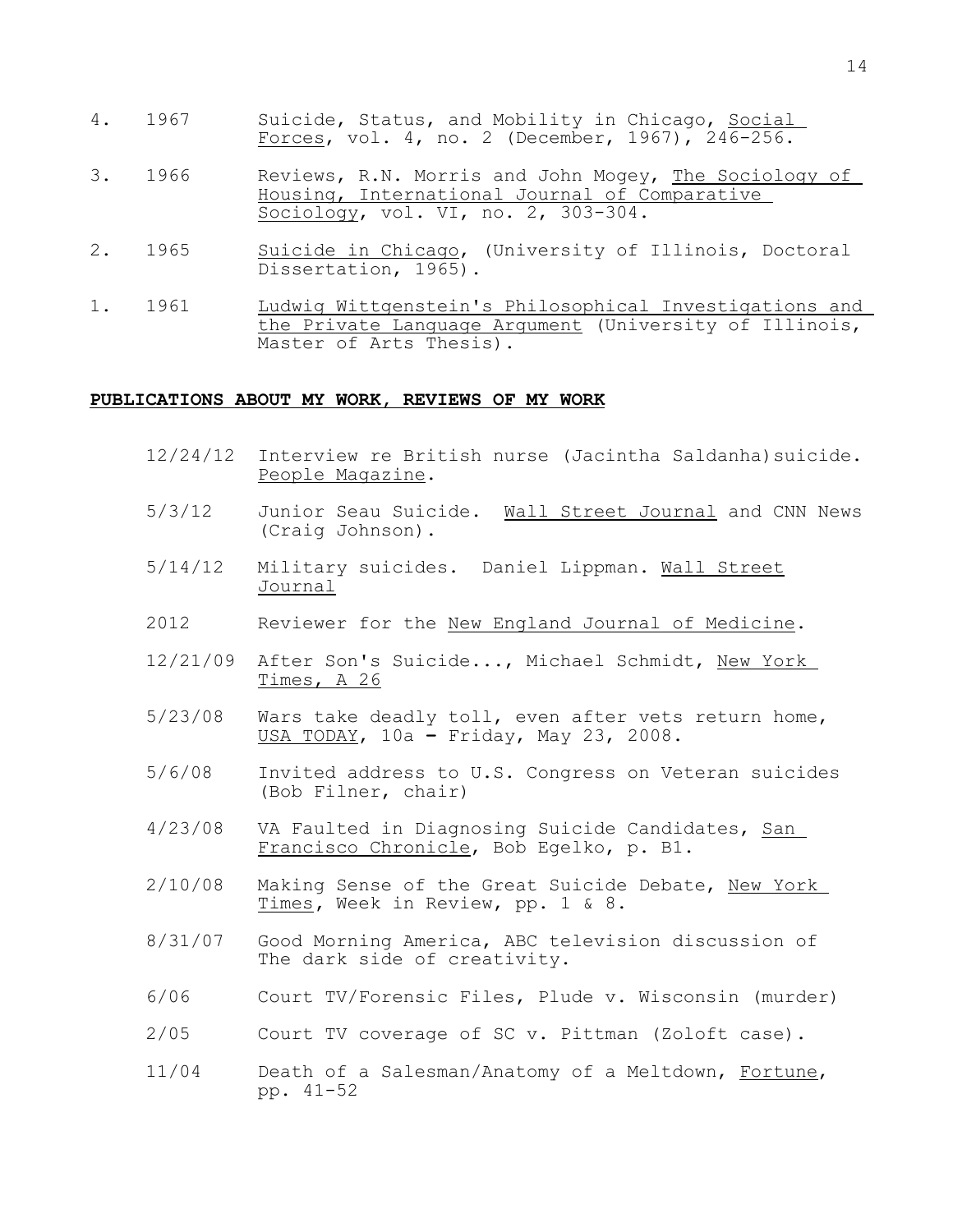- 06/05/04 His work is still full of life. The Los Angeles Times. Home edition, Main News, Page A-1.
- 03/29/04 SJC to Hear Case. The Boston Globe, B5.
- 12/14/03 Preventing suicides from the Freedom bridge. A 1 & 4, The Sunday Times. Scranton, PA.
- 09/23/03 Disturbing Legacy of Rescues: Suicide. USA Today, 13-14 A,
- 11/13/02 Suicide Among NYC Police Officers, New York Times. Cf., San Diego Union Tribune, psychology column
- 05/28/02 SSRIs and Suicide. British Broadcasting Corp., (BBC, Wales) Weekend/Weekout with Louise Elliott. (phone: 02920 32 400).
- 09/13/01 A Death Better than Fate's, Washington Post, C01
- 08/30/01 CCN Talk Back Live (Bobby Batista; re Seattle Jumper), also in Chicago Tribune & Seattle Times; LA radio KFI John (Kobylt) & Ken (Champou) show
- 04/16/00 Las Vegas Sun, Sunday, 1J
- 11/12/99 Green Blood,Red Tears, farm s. film with J.T. Grey.
- 10/19/98 HBO Documentary: Death by Hanging.
- 03/10/98 Court T.V. (Trial Story, Sutorious)
- 03/31/97 Newsweek, pp. 53-54.
- 03/30/97 Arizona Republic
- 07/16/96 Home Box Office film (Hampton, VA), KZ Films
- 06/05/96 Court T.V. (State of Ohio v. Sutorious)
- 03/24/96 Omaha World Herald
- 10/12/95 Atlanta Constitution & Journal.
- 03/14/94 American Medical News, (AMA), p. 17.
- 09/05/93 Detroit Free Press.
- 08/24/93 The Morning Call, (Allentown, PA), A1-A4.
- 07/19/93 Tribune Review (Greensboro, PA), A1.
- 03/30/93 Los Angeles Times, Section E.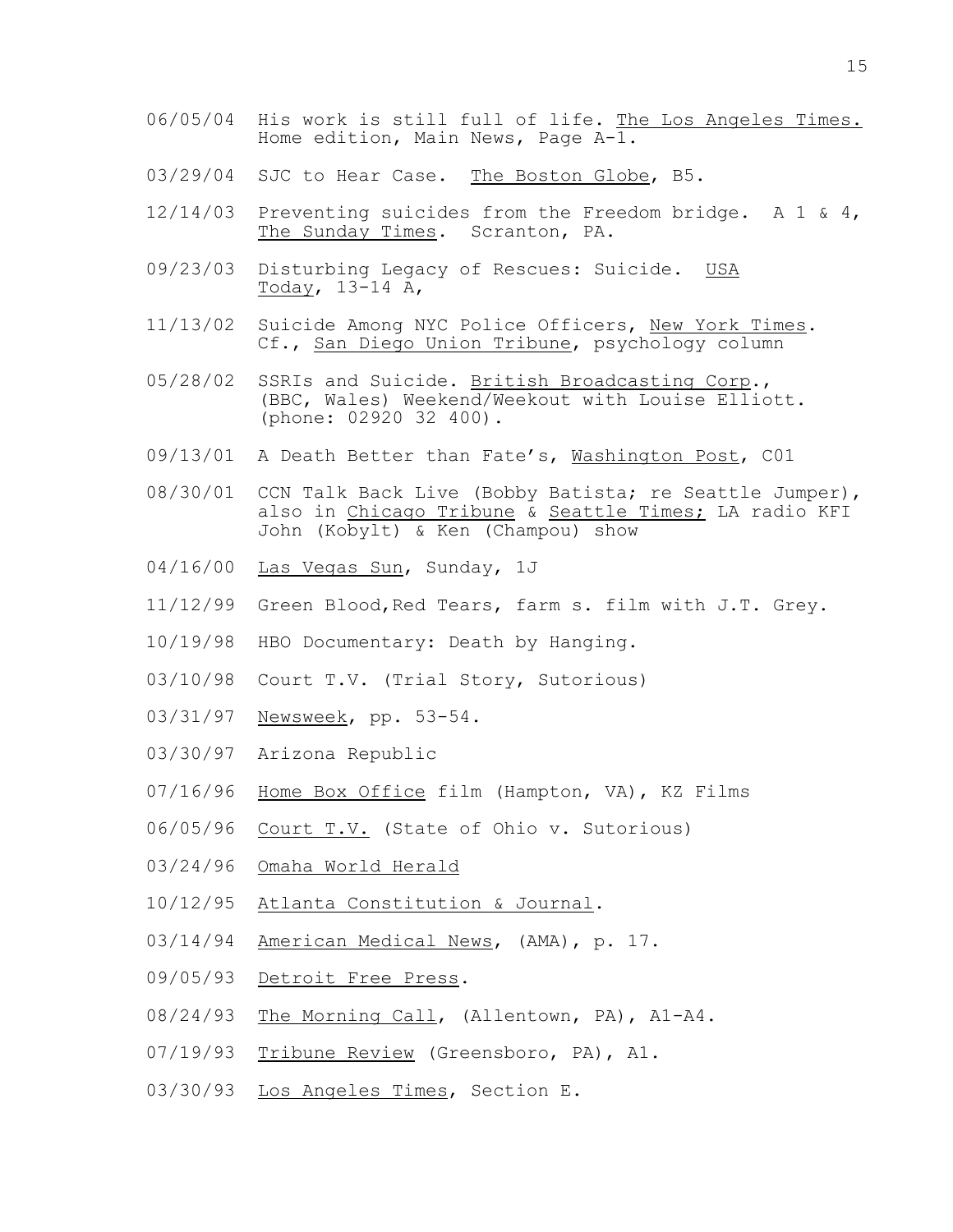- 01/16/93 New York Newsday, Part II.
- 04/09/92 C-SPAN Debate with Derek Humphry on Final Exit
- 11/20/91 Canadian Broadcasting Corporation
- 06/03/90 The State
- 10/17/88 Minneapolis-St. Paul Star Tribune
- 05/01/88 Clinical Psychiatry News (16/5)
- 11/01/87 G.Q. Magazine
- 07/30/86 Wall Street Journal
- 03/07 and Atlanta Constitution
- 04/13/86
- 2/27/85 Washington Post (interview on "Aging and Suicide")
- 03/84 American Journal of Sociology (89/5- James Short's review of my book, Pathways to Suicide)
- 03/26/84 U.S. News and World Report (Interview about my suicide research)
- 12/01/83 Social Forces (Review of my book Pathways to Suicide)
- 10/20/83 Philadelphia Inquirer
- 02/27/83 Chicago Tribune
- 11/08/82 Contemporary Sociology (Review of my book, Pathways to Suicide)
- 04/25/82 New York Times
- 12/28/81 Omaha World-Herald
- 12/08/81 Washington Post
- 11/30/81 Charlotte Observer
- 09/04/81 Psychiatric News
- 08/01/81 Carolina Alumni Quarterly
- 06/28/81 Los Angeles Times (Review of my book Pathways to Suicide)
- 06/16/80 New York Times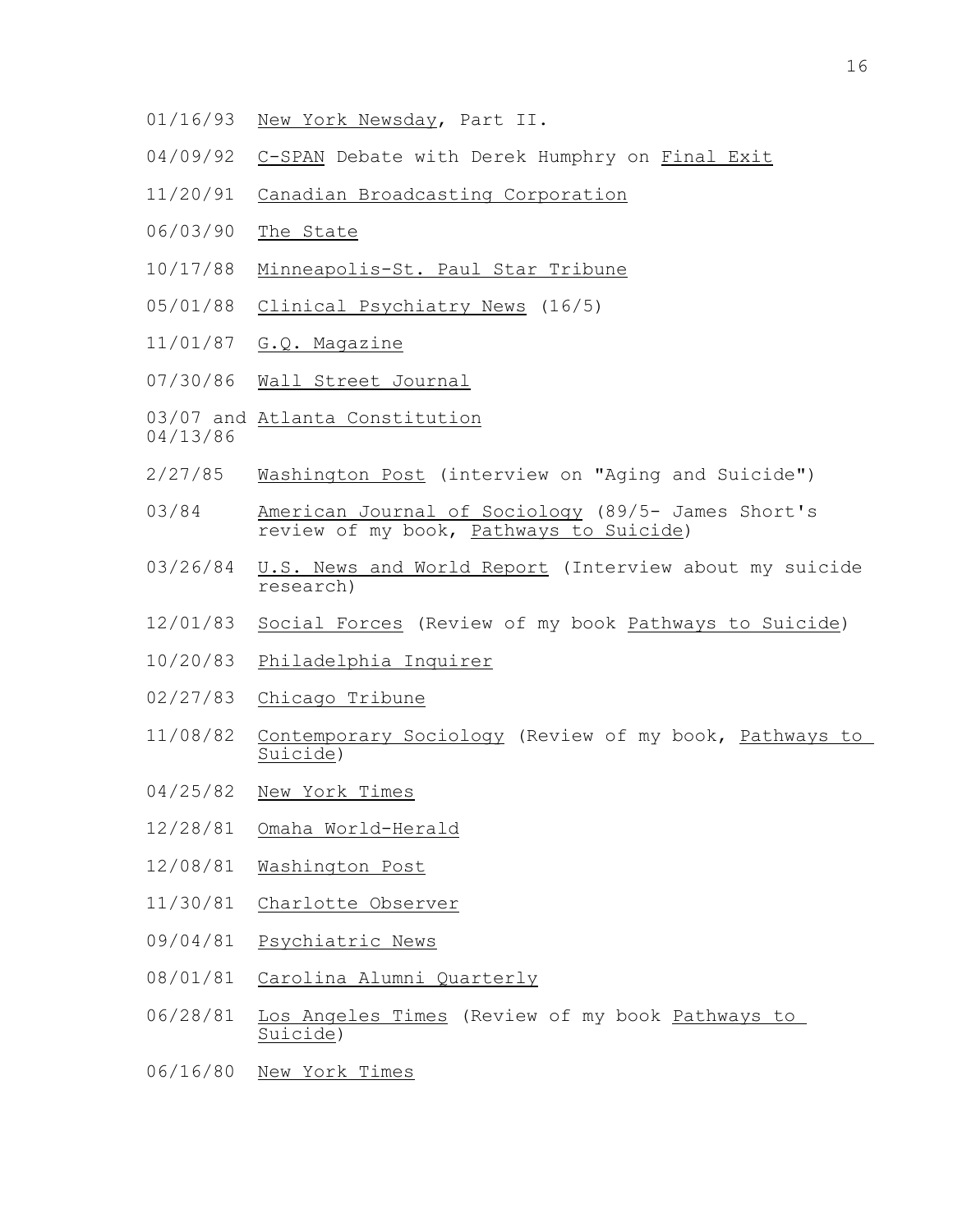- 1976 Social Exchange Theory. J. K. Chadwick-Jones. New York: Academic Press: pp. 216-218 (Review of my work on Homans).
- 09/01/73 Ebony
- 04/01/70 American Sociological Review (Review of my book, Social Forces in Urban Suicide.)
- 09/15/68 U.S. Medicine
- 04/22/68 Medical Tribune

### PR**OFESSIONAL EXPERIENCE - EMPLOYMENT, OFFICES, GRANTS**

- 2019-20 Nominating Committee for the American Association of Suicidology.
- 2005-12 Consultant to Finklestein et al. for several Neurontin/gabapentin cases (see cases, below).
- 2006 Invited scientific panel member for FDA/Columbia University reclassification study of psychiatric Drugs and violence clinical trials
- 1995-2001 Lewis F. Freeman estate. \$75,000 endowment to USC Suicide Center
- 2001 Invited expert consultant to the U.S. National Academy of Science, Institute of Medicine, Committee on Prevention of Adolescent and Adult Suicide.
- 1998 \$2,000 research award to my honors student, Stephanie Sonnenfeld for her senior thesis (which I directed).
- 1990-1996 American Association of Suicidology \$74,000 for editorial assistant (SLTB) and journal production
- 1993-2003 Scientific Advisory Committee, American Suicide Foundation
- 1993 Scientific Advisory Committee (MHCRC), University of Pittsburgh Medical School
- 1992 American Association of Suicidology computer grant (\$3,000)
- 1989-1996 Student Grievance Committee, Chair (1991), USC
- 1985-1989 USC Provost's Fund, \$133,500 to fund Center for Study of Suicide and Life-Threatening Behavior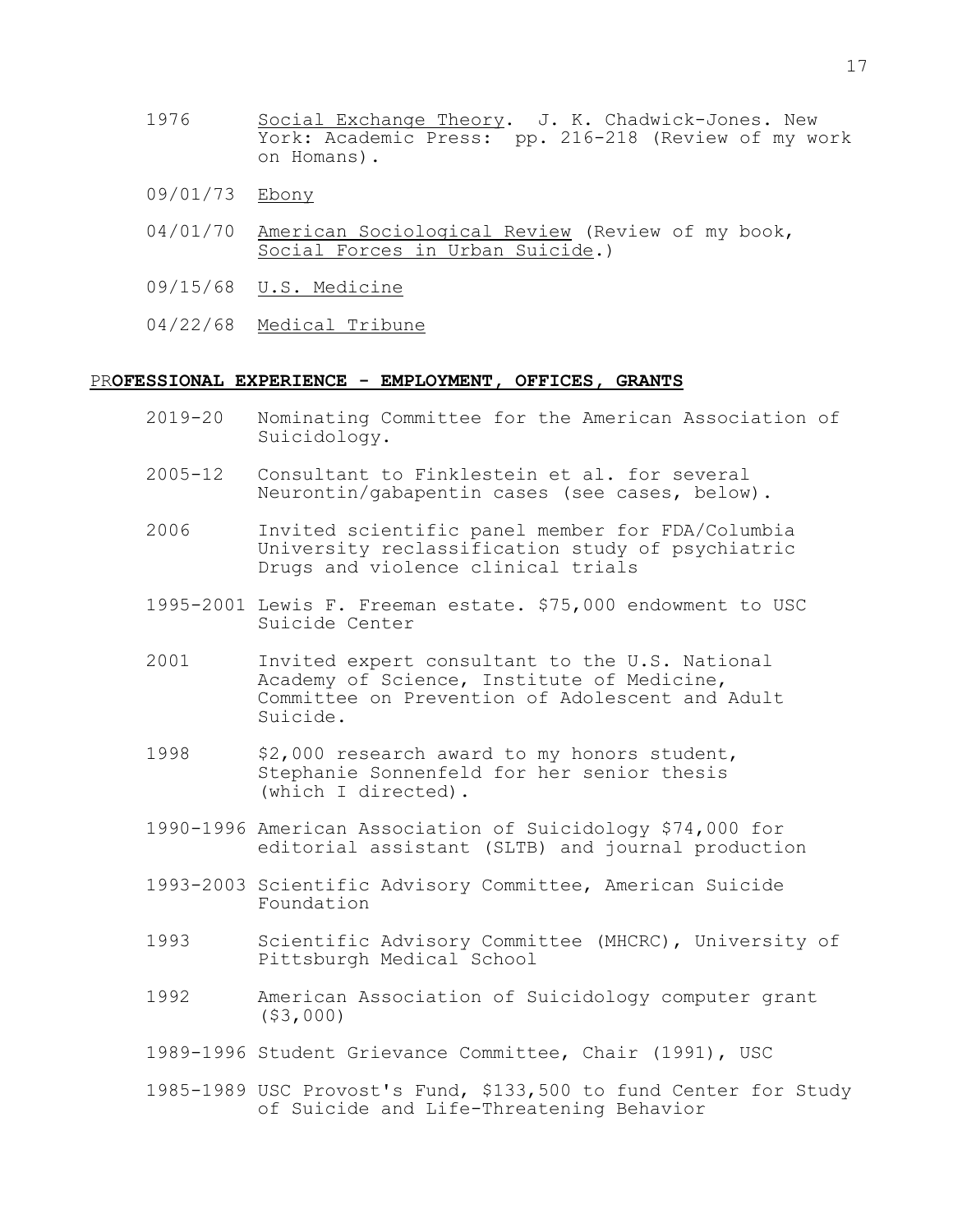- 1986 Killam Visiting Scholar, Calgary, Alberta \$27,458 (Canadian) to do research on mid-life male suicides.
- 1986 Established Christopher Gibson Fund in USC Educational Foundation with \$1,000 gift from Mr. R. Hammond.
- 1986-1987 Project Director, Sample Survey of Suicidal Behaviors in 1,163 university students.
- 1985 Member, USC Research Advisory Committee of Vice-President J. Kuhlman
- 1985 Founder and Director, USC Center for Study of Suicide and Life-Threatening Behavior
- 1984-1985 Venture Fund Research Grant to Study Suicide (USC 13530 K102 for \$6,617)
- 1981-1996 Editor, Suicide and Life-Threatening Behavior.
- 1981 Nominated for Editor, Suicide and Life-Threatening Behavior.
- 1980 Book Review Editor, Suicide and Life-Threatening Behavior.
- 1980-1981 President, American Association of Suicidology.
- 1979-1980 President-Elect, American Association of Suicidology.
- 1979-1980 Foundations' Fund Fellowship for Research in Psychiatry (FFRP Grant #78--621) for a study of the mid-life development of suicidal males in Vienna, Austria.
- 1978 University of South Carolina Interdisciplinary Ph.D. proposal in Social Sciences.
- 1978 Section Chairman, "Deviance and Social Control," American Sociological Association, National Meeting, San Francisco, California.
- 1978 Chairman, Sociology Section International Congress for Crisis Intervention and Suicide Prevention, Helsinki, Finland (June).
- 1976-1978 Panel Study of Obese Patients in a Behavior Modification Weight Management Clinic.
- 1975-1980 Associate Editor, Suicide and Life-Threatening Behavior.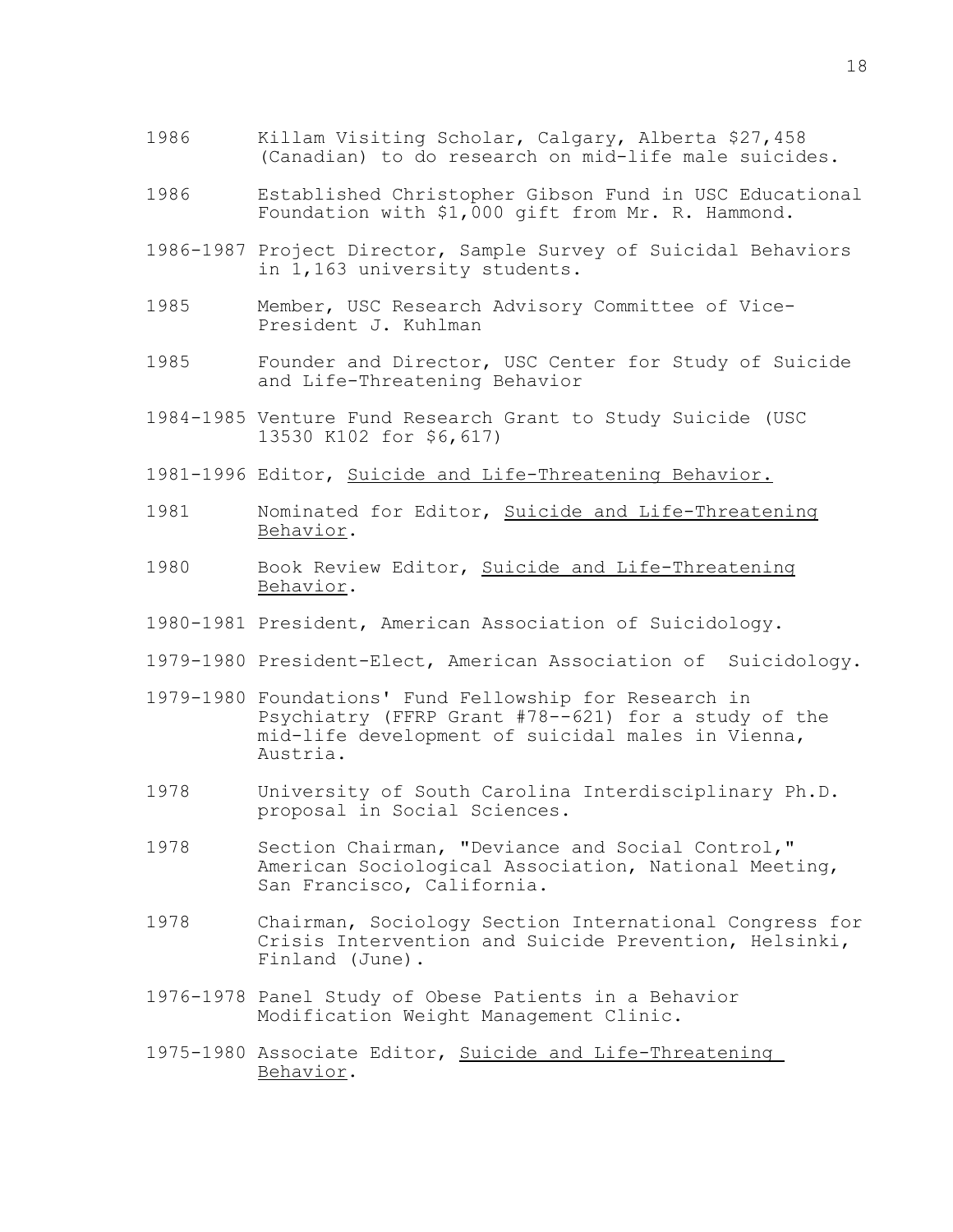- 1973-1984 Professor and Chairman of the Department of Sociology, University of South Carolina.
- 1973-1980 Lecturer in Psychiatry, Medical University of South Carolina (Charleston).
- 1973-1975 Member of the Graduate Council of the University of South Carolina.
- 1973-1974 Member of Dean's Search Committee for Chairman of History Department, University of South Carolina.
- 1980-1995 Board of Directors of the American Association 1973-1975 of Suicidology.
- 1973-1975 Treasurer of the American Association of Suicidology.
- 1972-1973 Advisory Board of the Johns Hopkins Evening College.
- 1971-1972 Member of Mental Health Counselors' Advisory Committee, Johns Hopkins University Medical School.
- 1972-1973 Member of the Chairman's Advisory Committee, Psychiatry and Behavioral Sciences, Johns Hopkins University Medical School.
- 1971-1973 Member of the Johns Hopkins University School of Medicine's M.A.-Ph.D. Committee.
- 1971-1972 Member of the National Institute of Mental Health Grant Review Committee for the Center of the Study of Suicide Prevention.
- 1971-1973 Principal Investigator of Grant Foundation Award for Training in Behavioral Sciences for Medical Students (M37-2222) for \$112,843.
- 1971-1973 Principal Investigator of National Institute General Medical Sciences Training Grant in Behavioral Sciences (1 T01 GM0219-01) for \$433,560.
- 1971-1973 Creator and Director of the Johns Hopkins University M.D. - Ph.D. Training Program in Behavioral Sciences.
- 1970- Referee of Manuscripts for the American Sociological present Review, the American Journal of Sociology, and Social Forces.
- 1969-1973 Associate Professor of Sociology in Psychiatry and Behavioral Sciences; and Associate Professor of Social Relations. The Johns Hopkins University (Baltimore).
- 1967- Consultant to various suicidology conferences, present workshops, and training meetings.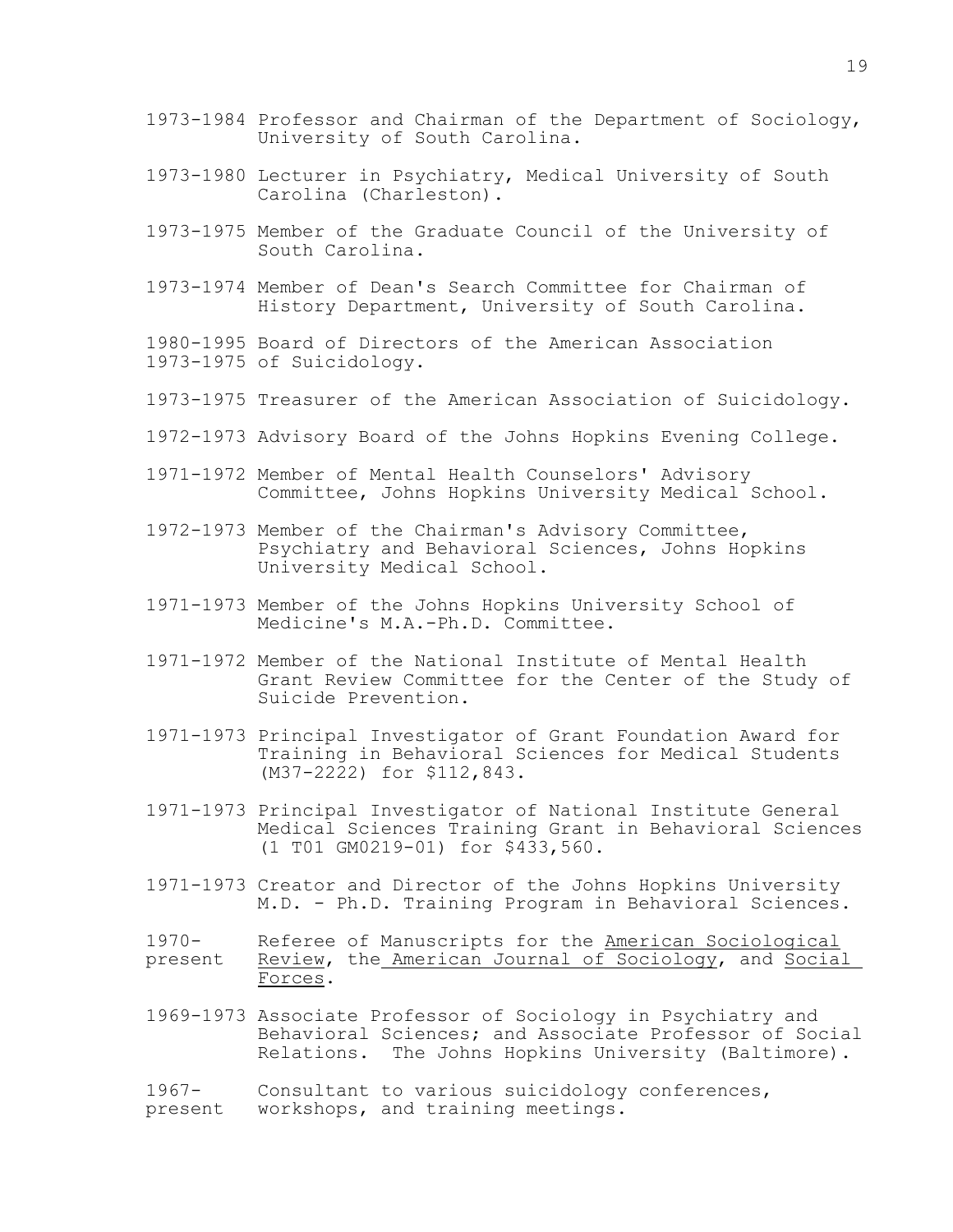- 1969-1973 Research Consultant to Evaluate Psychiatric Emergency Treatment Clinic at Sinai Hospital in Baltimore.
- 1969-1971 Member of the Program Committee of the American Association of Suicidology.
- 1969-1970 Chairman, National Institute of Mental Health Education and Training in Suicidology Task Force Committee.
- 1969-1970 Program Administrator of National Institute of Mental Health Training Grant (PHS MH T01 11126-03 for \$1,000,000) in Suicidology.
- 1969-1971 Principal Investigator, Johns Hopkins University Grant (#M37.661 for \$10,000) to do a Feasibility Study on the Use of the Teletype in Medical Education.
- 1968-1972 Principal Investigator, National Institute of Mental Health Research Grant (PHS #Ro1 MH 17727 for \$100,000) on Social-Psychiatric Dynamics of Suicide.
- 1968-1970 Consultant, National Institute of Mental Health Research Grant (PHS MH #14697-01 for \$60,000) to Assess Risk of Suicidal Populations with G. Donald Niswander (Principal Investigator).
- 1966-1969 Assistant Professor of Sociology, Dartmouth College (Hanover). Taught and did research on deviant behavior, and sociological theory.
- 1965-1966 Assistant Professor of Sociology, Arizona State University (Tempe). Directed graduate theory seminars, taught social problems, and social statistics.
- 1964-1965 National Science Foundation Research Grant (GS-#793) to investigate the social structure of 2,153 suicides in Chicago.
- 1960-1965 Teaching and Research Assistant in Sociology and Philosophy, University of Illinois (with Daniel Glazer, Joseph Gusfield, Bernard Lazerwitz, and Louis Schneider), Deviant Behavior and Criminology, Urban Sociology, Survey Research Methodology, Sociological Theory, Logic, and History of Philosophy.

## **PROFESSIONAL EXPERIENCE - CLINICAL AND LEGAL**

(6**/1/22**, N = 306 **cases**) 48% (n=146)for plaintiff; 42% (n=127)for defense, or 10%(=33), no side.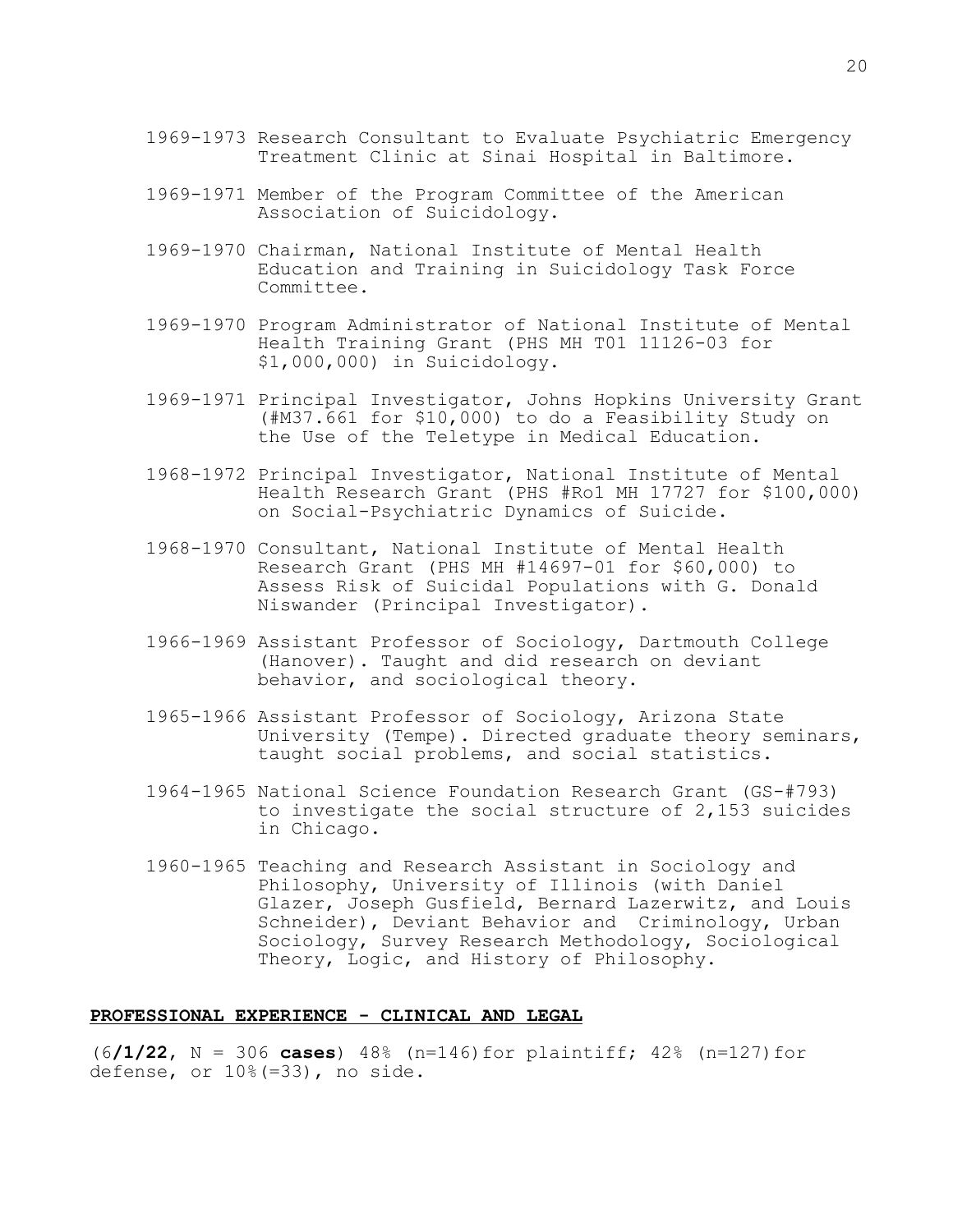*(My typical work week involves: (1) consulting (22hrs/44%),(2) research/writing (22hrs/44%), (3) teaching (0-3hrs/0-5%),3(4) administration (1hr/3%), and (5) service (inc. patient care) (2hrs/4%), for a total of 50 hours. At this time I have been just deposed ca. 51 times; trial testimony about 36 times). I have testified mainly in cases in the United States (41 times in SC, 16 in NC, 16 in GA, 21 in FL, 9 in TX, 16 in California,6 in NYC, 7 in Illinois, etc.) but also in 8 cases foreign countries (viz., Egypt, France, Austria, Ireland, Alberta(Calgary), Yugoslavia, Germany, Greece, and Canada). I have had no forensic cases in Minnesota, Maine, or Delaware.* 

 *My consulting is about 46% of my income. My income in the 2021 tax year was \$336,726; of which \$154,675(=46%) was 1090s consulting income. Since 2015, I teach rarely.* 

## **List of Specific Cases**

2022 Kubula v. Alexian Brothers Behavioral Health (Laura Ginett)(D) Medical Malpractice Chicago, IL.

- 2022 Henry v. Meijer Stores (Michael Hanna)(P)Discrimination on Job, Southfield, MI.
- 2021 Tristan Peterson v. Upper Deerfield School District Bullying (Rich Goldstein)(D) Mount Laurel, NJ.
- 2021 James Rhodes. Medical Malpractice. (Kirk Moorehead)(P)Anderson, SC.
- 2021 John Baron v. Carolina Center for Behavioral Health (John Moylan) (P) Medical Malpractice (P), Columbia, SC.
- 2021 Deloris Palmieri v. Behavioral Health (Bill Gilbert) (P) Wrongful death, medical malpractice. Spokane, WA
- 2020 Green v. Bay County School Board. (Ross McCloy) (D) Alleged bullying suicide in Florida.
- 2020 McLain v. Dr. Grubb. (Thomas Vertetis) (P) Medical malpractice. State of Washington.
- 2020 Johnson v. AAC & Desert Hope. (Joseph Chu) (P) Wrongful death in addiction center. Las Vegas NV.
- 2020 Herriges-Love (+ 2 others unnamed)v. Malcolm County Jail, CCS. (Ronald Chapman) (D) Jail suicides.

2020 Locklear v. Marlboro County. (Ryan Patane)4 (D)<sup>5</sup>

<sup>&</sup>lt;sup>3</sup> I stopped active regular teaching in August, 2015.

<sup>4</sup> Primary attorney's name.

 $5$  Expert for the defense (D) or plaintiff (P).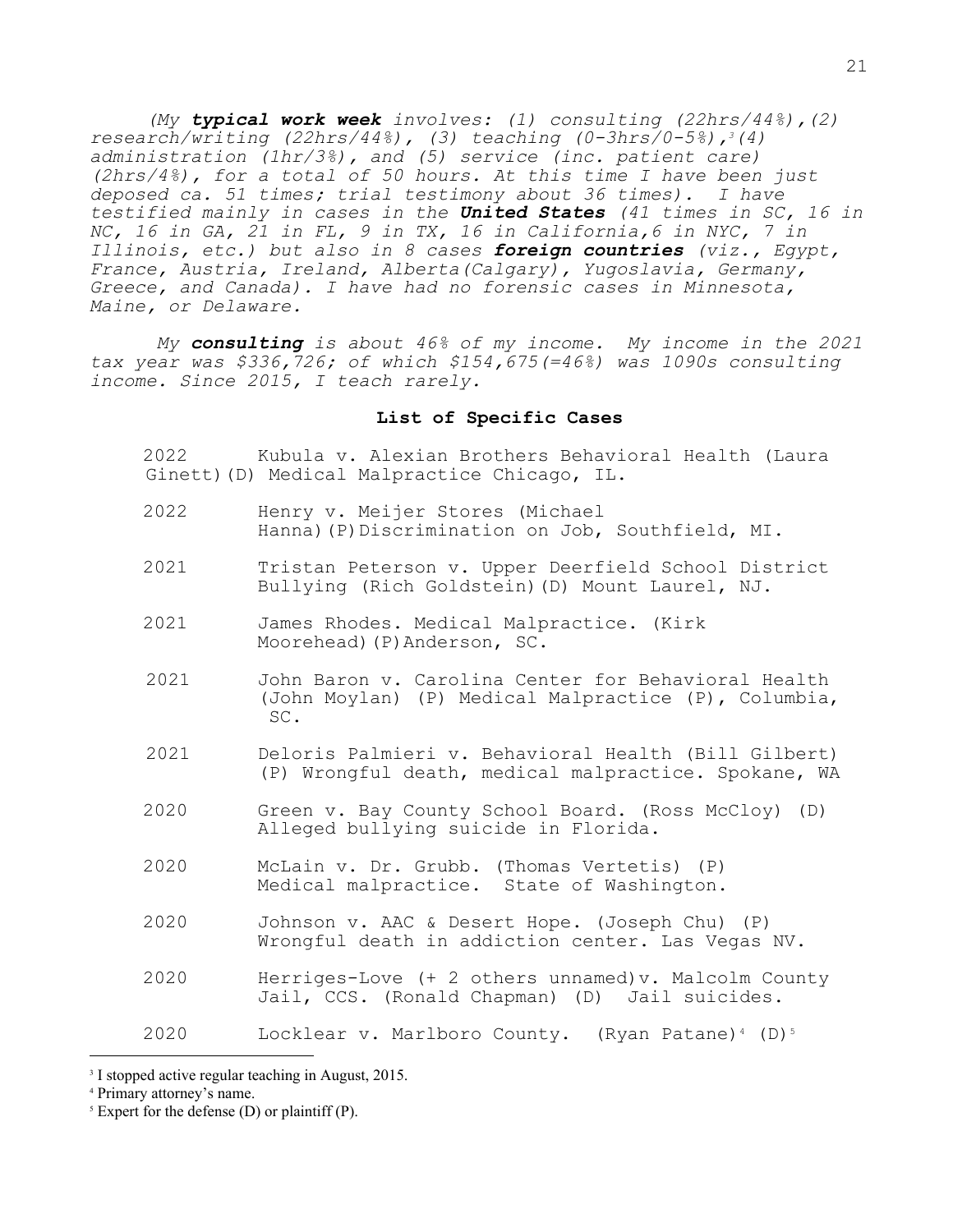Jail malpractice and wrongful death. Teanic, NJ.

- 2019 Brian Lawler. (Jeff Rosenblum). (P) Jail Suicide. Memphis, TN.
- 2018 Rice v. USA. (Matthew Modica).(D) VA Malpractice. Columbia and Charleston, SC.
- 2018 Braham v. Penn State University et al. (Michael Osborne). Wrongful fraternity (Phi Kappa Sigma)death.
- 2018 Colucci, Michael. (Andrew Savage, III). Charleston, SC (D) Murder/Suicide.
- 2017 Sexton v. Macomb Co Jail. (Ronald Chapman) Troy, Michigan (D) Nursing malpractice.
- 2017 Barr v. USA. (Gerald Burke) Fairview Heights, Illinois (D) Veteran suicide.
- 2017 Aaron Whitehead (David Duree) O'Fallon, Illinois (P) Medical malpractice.
- 2017 Tanner v. JLG Industries et al. (Michael Warshauer) (Atlanta, Georgia (P) Workman's compensation and wrongful death.
- 2016 Hyman v. Fernandez/D & G (Roy Stacy) Dallas, Texas (D) Accident/suicide/wrongful death.
- 2016 Roth v. USA (Terri Bailey) Columbia, SC (D) VA Hospital malpractice.
- 2016 Bronstein v. Bell & Murrell's Inlet Medical (Susan Campbell) Georgetown, SC (P) Medical malpractice.
- 2016 Murzynski v. Erie Co. Prison (Rolf Pathberg) (P) Pittsburg, PA Prison suicide.
- 2016 Fobke v. USA (Nathan Fidel) Phoenix, AZ. (P) VA medical malpractice.
- 2015 Renfrandt v. NY Life (Lidianna Rios) Denver,CO (Plaintiff). Contested life insurance.
- 2015 Applegate (Debra Nelson) Cincinnati, OH (Plaintiff). Medical malpractice.
- 2015 Bain v. Nguyen (Samuel Bearman) Pensacola, Florida Plaintiff). Medical malpractice. Contested life insurance.
- 2015 Meyer v. Southern Farm Life (Stephen Groves) Charleston, SC (Defense). Contested life insurance.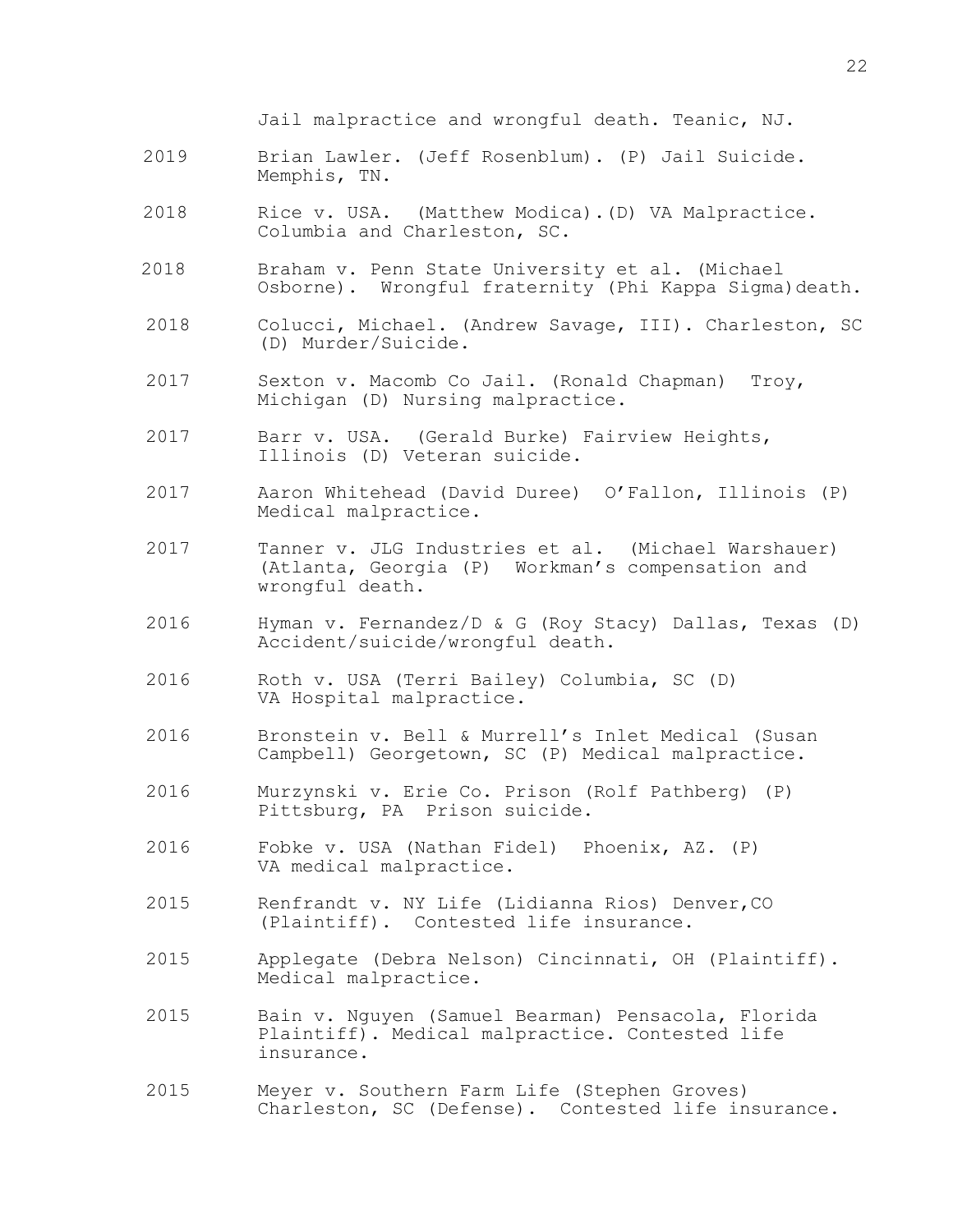- 2015 Loebach, Matthew (Chuck Conrad) Salt Lake City, UT (Plaintiff). Medical malpractice.
- 2015 Boswell v. Grady Memorial Hospital (James West) Atlanta, GA (Defense). Medical malpractice.
- 2015 Pima County Jail (Doug Clark) Tucson, AZ. Jail suicide (Plaintiff).
- 2015 Dr. Swank (Matt Scanlon) Pittsburgh, PA. Medical Malpractice (Plaintiff).
- 2015 Dr. Frazier (W. Howard Boyd, Jr.) Greenville, SC. Medical malpractice (Defense).
- 2015 Green v. GEO Care (Graham Newman) Columbia,SC. Medical malpractice (Plaintiff).
- 2014 Mills v. St. Charles Health (Mallory Sander) Portland, OR. Medical malpractice(Defense)
- 2014 Hackney v. Bridgeport Hospital et al. (Joseph Kubic) New Haven, CT. Medical malpractice (Plaintiff).
- 2014 Steubing v. Forest Labs (Andy Vickery) Charleston, SC. Drug liability (Lexapro) (p).
- 2014 ` Watkins v. Globe Life (Chris Levo) San Luis Obispo, CA Manner of death, life insurance (Defense).
- 2014 Kasbohm v. The Determined (Svetlana Spivak) Maritime law workers comp. Seattle, WA (Defense).
- 2014 Keller v. Ohio National (William von Behren). Life insurance manner of death. San Francisco, CA (Defense).
- 2014 Gariepy v. Eugene Oregon ER MDs (Mallory Sander). Medical malpractice. Portland, OR (Defense).
- 2014 Deroche (Ralph Lorberbaum). Manner of death. Savannah, GS (Plaintiff)
- 2014 Shelley/Brenan v. Piedmont Mental Health (Gary Poilakoff). Spartanburg, S.C. (Plaintiff)
- 2013 Stiles/Norris v. Judd (Robert Aranda), Lakeland, FL. Jail suicide (Defense).
- 2013 Seastrunk/Blankship v. USA (Christie Newman). Columbia, SC. Malpractice VA case (Defense).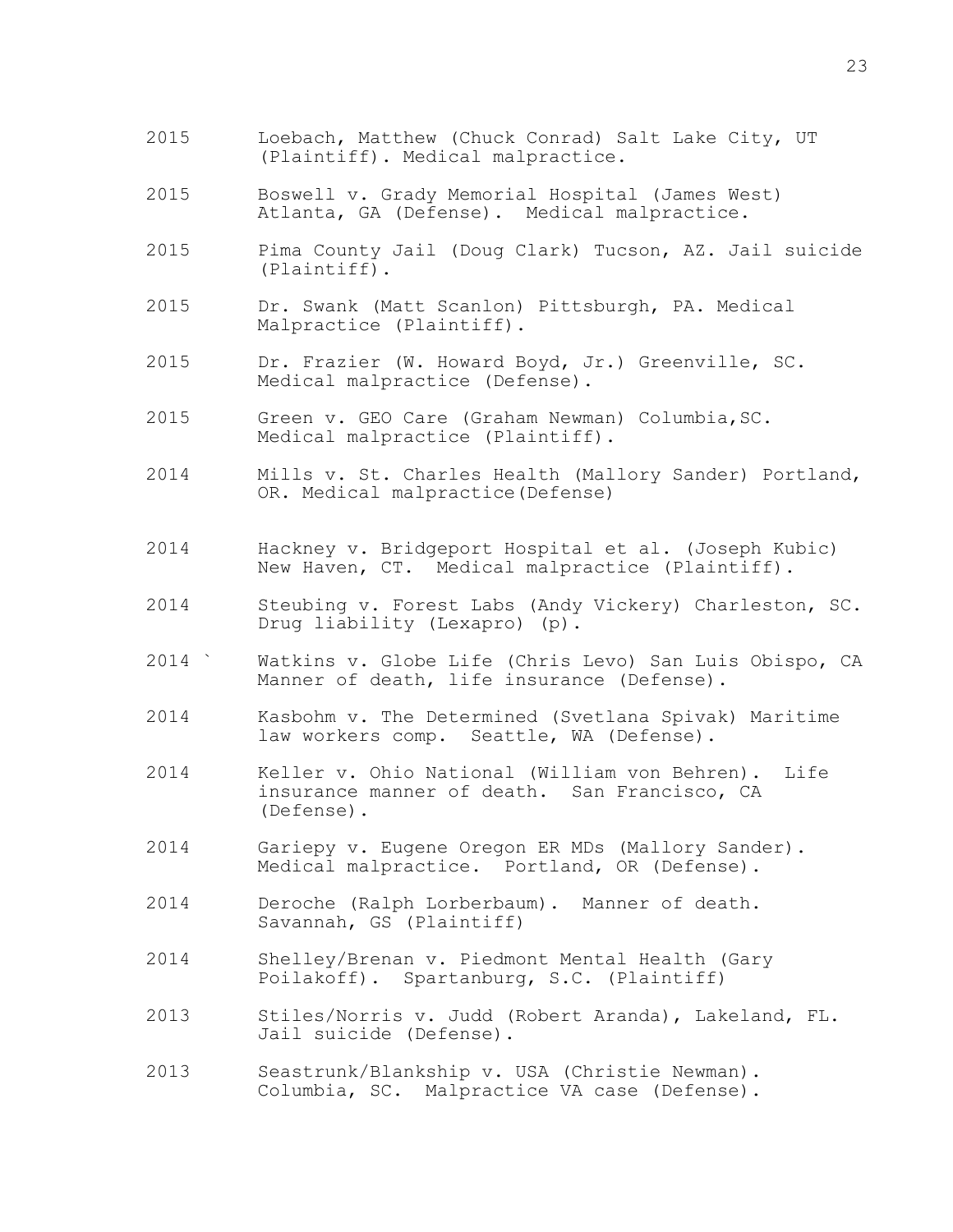- 2013 Watson V. Adams (Patrick McLaughlin). Florence,<br>SC. Wrongful Death (Plantiff). Wrongful Death (Plantiff).
- 2013 Mitchell v. 3 Rivers Hospital (Jones Andrews, Jr.) Columbia, S.C. (Plaintiff(.
- 2013 State of Oklahoma v. Kevin Sweat (Wayne Woodyard). Osmulgee, Oklahoma. Murder trial (Defense).
- 2013 Kwasniewski v. Sanofi-Aventis (Robert Murdock) Las Vegas, N.V. Product liability (Plaintiff).
- 2012 Senescal v. USA (Pat Fannin) Spokane, W.A. Medical Malpractice (VA)(Plaintiff).
- 2012 Stavey v. Florence Co. (William McKinnon) Florence, S.C. Jail suicide(Plaintiff).
- 2012 Bates v. Holben (Ronald Collett) Phoenix, A.Z. Life Insurance (Defense).
- 2012 Gurrieri v. Suffolk Co, New York (Andre Gregorian) Washington, D.C. Jail suicide (Plaintiff).
- 2012 Bigham v. USA (Emery Clark) Columbia, S.C. Medical Malpractice (Defense)
- 2012 Hearn v. Lancaster Co. (William McKinnon) Florence, S.C. Jail suicide. (Plaintiff).
- 2012 Varinecz v. Horry Co. Schools. (Richard Smith) Hilton Head, S.C. School wrongful death. (Defense).
- 2012 Sobrena v. Western Reserve Life (Richard McNally). California. Life Insurance (Defense).
- 2011 Reeves, Jack v. Pfizer. (Gene Brooks). Dawsonville, GA. Product liability (Neurontin). (Plaintiff).
- 2011 Celaya v. Pleasant Travel (Randy Chung). Kona, HI. Manner of Death (Defense).
- 2011 Anestis v. USA. (Albert Grasch). Lexington, KY. Medical malpractice (Plaintiff).
- 2011 Bannister v. Caribou Co. (Brandon Baxter). Logan, UT. Medical malpractice/Jail suicide (Plaintiff).
- 2011 Pryor v. Allstate (Todd Johnson). Aiken, SC. Contested Life Insurance (Defense).
- 2011 Scott Moffitt (Tom Young, Jr.). Aiken, SC. Manner of death/Contested Life Insurance (Plaintiff).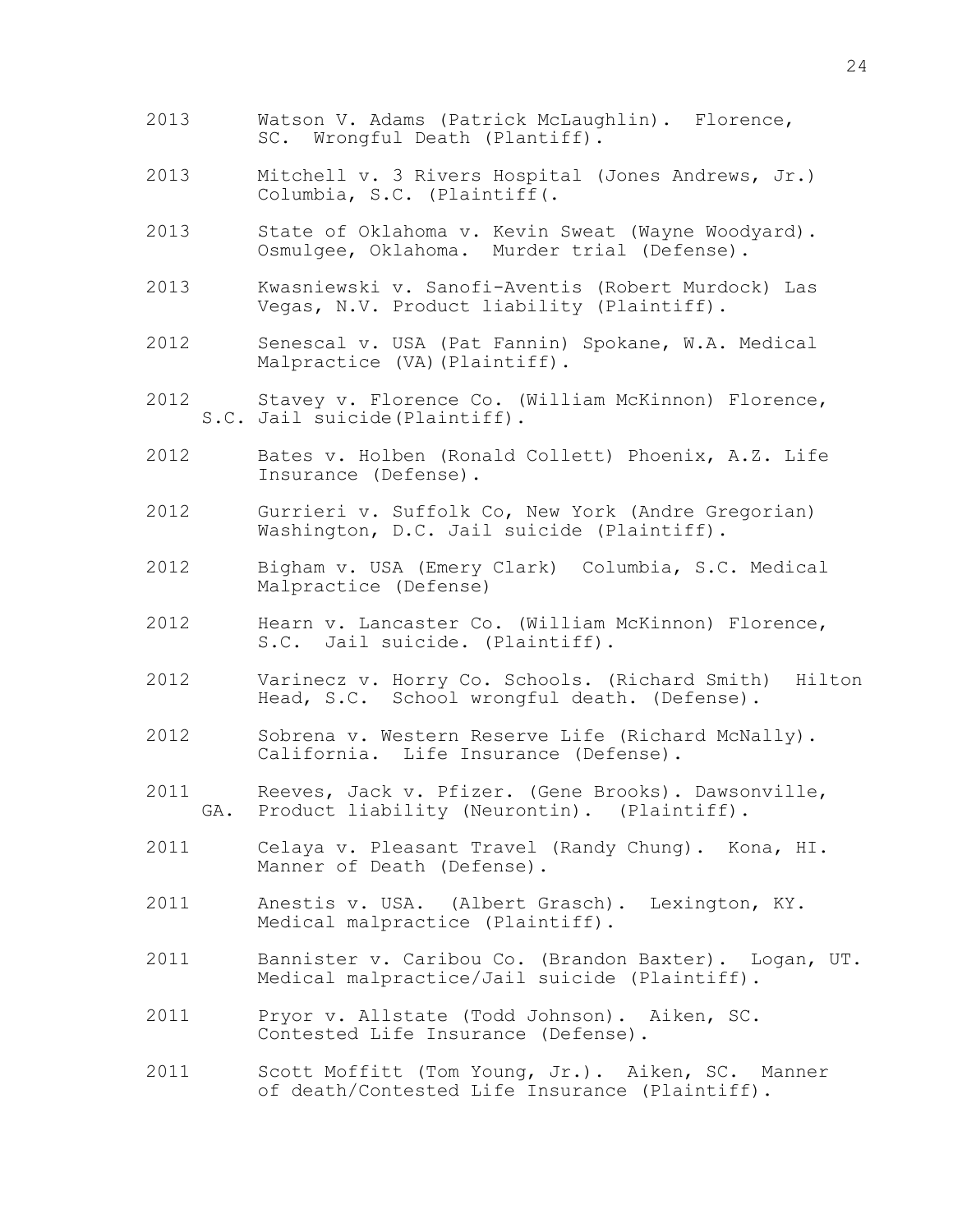- 2011 Bryant v. Florence co, Detention Ctr. (Douglas Truslow). Florence, SC. Jail suicide (Plaintiff).
- 2011 Middleton v. State Farm (Lee Nakamura). Honolulu, HI. Manner of death/Life insurance (Defense).
- 2011 Michelle Eldridge (Ralph Spooner). Portland, OR. Accident v. suicide (Defense).
- 2011 Pridemore v. Lexington Co., KY (LFUCG) (Hal Friedman). Lexington, KY. Jail suicide (Plaintiff).
- 2011 Williams v. USA (Emery Clark). Charleston, SC. Medical malpractice (Defense).
- 2011 Stalvey v. Florence co, Detention Center (William McKinnon). Rock Hill, SC. Jail suicide (Plaintiff)
- 2011 Ha T.T. Ngo v. WRL (Richard McNally). Sacramento, CA. Life insurance (Defense).
- 2010 Elaine Price (Brian Daniels). New Haven, CT. Manner of Death contested (Plaintiff).
- 2010 Tatum v. Dr. Dyer (no attorney). Dallas, TX. Manner of Death contested (Plaintiff).
- 2010 Silva v. GSK (B.J. Crow). Albuquerque, NM. Product liability (Plaintiff).
- 2010 Bandy v. Amica Life Insurace (Peter Enslein). Washington, DC. Contested life insurance (Plaintiff)
- 2010 Edwards v. Harvard College (Lisa Arrowood). Boston, MA. Medical malpractice (Plaintiff).
- 2010 Villaneuva v. Unum (Randall Crane) San Benito, TX. Life insurance & manner of death (Plaintiff)
- 2010 Pil C. Shin v. Western Reserve Life (Richard McNally) Los Angeles, CA. Contested life insurance (Defense).
- 2009 Hendrickson v. Community Tx Services (Scott Kirschbaum) Coral Gables, FL. Medical malpractice (Defense)
- 2009 Prevost v. Middleton Township (Richard Brockway) Union, NJ. Wrongful arrest & death (Plaintiff)
- 2009 Murphy v. FL Health Center (Edward Carbone) Tampa, FL. Medical malpractice (Defense)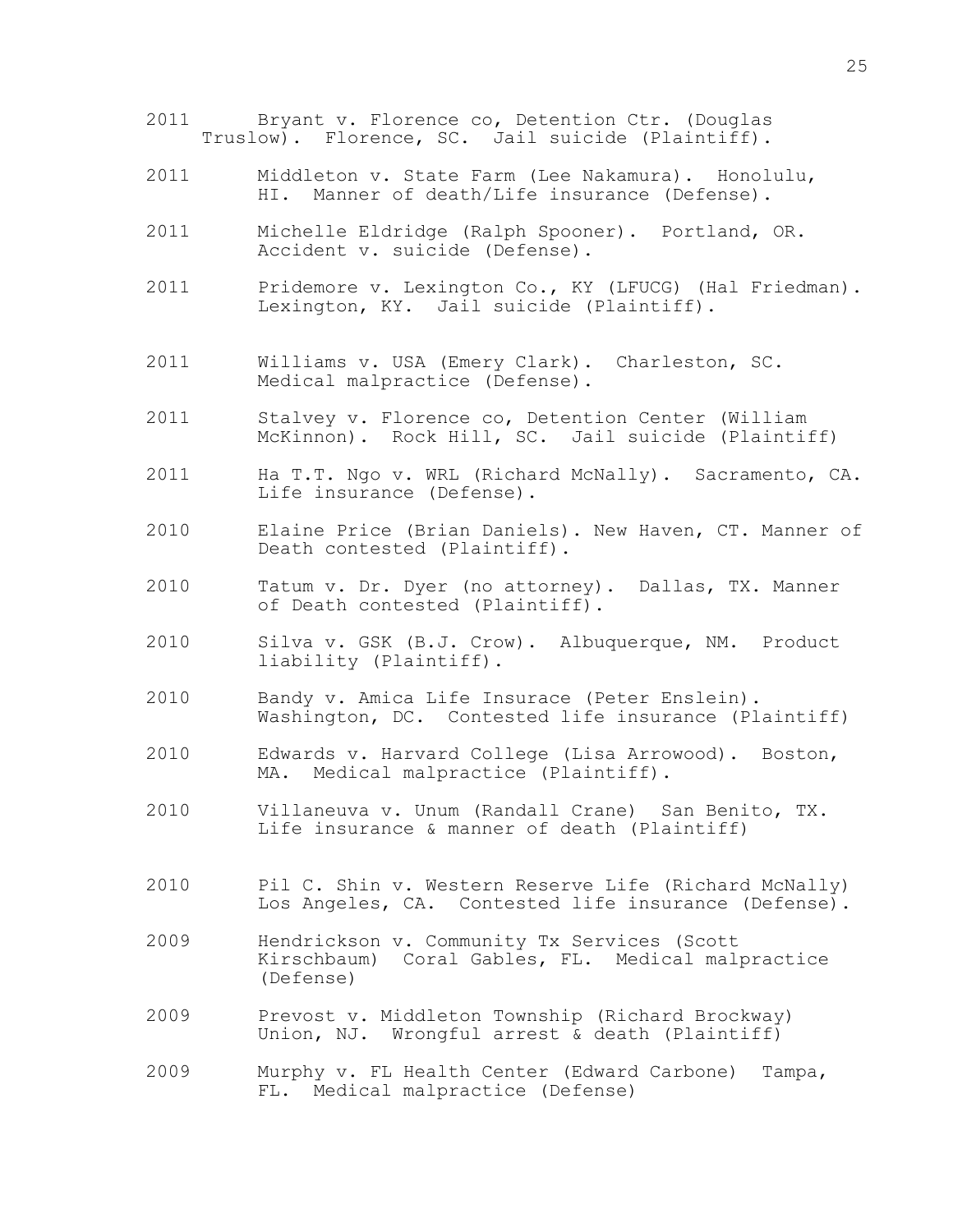- 2009 Arias v, Dr. Flemenbaum (Barbara Diamond) Miami, FL. (Defense) Trial.
- 2009 Sears v. Dr. Pistone (Joey Wright) Rock Hill, SC, Medical malpractice (Plaintiff).
- 2009 Wisconsin v. Douglas Plude (Albert Moustakis, DA) Eagle River, WI. (Prosecution) Retrial.
- 2009 Vincent T. Nguyen v. Western Reserve Life (Kenneth Fine). Santa Ana, CA. Contested Life Insurance (Defense).
- 2008 Ward v. Lowcountry Health (Laura Evans) Charleston, SC. Medical malpractice (Plaintiff).
- 2008 Vets. v. Peake et al. (Heather Moser) San Francisco, CA. Vet suicides and PTSD (Plaintiff).
- 2008 Bulger v. Pfizer (Ken Fromson) Peabody, MA. Neurontin (Plaintiff)
- 2008 Shearer v. Pfizer (Ken Fromson) Williamstown, MA Neurontin (Plaintiff)
- 2008 Harris v. Dr. Jain (Sue Scuggs) Chatanooga, TN Medical Malpractice (Defense)
- 2008 Ben Spencer (Scott Roberts) Boone, NC Workman's Comp (Plaintiff).
- 2007 Smith/van Hoosier v. Evercom, City of Independence, MO. (James Thompson). Jail hanging (Plaintiff).
- 2007 Smith v. Pfizer (Kenneth Fromsom/Finklestein) Nashville, TN. Neurontin suicide (Plaintiff).
- 2007 Harter v. GSK (Harris Pogust) Troy, OH. Paxil suicide (Plaintiff).
- 2007 Martin v. GSK (Harris Pogust) Pheonix, Arizona. Paxil suicide (Plaintiff)
- 2007 Sarah Lowery (Patrick Salvi) Chicago, IL. Suicide attempt on Prozac. (Plaintiff)
- 2007 North Carolina v. Carolyn Futrell (Kevin Peters) Durham, NC Murder (Defense).
- 2007 Alaska v. Derek Sawyer (Jim McComas). Glenallen, AL. Murder. (Defense).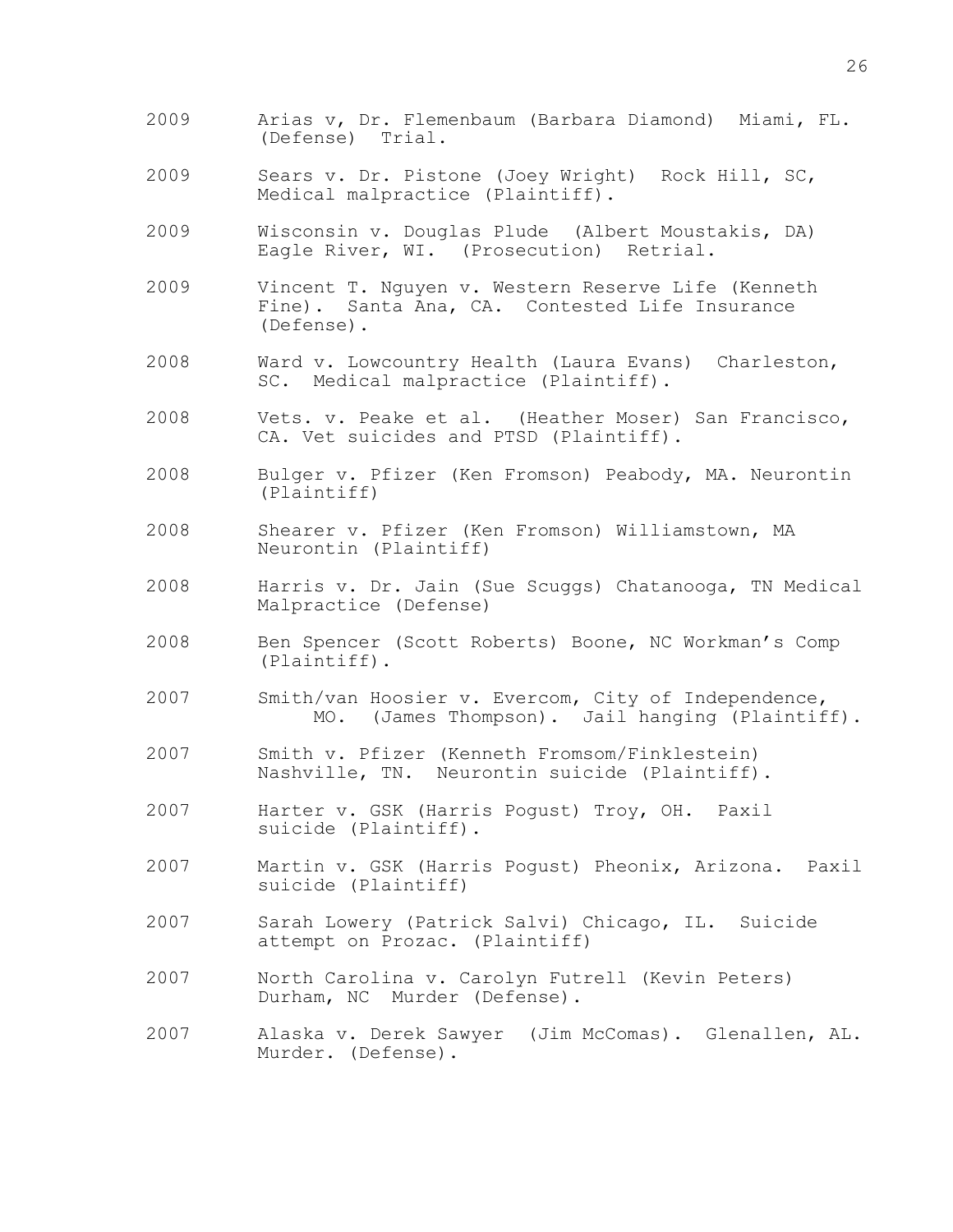- 2007 Payne v. Thomas (Mike Graves). Hernando, MI. Motor vehicle accident/later suicide of other driver (Defense)
- 2006 Forbes v. el Monte School District (Trish Law). Los Angeles, CA. Head/injury/suicide. (Plaintiff). Settled.
- 2006 Nguyen v. Western Reserve Life (Adrianne Rans). Bay Bridge (SF) jumper/life insurance (D)
- 2006 Napoli v. Dr Crovello (Jeff Kimmel) New York ophthalmologist/suicide/hanging. (P)
- 2007 Thompkins v. Self Regional Healthcare (Steve Welsh) BF college student hung self on phone cord. Greenwood, SC (P)
- 2006 Moose/Baumgardner v. Horry Co, Detention Center (Teri Leinbach) Myrtle Beach, SC. Jail suicide of WM (D).
- 2006 Dr. James Short v. GSK (Kathy Lee) Indianapolis, IN. Paxil induced suicide of 40 yr old WM doctor. (P)
- 2006 Routhier v. Dr. Keenan (Alan Milstein) Southbridge, MA. Wellbutrin product liability & med mal of 40 WF  $(P)$
- 2006 Scott v. Corrections Corp. of America (Jeff Rosenblum) Memphis Jail suicide (P)
- 2006 Giles v. Wyeth (Andy Vickery) Illinois Drug liability(P)
- 2006 Crone v. Pfizer (Ken Fromson) California Gabapentin(P)
- 2006 Hoku Lincoln v. State of Hawaii (Reginald Yee), Honolulu, HI, prison suicide (defense). Settled.
- 2006 Vigilante v. Staten Island Hospital (Jon Levitt), NJ, medical malpractice (plaintiff)
- 2006 State of Georgia v. Corbin (Bruce Hardy), Atlanta, GA, murder (defense) Plea bargin.
- 2006 Wendt v. Mercy Franklin Hospital (Tom Slater), Des Moines, IA (plaintiff) Trial.
- 2005 Strickland (Reeves) v. Pfizer (Gene Brooks) Savannah GA (plaintiff).
- 2005 Baranowski v. Strickland (Lisa Harris) Coral Gables, FL, medical malpractice (defense) Deposed.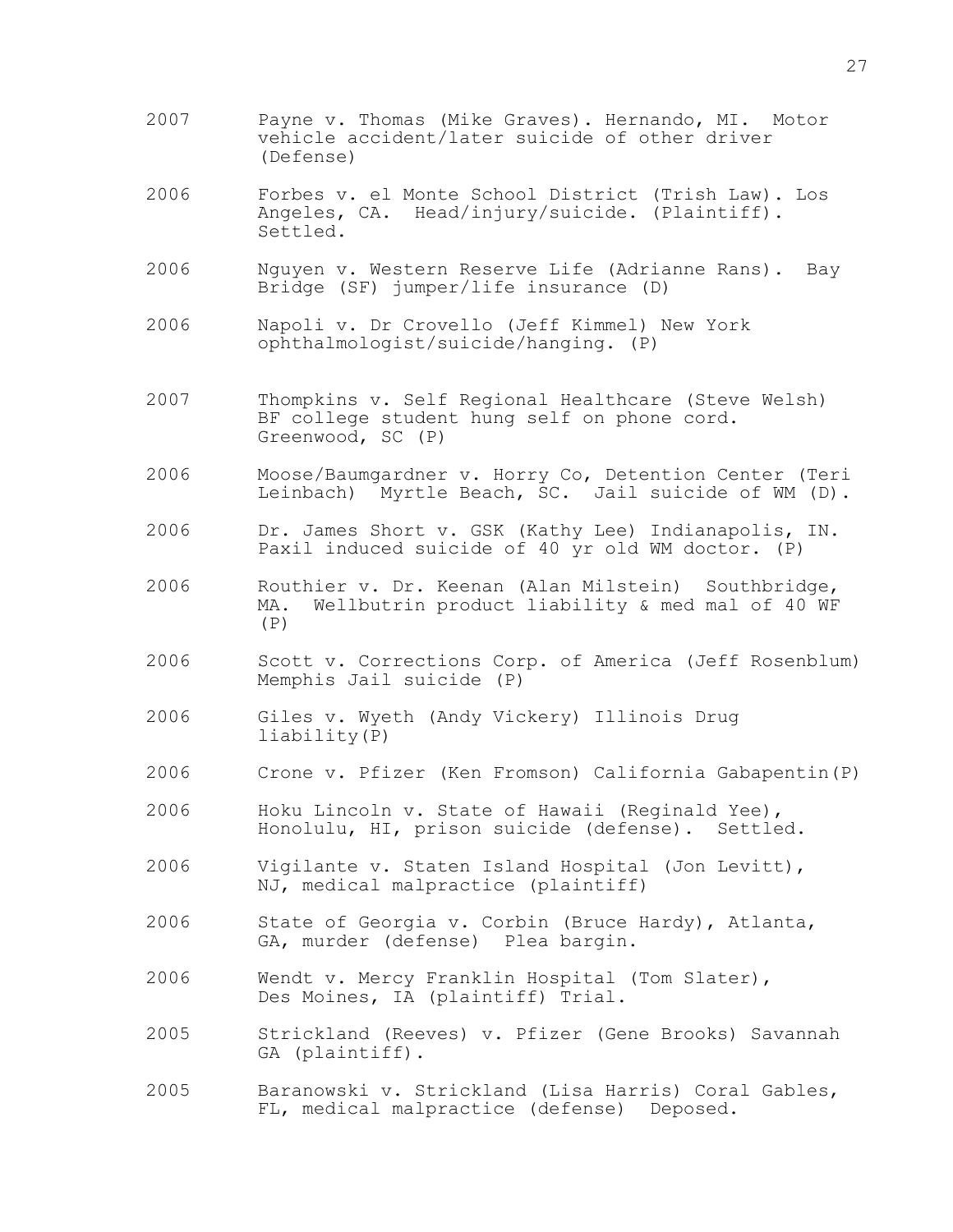- 2005 Pittman v. State of SC (Andy Vickery) Charleston, SC, murder (defense) Trial.
- 2005 Meyers v. Desjardins (Kari Jacobson) Tampa, FL, medical malpractice (defense)
- 2005 Kim (Eugene Brooks) Savannah, GA, product liability; Lexapro(plaintiff)
- 2005 Easter (Patricia Law) Riverside, CA medical malpractice(plaintiff) Arbitration/deposed.
- 2005 Needleman v. John Hancock (Andy Vickery) Houston, TX, product liability (plaintiff)
- 2005 In re Neurontin (Finkelstein; Kenneth Fromson), NY, NY, product liability (plaintiff)
- 2004 El-Batouty v. Boeing (Richard Ergo), NY, NY, airplane crash (defense)
- 2004 Fukuda v. WRL (Adrianne Hoehner) San Jose, CA, life insurance (defense).
- 2004 Clear, John (Robin and John King) Westlake, OH., medical malpractice (plaintiff)
- 2004 Bradley v. Fairwinds Treatment Center (Doug Lumpkin) Clearwater, FL, medical malpractice (defense). Trial.
- 2004 Dwight v. University Psychiatric Assoc. (Helms) Winston-Salem, NC, medical malpractice (defense) Deposed.
- 2004 Bay Country Finances (Freeman) v. Fidelity) Towson, MD, life insurance (plaintiff) Settled.
- 2003 Chesher v. Dr. Graham (Evans) Cincinnati, OH., medical malpractice (defense)
- 2004 Johnson v. Eli Lilly (Cordisco) Bristol, PA, product liability (Plaintiff)
- 2004 Outlaw v. St John (Denny) Tulsa, OK, medical malpractice (plaintiff)
- 2004 Rydin v. Camacho (Carter) Peoria, IL, product liaiblity (plaintiff)
- 2004 Walendzik v. City of Lansing (Parsons) Traverse City, MD, suicide v. accident (plaintiff)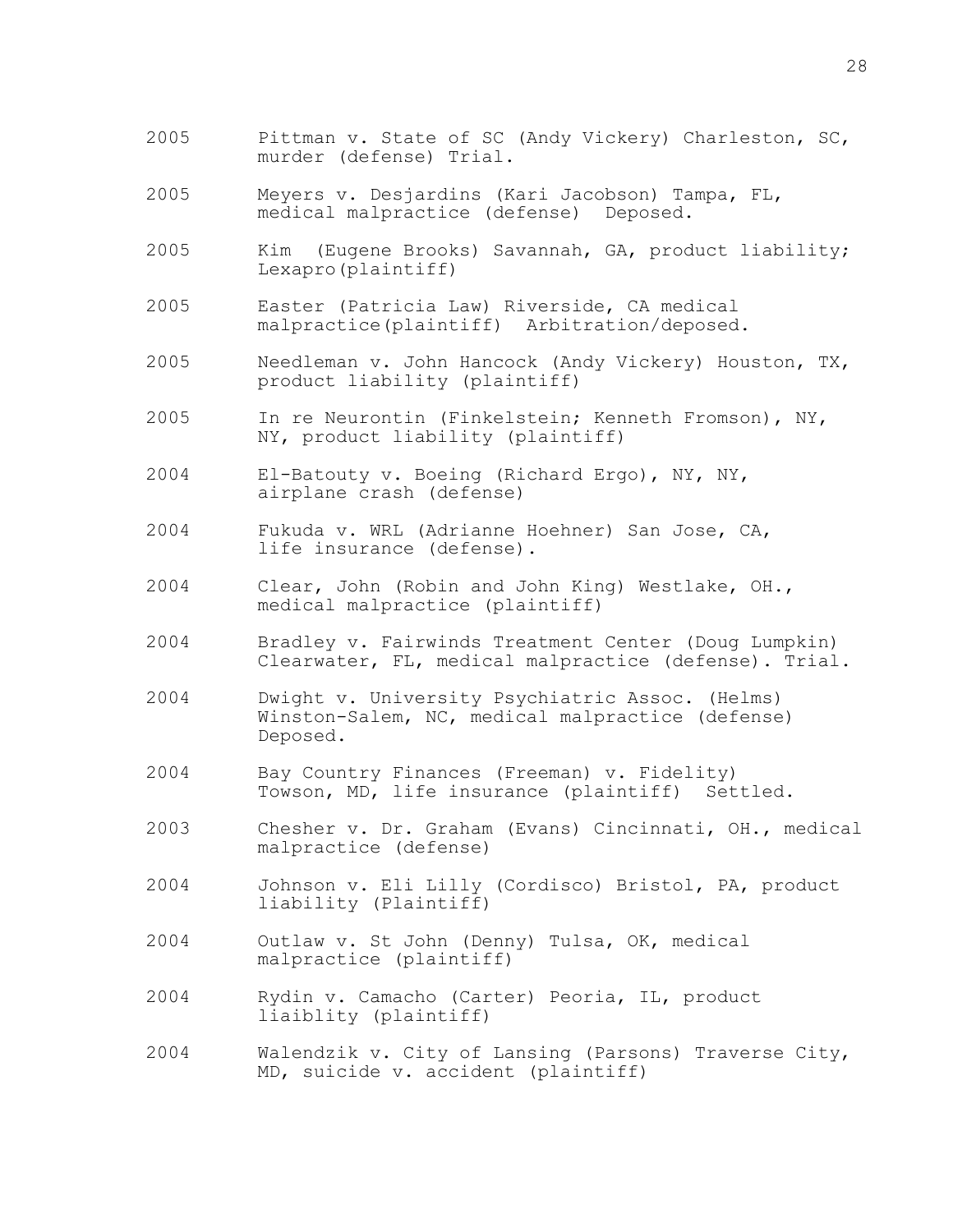- 2004 Holtz, Julie (Lacione) Cleveland, OH, product liaiblity (plaintiff)
- 2003 Edgell v. Manifacturer's Life (Barnette) Columbia, SC life insurance (defense) Deposed.
- 2003 Robinson v. Theos (Killian) Grand Junction, CO murder v. suicide(plaintiff).
- 2003 Rifkin v. Morales (Brown) Sarasota,FL. Medical Malpractice (defense). Deposed & Trial.
- 2003 Finnell v. Hunt (Tromberg) Jacksonville, FL. Medical Malpractice (plaintiff).
- 2003 Parsons v. VA Hospital (Hamm). Medical malpractice (defense). Trial.
- 2003 Faust v. St. Lawrence Hospital (Sinclair). Oskemos, MI. Medical Malpractice (defense).
- 2003 Gerchik v. Stanley Villa East (Yospe), Santa Monica, CA. Medical malpractice (defense).
- 2003 Clark v. Chatham Co. (Brooks). Savannal, GA. Jail suicide. (plaintiff) Deposed.
- 2003 Miles v. Pfizer (Vickery). Baton Rouge, LA. Drug liability (plaintiff).
- 2003 State of Wisconsin v. Mark Jensen (Jambois). Kenosha, WI. Murder-suicide (prosecution). Filmed by "48 Hours."
- 2002 Flanders v. NOVA CMHC (Niad). Boca Raton, FL. Medical malpractice (defense).
- 2002 Bostock v. GSK (Vickery). San Francisco, CA. Product liability (plaintiff).
- 2002 Cox v. Memorial Medical Center (Morgan). Springfield, IL. Medical malpractice (plaintiff). Deposed.
- 2002 Lynn v. Neo Psy Consultants (Dunlop). Canfield, OH. Medical malpractice (plaintiff)
- 2002 Muir v. Cleveland Clinic et al. (Chamberlain), Cleveland, OH. Medical malpractice (plaintiff).
- 2002 State of Wisconsin v. Plude (Moustakis), Eagle River, WI. Murder-suicide (Prosecution). Trial.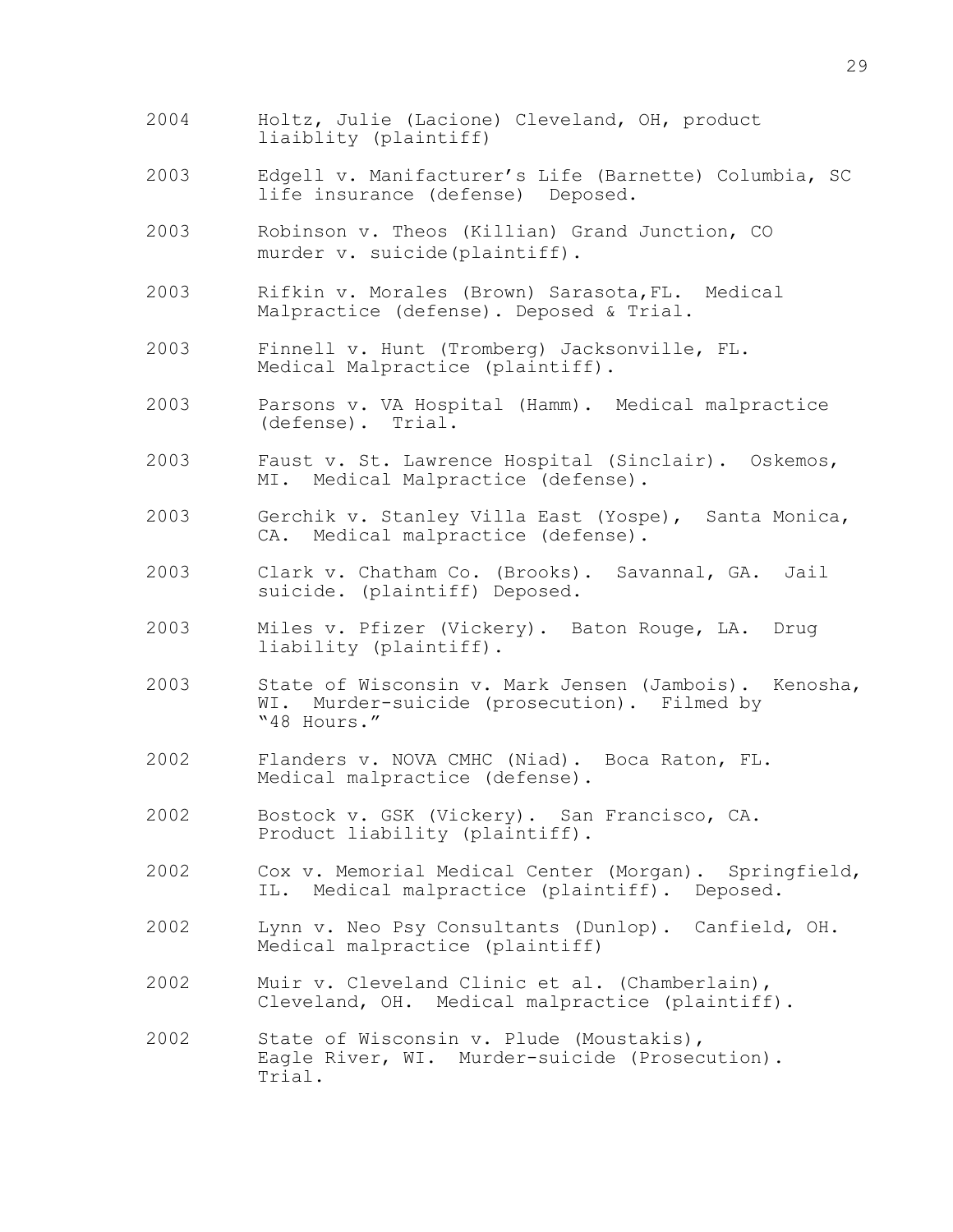- 2002 Owensby v. Tiefenbrunn (McCloskey) St. Louis, MO. Accutane case (plaintiff).
- 2002 Kubitz v. Winkles (Kehoe), Pensacola, FL. Liability of pharmacy (defense).
- 2002 Lown v. Eli Lilly (Hall/Vickery), Columbia, SC. Drug (Prozac) liablity (plaintiff). Deposed.
- 2002 Arizona v. Carolyn Peak (Higgins), Tucson, AR. Murder (defense).
- 2002 Cook v. Roth (Ader/Hitt), Miami, FL. Jail suicide (plaintiff).
- 2002 Laughridge v. Dr. Kennedy (Carlock), Atlanta, GA. Medical malpractice(defense)
- 2002 Lutes v. Dr. Kelley (Gazak), Louisville, KY Medical malpractice(defense).
- 2001 Thomlin v. Lincoln Benefit (Rogers). Jackson, TN. Contested life insurance (defense).
- 2001 Fowler v. Dr. Vick (Patton). Springfield, MO. Medical malpractice (defense). Settled.
- 2001 Reinstein v. The Bridge (Pagan). New York City, NY. Medical malpractce (plaintiff). Trial in NY Supreme Court.
- 2001 Crawford v. Conway Hospital (Dement). Monroe, LA. Medical malpractice (plaintiff). Deposed.
- 2001 Lasinski v. State of Indiana (Bulger). Valpalraiso,IN. Jail suicide (plaintiff).
- 2001 Moore v. Corrections Corporation of America (Rosenblum). Memphis, TN. Medical malpractice (plaintiff).
- 2001 Underwood v. Bishop et al. (Franklin). Savannah, GA. Medical malpractice (defense). Deposed & Trial.
- 2001 Coburn v. Glaxo Smith Kline (Vickery). Perry, Utah. Product liability (plaintiff). Deposed.
- 2001 Lee v. Hoag Memorial Hospital (Pleiss). Newport Beach, CA. Medical malpractice (defense).
- 2001 High v. Pasco School District (Riseborough). Spokane, WA. School suicide (defense). Deposed.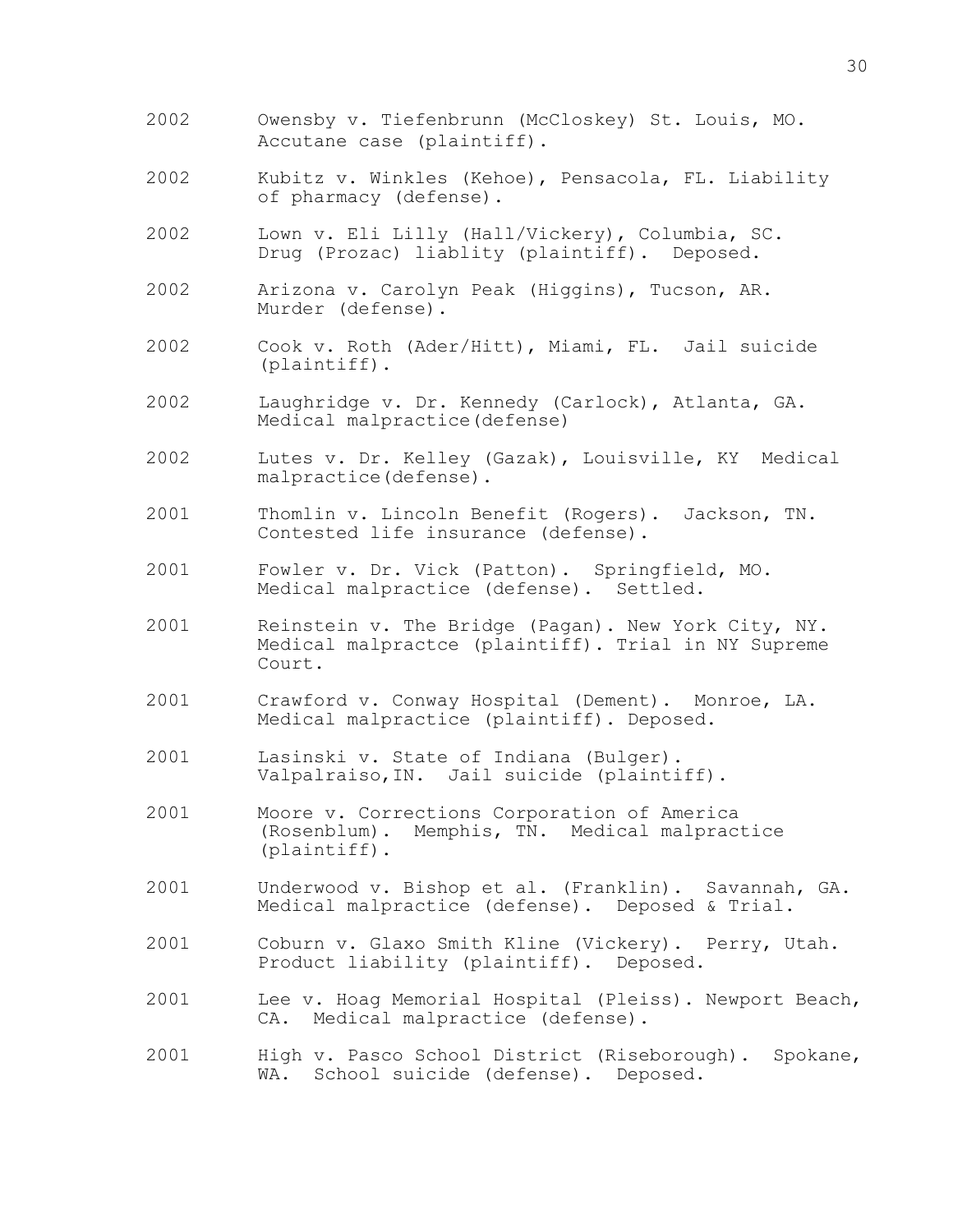- 2001 Pitts/Karvelas v. Roche (Young). Columbia, SC. Product liability (accutane suicide) (plaintiff).
- 2001 Stanton Hoffman (Battiste). Columbia, SC. Jail Suicide (plaintiff).
- 2001 Marel Fulwood, Jr. (Battiste). Columbia, SC. Jail Suicide (plaintiff).
- 2001 Ledesma v. Nova SE University CMHC (Bell). Boca Raton, FL. Medical malpractice (defense).
- 2001 Alsept v. USA (Gentry). Lexington, KY. Medical Malpractice (defense). Trial.
- 2001 Smith-Reyes (Bobby Ortega) v. Palo Verde Mental Health Services (Healy). malpractice (plaintiff). Settled.
- 2001 McKnelly v. Sioux Valley Hospital (Bonynge). Sioux Falls, SD. Medical malpractice (plaintiff). Deposed.
- 2001 Cottle v. Ramsey Youth Services (Smith/McNair). Charleston, SC (defense).
- 2001 Escobedo v. Claires Stores et al.(Juneau). Dallas, TX. Product liability (plaintiff). Deposed.
- 2000 Richardson, Eik & Zion (Chemnick). Seattle, WA. Medical malpractice/product liability (plaintiff).
- 2000 Ross v. Behavioral Health Care (Jenkins). Raleigh, NC. Medical malpractice (plaintiff).
- 2000 Nugent v. Prudential (Spesia). Joliet, IL. Contested life/murder/suicide (defense).
- 2000 Adams v. Davidheizar (Derleth). Soldotna, AK. Contested life/drug liability (plaintiff).
- 2000 Posey v. Continental Life (Dover). Pickins, SC. Contested life insurance (plaintiff).
- 2000 Oregon v. Running (Bender). Portland, OR. Suicide /homicide (defense, criminal).

1999 Weinstein v. Verqara (Tromberg). Jacksonville, FL. Medical malpractice (plaintiff). Deposed.

- 1999 Woodruff v. USA (Myers). Columbia, SC. Prison suicide. (plaintiff). Trial.
- 1999 Brackett v. Psychiatric Associates of Fredericksberg,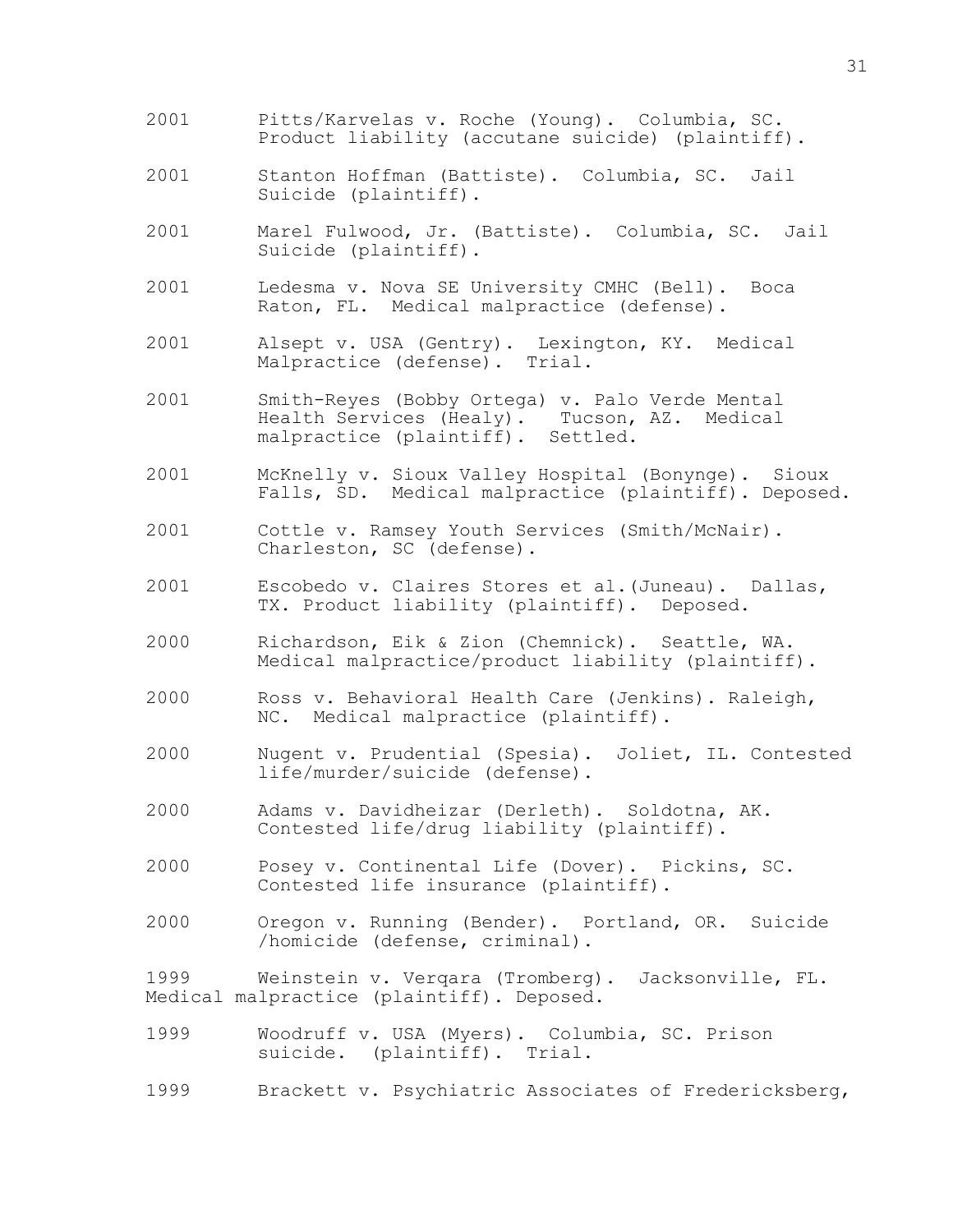VA. (Kilduff). Richmond, VA. Medical malpractice (plaintiff). Deposed.

- 1999 Herrera v. Tarmac (Hernandez). Miami, FL. Workmans Compensation (plaintiff). Deposed.
- 1999 Peniche v. Columbia HCA (Grossman). Boca Raton, FL. Medical malpractice (plaintiff).
- 1999 Williams v. Pee Dee Electric (Johnson). Columbia, SC. Workmans compensation (defense).
- 1999 Dr. Madison v. State of South Carolina (Whetstone). Attempted murder (defense).
- 1999 Falzone v. Dr. Goldschmidt (Silverberg). Fort Lauderdale, FL. Medical malpractice (defense).
- 1999 Sorenson v. Belmont Hills Hospital (Haley) Oakland, CA. Medical malpractice (plaintiff). Deposed/trial.
- 1999 Hudson v. GE Capital Assurance (Matthews). Florence, SC. Contested life insurance (plaintiff).
- 1999 Cooper v. Dr. Donovan (Crain). Covington, LA. Medical malpractice (plaintiff).

1999 Meats v. Charter Hospital (Steadman). Wichita, KS. Medical malpractice (plaintiff).

- 1999 Smith v. Dr. Wauters (Whitley). Tampa, FL. Medical Malpractice (Plaintiff). Settled.
- 1998 Keil v. Oregon Health Sciences University (Norton). Portland, OR. Medical malpractice (defense). Trial.
- 1998 McMahon v. Dr. Stengel (McKeon). Coeur d'Alene, ID. Medical malpractice (plaintiff). Deposed.
- 1998 Klenotiz v. Holly Hill Hospital (Byrd). Fayetteville, NC. Medical malpractice (plaintiff).
- 1998 Hartman v. Pfizer (Vickery). Los Angeles, CA. Drug liability (plaintiff).
- 1998 Rockenback v. Bellevue Pharmacy (Hine). St.Louis, MO. Manner of death (defense). Deposed.
- 1998 Trentadue v. the United States of America (Synder, Schlossman). Oklahoma City, OK. Suicide-homicide (defense).
- 1998 Simon v. Sacred Heart Medical Center (Arpin). Spokane, WA. Medical malpractice (defense).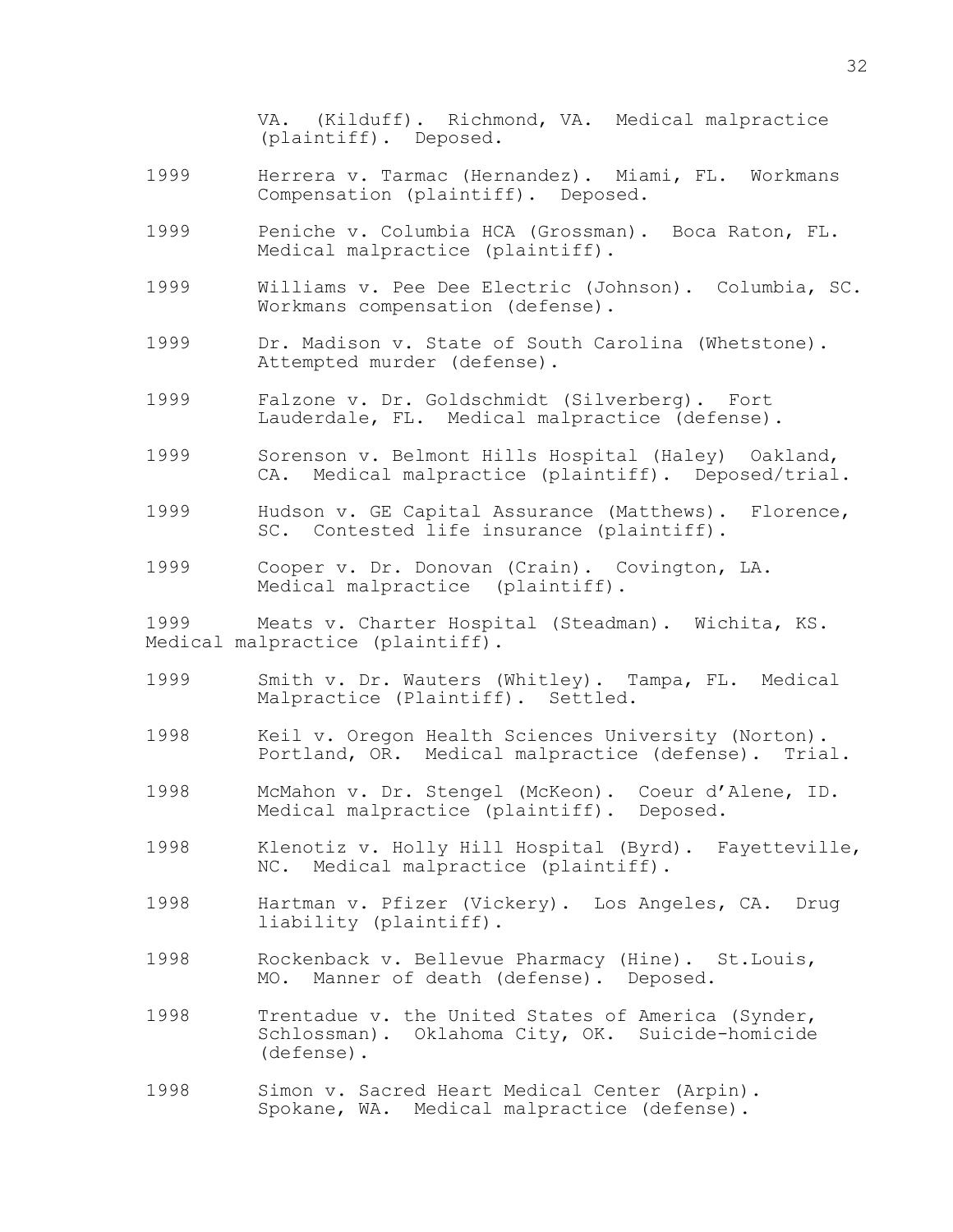- 1998 Weaver v. Dr. Lentz (McKay). Columbia, SC. Medical malpractice (defense).
- 1998 Williamson v. Eli Lilly (Vickery). Beaumont,TX. Product liability (plaintiff). Deposed.
- 1997 Dunlop v. Charter Hospital (Todd). Columbia,SC. Medical malpractice (defense).
- 1997 Tulley v. Dr. Gorden (Cotter). Rockford, IL. Medical malpractice (defense).
- 1997 Gainous v. Columbus Life (Stahl). Nashville, TN. Manner of death (defense).
- 1997 Forsyth v. Lilly (Downey). Honolulu, HI. Drug liability (plaintiff). Deposed/trial.
- 1997 Chandler v. Las Vegas Medical Examiner (Chesnof). Las Vegas, NV. Manner of death (plaintiff).
- 1997 Gianguilio v. Lilly (Opalka). Philadelphia, PA. Drug liability (plaintiff). Deposed.
- 1997 McDowell v. CNA Insurance (McGinley). Marietta, GA. Contested life insurance (plaintiff).
- 1997 Garber v. Harbor View Hospital et al. (Panter). Miami, FL. Malpractice (plaintiff).
- 1997 Garrido et al. v. Dade County School Board (Mowers). Miami, FL. Wrongful death (defense).
- 1996 Dearborn v. Dr. Fox (Clay). Raleigh, NC. Medical malpractice (defense).
- 1996 Expert Witness. State of Ohio v. Della Sutorius (Croswell). Cincinnati, OH. Murder (defense). Trial on national T.V.
- 1996 Consultant, with Park E. Dietz et al. Executive suicide cluster at First Data Corporation. Omaha, NE.
- 1996 Expert Witness. Mathis v. Dr. Morrison (Lawton). Charleston, SC. Medical malpractice (plaintiff).
- 1996 Expert Witness. Bell v. Dr. Moore (Simpson). Dallas, T.X. Malpractice (plaintiff).
- 1995 Expert Witness. Oliver v. Transamerica Insurance Co. (Boshears). St. Simon Island, G.A. Murder-Suicide (plaintiff).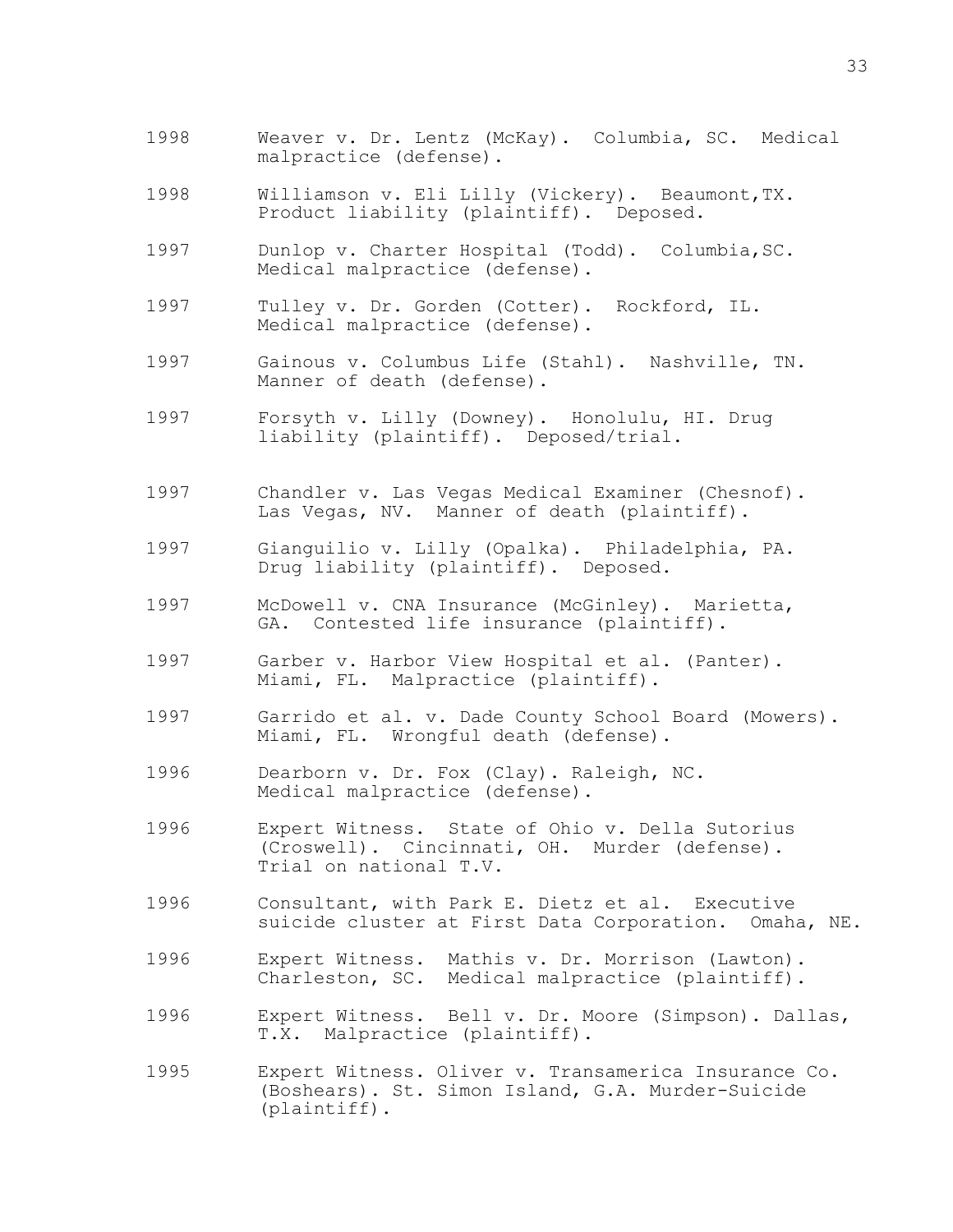- 1995 Expert Witness. Prior v. Burke Co. (Goldsmith). Marion, N.C. Murder-Suicide (plaintiff). Deposed. Trial.
- 1995 Expert Witness. Nield v. Fleetwood Enterprises (Coppede). Cheyenne, W.Y. Accident-Suicide (defense).
- 1995 Expert Witness. Simon v. Lilly (Hawkins). Louisville, K.Y. Suicide (plaintiff).
- 1995 J.W. Blume/Stanley v. Bamberg Co. S.C. Detention Center (Lawton). Suicide. (plaintiff).
- 1995 N.J. v. Timmendequas (Lependorf). Murder/ rape. (defense). Meagan's Law case.
- 1995 Greer/Rosenbloom v. Lilly (Greenwald). Prozac suicide. (plaintiff). Protective order.
- 1995 Consultant. Smith v. State of SC (Bruck). Murder. (defense).
- 1995 Consultant. Ardis v. State of SC (Chandler). Manning, SC. Murder. (defense).
- 1994 Expert Witness. Foster v. Schroeder (Northrup). Asheville, NC. Malpractice. (defense).
- 1994 Expert Witness. Zinser v. City of Cincinnati (Singer). Cincinnati, Ohio. Police suicide. (plaintiff). Deposed.
- 1994 Expert Witness. Saines v. Lilly (Downey). Los Angeles. Prozac suicide. (plaintiff).
- 1994 Consultant. Euliss v. AT&T (Theall). Greensboro, NC. Suicide/Sexual Harassment. (defense).
- 1994 Consultant. Gschwind v. Cessna Aircraft (Johnson). Kansas City/Paris, France. Aircraft crash. (defense).
- 1994 Consultant. Taylor v. Clinton, SC Jail. (Fairey, Parise - Chris Mills). Jail Suicide (plaintiff). Deposed.
- 1994 Consultant. Ray v. McGee. Chattanooga, Tennessee (Cornelius & Collins - David King). Medical malpractice (defense).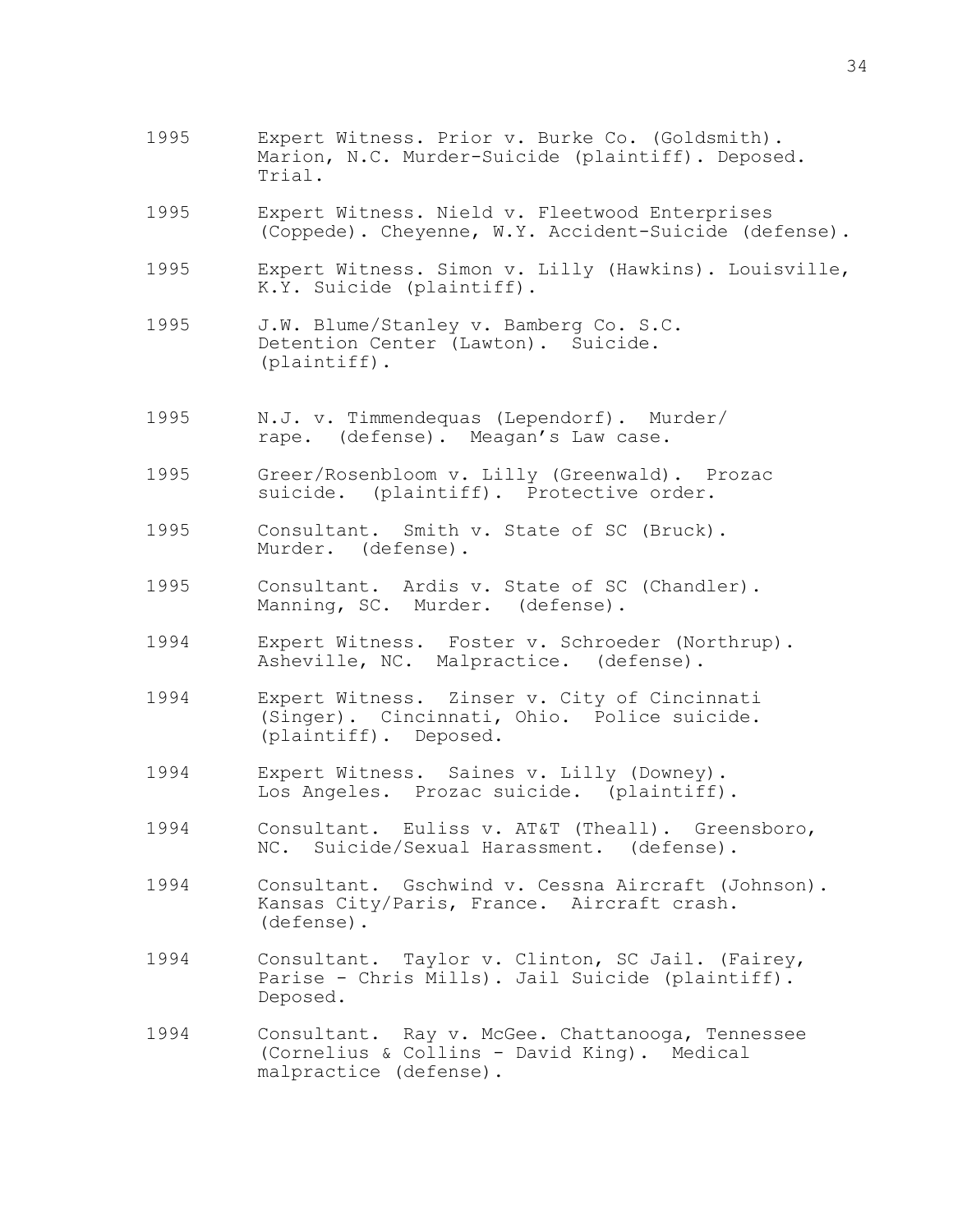- 1994 Expert witness. Arrendale v. Hangar One, et al. Cornelia, Georgia (Hugh McNatt). Airplane crash (defense).
- 1993 Consultant. Gorden v. Whitis, Eli/Lilly, Iowa City, Iowa (Meardon, Suppel-James Hayes). Drug Case (Prozac) (plaintiff).
- 1993 Expert Witness, Bolden v. Co. of Pierce, Georgia. (Robert Benfield). Jail suicide (plaintiff).
- 1993 Expert Witness, Yost & Amnesty International v. Mexico City Jail, Washington, D.C. (Brand & Lowell-Sue Russell). Jail suicide (plaintiff).
- 1992 Expert Witness, Jones v. Dr. Green et al., Winston-Salem, North Carolina (Allman, Spry - David C. Smith). Malpractice (defense). Deposed.
- 1992 Expert Witness, Ward v. Equitable, Durham, North Carolina (Glenn, Mills & Fisher - Bill Mills). Life insurance (plaintiff). Deposed.
- 1992 Expert Witness, Robinson v. Franklin Life, Miami, Florida (Steel Hector & Davis - Brian Stack). Life insurance (defense). Deposed.
- 1992 Expert Witness, Lee v. Kemper, Richmond, Virginia (Minor, Sanders - James Minor, Jr.). Life insurance (plaintiff).
- 1991 Expert Witness, Levine v. GM Coaches, New York City (Freedman - Edward Chase). Life insurance (plaintiff).
- 1991 Consultant, Holding/Nelson, Surfside, South Carolina. Murder-Suicide (plaintiff).
- 1991 Expert Witness, Haffercamp/Sorg v. Lilly (Prozac), Madison, Wisconsin (Coyne, Niess - Bill Bauer). Drug case (Prozac) (plaintiff). Deposed.
- 1991 Expert Witness, Wills v. Mass Mutual, Miami, Florida (Steel Hector & Davis - Brian Stack). Life insurance (defense).
- 1991 Expert Witness, Fuller/Brown v. Mazzaglia, Durham, North Carolina (Newsom, Graham - E.C. Bryson, Jr.). Malpractice (defense). Deposed & Trial.
- 1991 Consultant, Hawkins, various Prozac cases, Lexington, Kentucky (Morris, Hawkins & Dutton - G. Terry Hawkins) (plaintiff).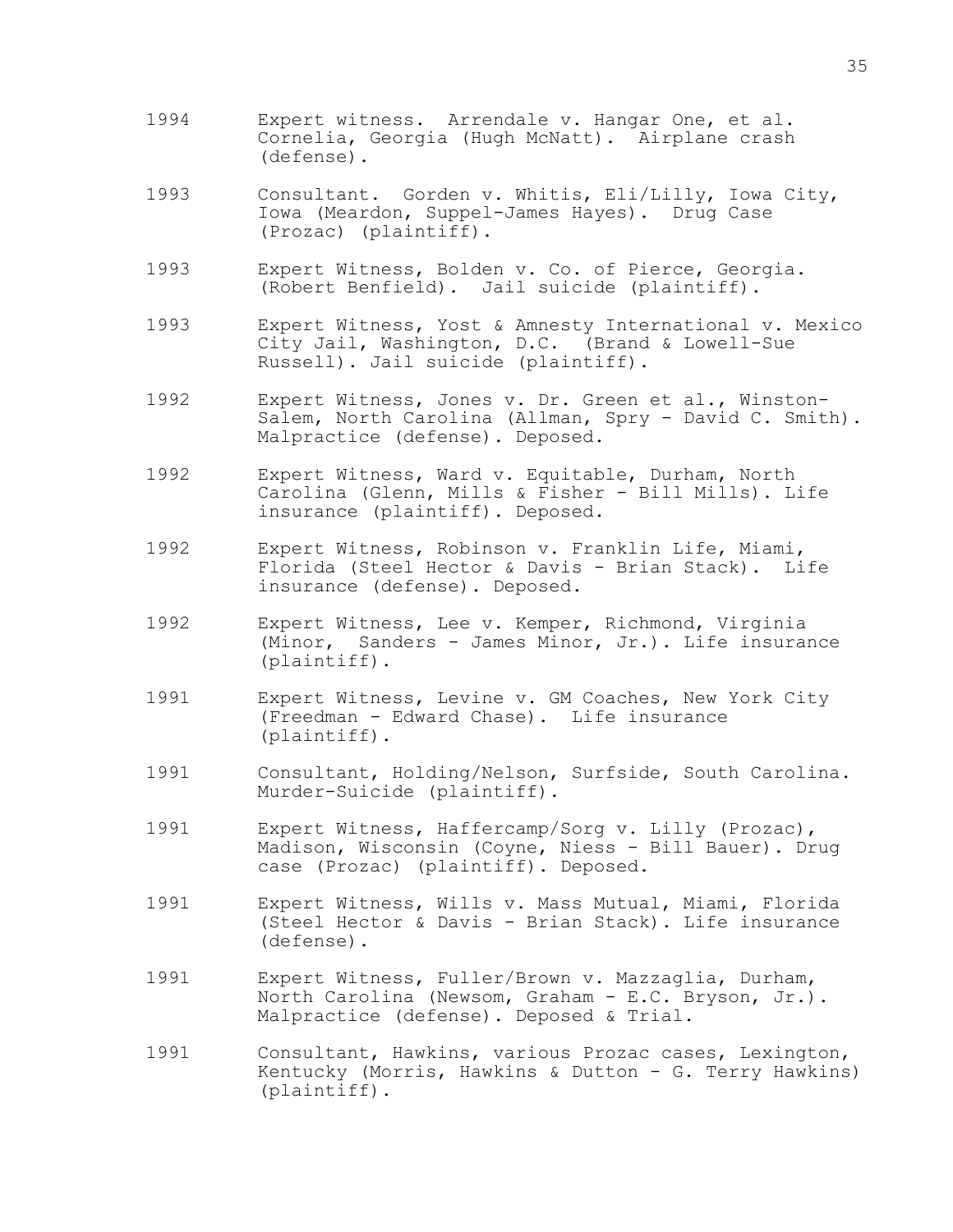- 1991 Expert Witness, Sheffield v. Richland Co. Detention Center, Columbia, South Carolina (Naufel, Ellis - Wm. Davidson). Jail suicide (defense).
- 1991 Expert Witness, Textile Processing Research v. New York Life, Raleigh, North Carolina (Womble Carlyle - Bill Moore). Life insurance (defense). Deposed & Trial.
- 1990 Expert Witness, Goodsen v. AMI West Alabama Hospital, Birmingham (Harris, Evans - Lyman Harris). Malpractice (defense).
- 1990 Expert Witness, Gibbs v. North Carolina, Marion, North Carolina (Goldsmith & Goldsmith - Frank Goldsmith, Jr.). Murder (defense). Trial.
- 1990 Expert Witness, Brown v. Holly Hill Hospital, Raleigh, North Carolina (Patterson, Dilthey - Arlene Mercer). Malpractice (defense).
- 1989 Expert Witness, Korth v. Lastimosa, Dallas, Texas (Simpson, Dowd - Skip Simpson). Malpractice (plaintiff). Deposed & Trial.
- 1989 Expert Witness, Clarke v. Green, Spartanburg, South Carolina (Nelson, Mullins, Riley - Montieth Todd). Malpractice (defense).
- 1989 Expert Witness, Gottesman v. Prudential Insurance Co., New Orleans, Louisiana. (Protective Order (Jones, Walker - Raymond Selassi, Jr.). Life insurance (defense). Deposed.
- 1988 National Consultant to NIMH Affective Disorders and Anxiety Research Branch, Suicide Program, Rockville, Maryland.
- 1988 Expert Witness, Hurst v. Brynn Marr Hospital, Jacksonville, North Carolina (Ward & Smith - Thomas E. Harris). Malpractice (defense). Deposed & Trial.
- 1988 Expert Witness, Victory v. USF&G Insurance Co., New Orleans, Louisiana (Boggs, Loehn - Charles Boggs). Life insurance (defense).
- 1988 Expert Witness, Bramlette v. Charter Rivers Hospital, Columbia, South Carolina. Malpractice (defense).
- 1988 Expert Witness, Wilkie v. Mutual of Omaha Insurance Co., Barnwell, South Carolina. Life insurance (plaintiff).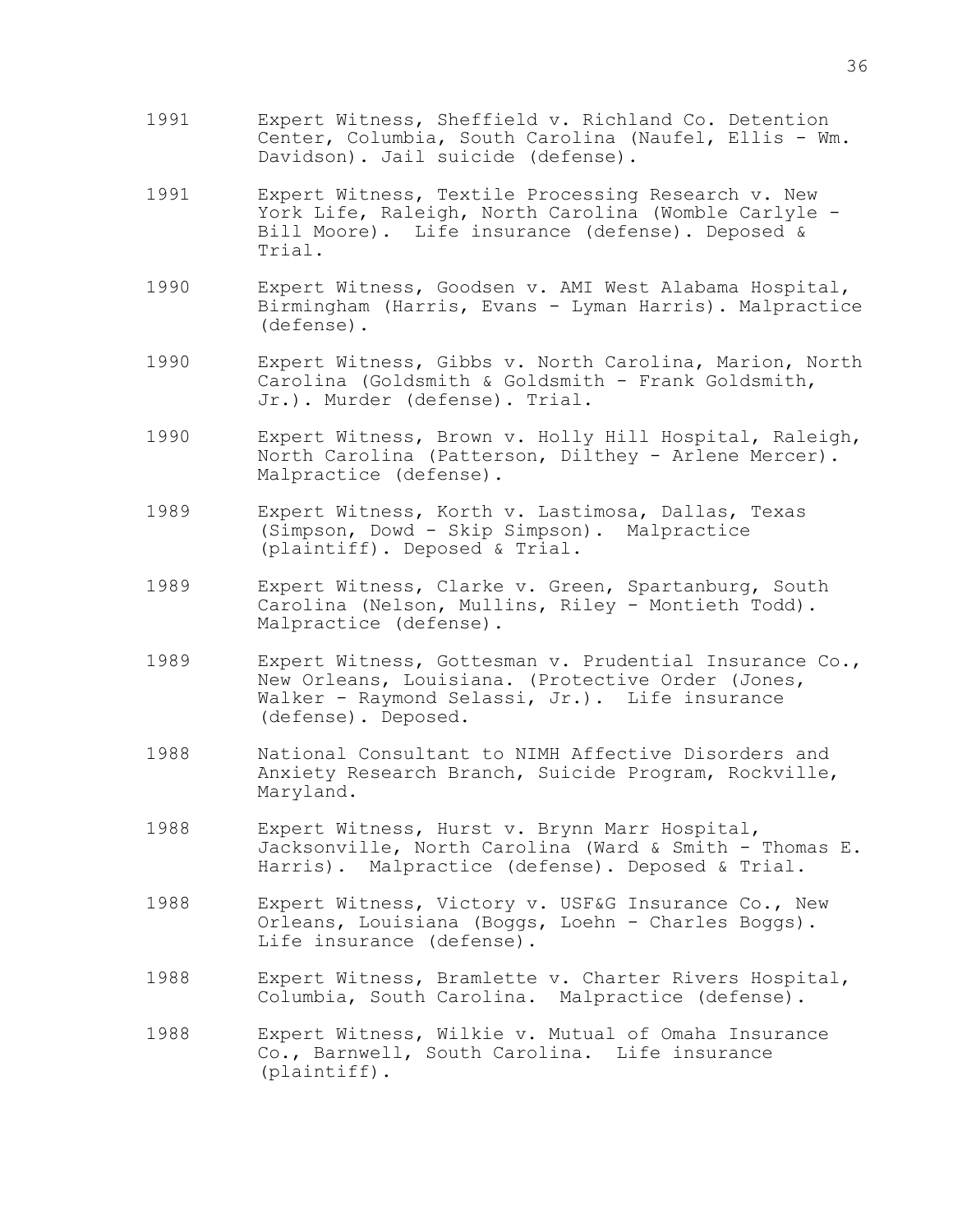- 1988 Consultant, Crolley v. Richland County Detention Center, Columbia, South Carolina. Jail suicide (plaintiff).
- 1988 Expert Witness, van Joslin v. North Dakota Department of Mental Health, Bismark, North Dakota. Malpractice (defense).
- 1988 Expert Witness, Lemon v. American General Insurance Co., Amarillo, Texas. Life insurance (plaintiff). Deposed.
- 1987 Expert Witness, Greason v. Kemp et al., Atlanta, Georgia. Jail suicide (plaintiff). Deposed.
- 1987 Expert Witness, Hinson v. SC Department of Youth Services et al., Columbia, South Carolina, Jail suicide (defense).
- 1986 Consultant, Poss v. McDuffie County et al., Georgia. Jail suicide (plaintiff). Trial.
- 1986 Expert Witness, Driggers v. Founders Life Insurance Co., Vidalia, Georgia. Life insurance (defense). Trial.
- 1986 Expert Witness, Fleming v. Mass Mutual Insurance Co., Atlanta, Georgia. Life insurance (defense). Deposed & Trial.
- 1986 Expert Witness, Funney v. Newberry County Jail, South Carolina. Jail suicide (plaintiff). Deposed at Trial.
- 1968- Individual Psychotherapy with Suicidal Patients, their present Families, and Suicide Survivors.
- 1985 Consultant. Revis v. Easley City Jail, Columbia, S.C.
- 1985 Expert Witness, Hardy v. United Life and Accident Insurance Co., Atlanta, Georgia. Life insurance (defense). Trial.
- 1984 Expert Witness. Lahser v. Fidelity Life Insurance Co., Killeen, Texas. Life insurance (defense). Deposed.
- 1983-1984 Expert Witness. Barwick v. Occidental Life Insurance Corp., Atlanta, Georgia. Life insurance (defense).
- 1983 Consultant. Hitt v. Felice. Law Office of Mr. F. S. Kanelos, Brookfield, Illinois.
- 1982 Consultant. Evaluation of proposed suicide research centre. Department of Psychiatry, Calgary, Alberta, Canada.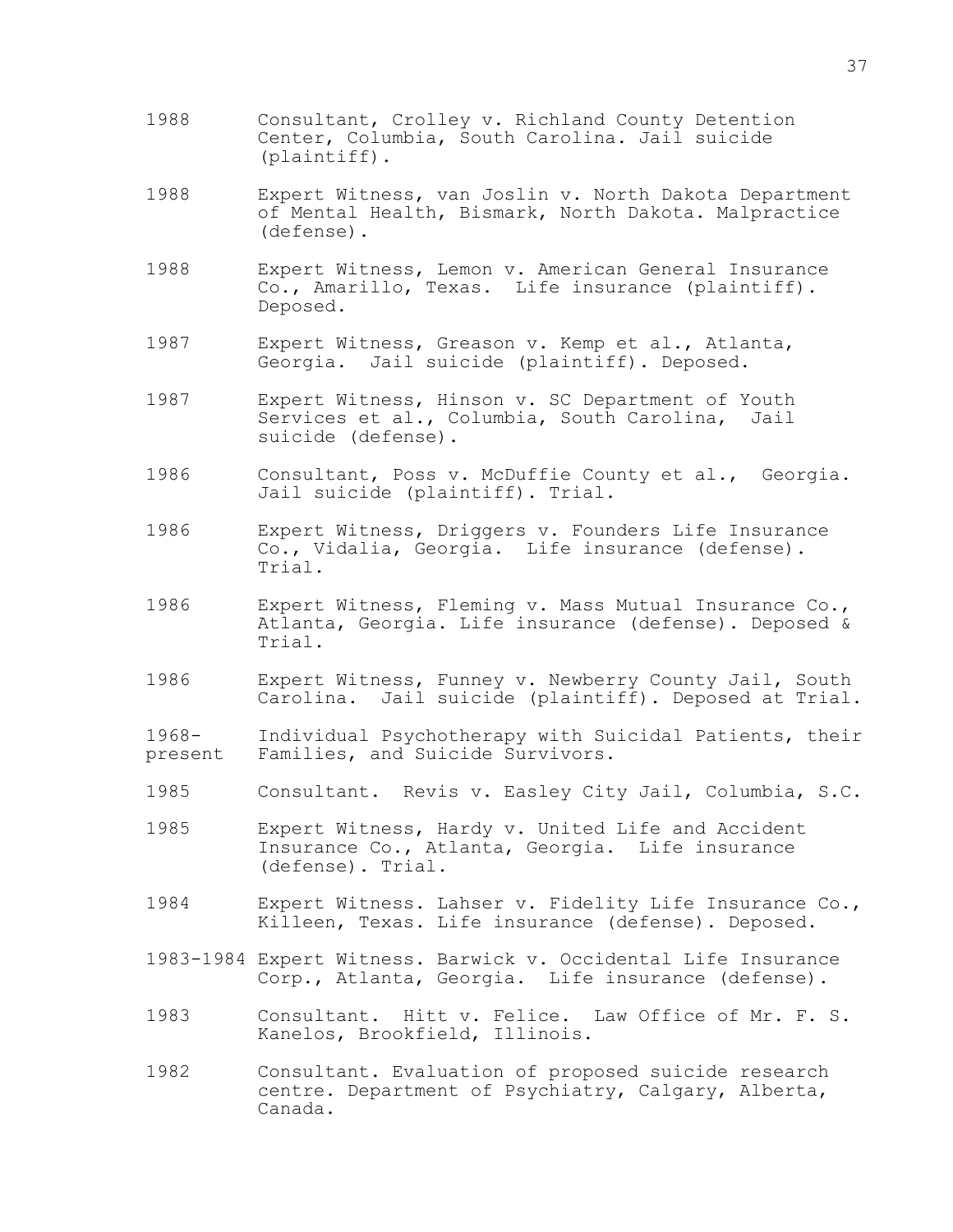- 1981 Expert Witness. Irick v. Federated Insurance Company. Workman Compensation Court, Orangeburg, South<br>Carolina. Trial. Carolina.
- 1980 PBS-TV National Program Panel Member, "Choosing Suicide."
- 1979-1980 Research Fellow at the University of Vienna School of Medicine (Psychiatry). Study of Mid-Life Development in Male Suicides.
- 1978 Expert Witness. American General Life Insurance Company v. MCFS Corporation. Federal Court, Jackson, Mississippi.
- 1977 Expert Witness. Alexander v. New York Metropolitan Life Insurance Company. Federal Court, Charleston, South Carolina. Life insurance (plaintiff). Trial.
- 1975 Psychoanalysis with Benjamin Riggs, M.D., Professor and Acting Chairman, Medical University of South Carolina (Charleston).
- 1973-1975 Lecturer in Psychiatry, Medical University of South Carolina (Charleston). Residency supervisor.
- 1972-1973 Offered seminar on "Death and Dying" in the Johns Hopkins University Evening College (Baltimore) and at the University of South Carolina.
- 1971-1973 Director of the Johns Hopkins University M.D.-Training Program in Behavioral Sciences (Baltimore).
- 1969-1973 Consultant to the Psychiatric Emergency Treatment Clinic, Sinai Hospital, Baltimore, Maryland. (Worked with Huell Connor, Jr., M.D.).
- 1969-1973 Associate Professor of Psychiatry, Henry Phipps Psychiatric Clinic, the Johns Hopkins University of Medicine (Baltimore).
- 1971 World Health Organization Fellow in Crisis<br>(spring Intervention, West Berlin, Germany (Klaus
- Intervention, West Berlin, Germany (Klaus Thomas, D.D. only) - Supervisor).
- 1970-1973 Individual Psychotherapy, with Alan R. McClary (therapist), Professor of Psychiatry, the Johns Hopkins University School of Medicine (Baltimore).

1968-1969 Deputy Medical Examiner, Baltimore (City), Maryland.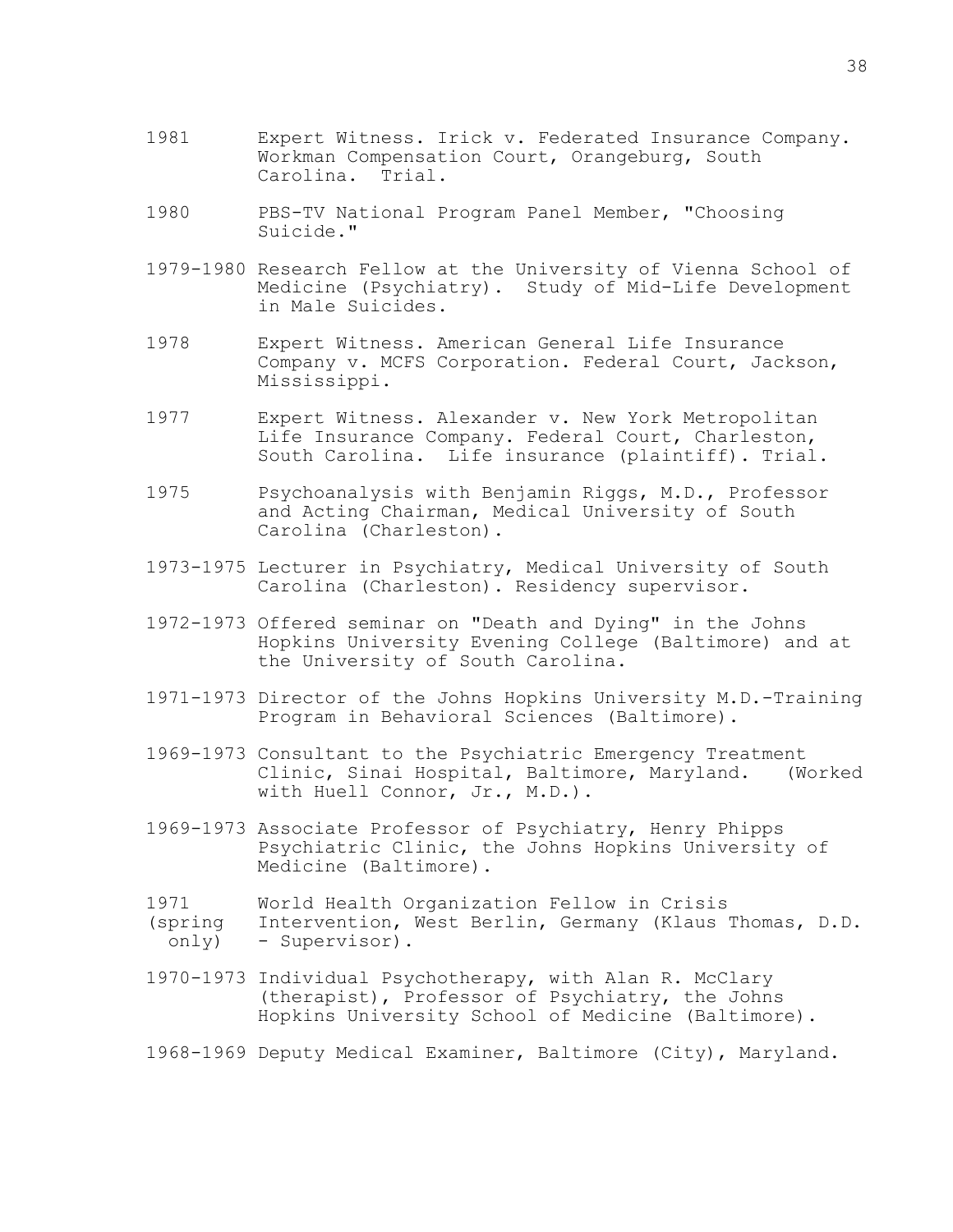- 1968-1973 Individual Psychotherapy with Suicidal Outpatients at the Henry Phipps Psychiatric Clinic, Johns Hopkins University School of Medicine (Baltimore).
- 1968-1969 Postdoctoral Fellow in Psychiatry at the Johns Hopkins University School of Medicine (Nahum Spinner, M.D., and Seymour Perlin, M.D. - Supervisors).
- 1965-1966 Trainee in Suicidology at the Los Angeles Suicide (and 1969) Prevention Center.

## **SELECTED PUBLIC LECTURES, TELEVISION/RADIO APPEARANCES, PAPERS READ**

- 9/5/14 Voice of Russia radio interview
- 5/14/12 Wall Street Journal (Daniel Lippman) military suicides.
- 05/03/12 CNN, suicide of NFL's Jr. Seau.
- 10/2008 Arte TV, "Suicide" with Hannes Rossacher, film on German-French cultural channel.
- 09/06/07 CBS Radio, Los Angeles. "CDC report on pre-teen females hanging rate tripling."
- 08/31/07 "Good Morning America (ABC)." Owen Wilson Suicide Attempt.
- 02/23/07 Grand Rounds for USC Psychiatry & Family medicine on violence and antidepressant treatment.
- 02/20/07 Suicide and SSRIs. American Academy of Forensic Sciences annual conference, San Antonio, TX
- 06/09/06 Testified in Court TV/Forensic Files, Plude v. Wisconsin, Eagle River, Wisconsin
- 4/13/05 Introduction to Suicidology Workshop. AAS annual conference, Broomfield, CO.
- 2/4/05 Court TV, testified in SC v. Pittman, Charleston, SC
- 6/11/03 Suicide Prevention for Middle-Aged Males. NIMH. Washington, DC.
- 4/26/03 Why are Suicide Rates Declining? AAS Plenary Session. Sante Fe, NM.
- 04/23/03 Suicidology 101. AAS Workshop. Sante Fe, N.M.
- 10/4/02 Suicide and Neuropsychiatric Adverse Effects of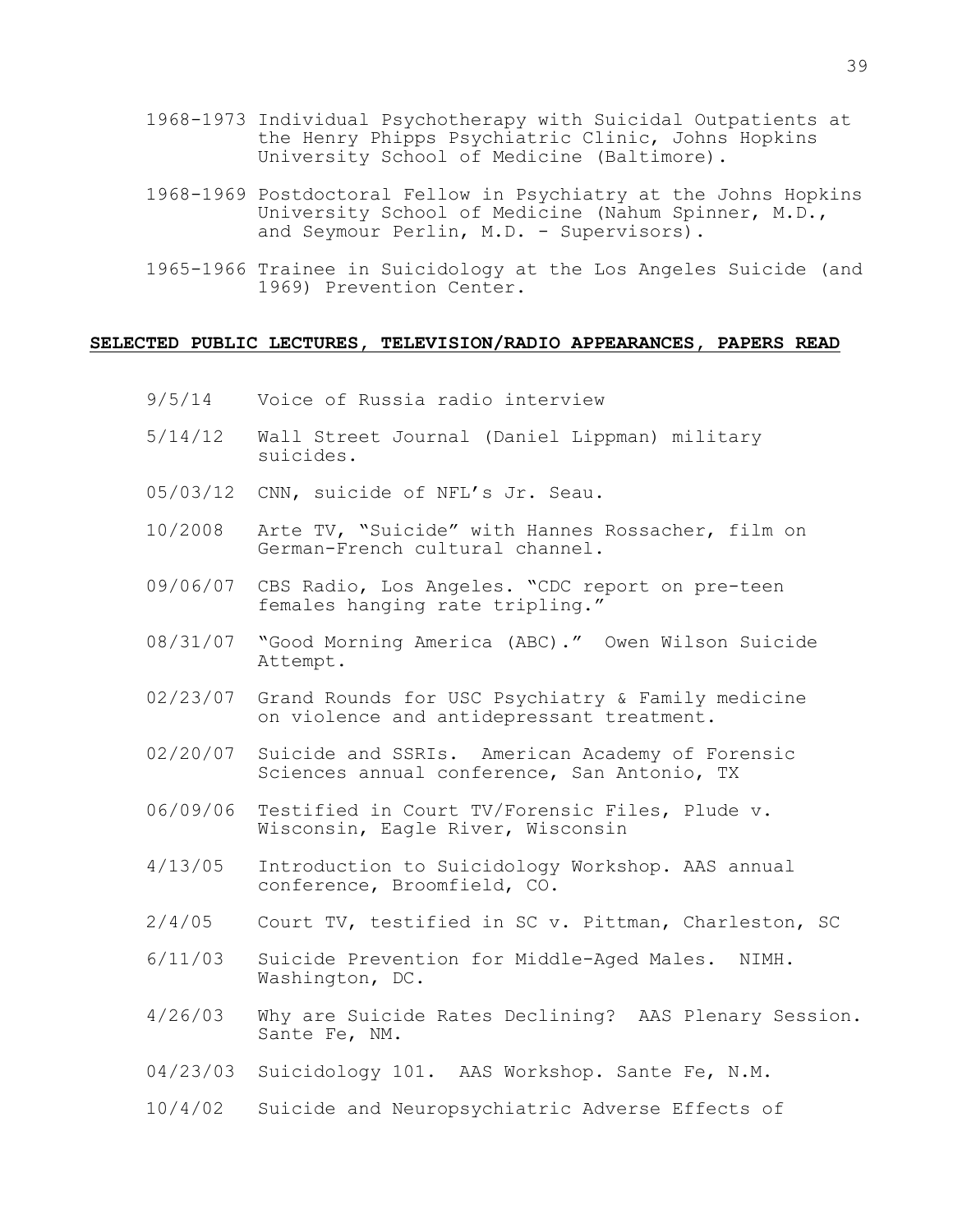SSRI Medications. Scientific Symposium. Philadelphia, PA.

- 04/17/01 Suicidology 101. AAS Workshop. Atlanta, GA.
- 04/18/01 Board Certification in Suicidology. AAS think-tank. Atlanta, GA.
- 03/14/01 Social and Cultural Factors in Assessing Suicide Risk. National Academy of Sciences workshop. Irvine, CA.

04/13/00 Empirical Approaches to the Standard of Care. AAS workshop. Los Angeles, CA.

- 04/15/99 Legal Aspects of Suicide. AAS Workshop. Houston, TX.
- 02/15/99 Investigating Suicide Deaths. AAFS workshop. Orlando, FL.
- 05/20/98 Suicide Prevention in Midlife. NIMH invited suicide prevention workshop. Wash., DC.
- 05/16/98 Suicidal Careers. Plenary lecture to the American Association of Suicidology. Wash., DC.
- 05/15/98 Midlife Suicides in Crisis. Preconference workshop at the annual conference of the AAS. Wash., DC.
- 04/26/97 Durkheim: 100 Years Later. Annual conference of the American Association of Suicidology in Memphis, TN.
- 04/25/97 Executive Suicide. Annual conference of the American Association of Suicidology in Memphis, TN.
- 06/05/96 State of Ohio v. Della Satorious. Court T.V.
- 05/19/96 Predicting Adolescent Suicide. International biopsychosocial suicide conference in Athens, Greece.
- 05/17/96 Social and Cultural Forces in Suicide. Invited plenary speaker. Biopsychosocial Approaches to Suicide. Athens, Greece.
- 04/26/96 Social Suicide. AAS, St. Louis.
- 09/01/95 Assessing, Predicting, and Preventing Adolescent Suicides. Plenary speaker at International Youth Suicide Conference in Tel Aviv, Israel.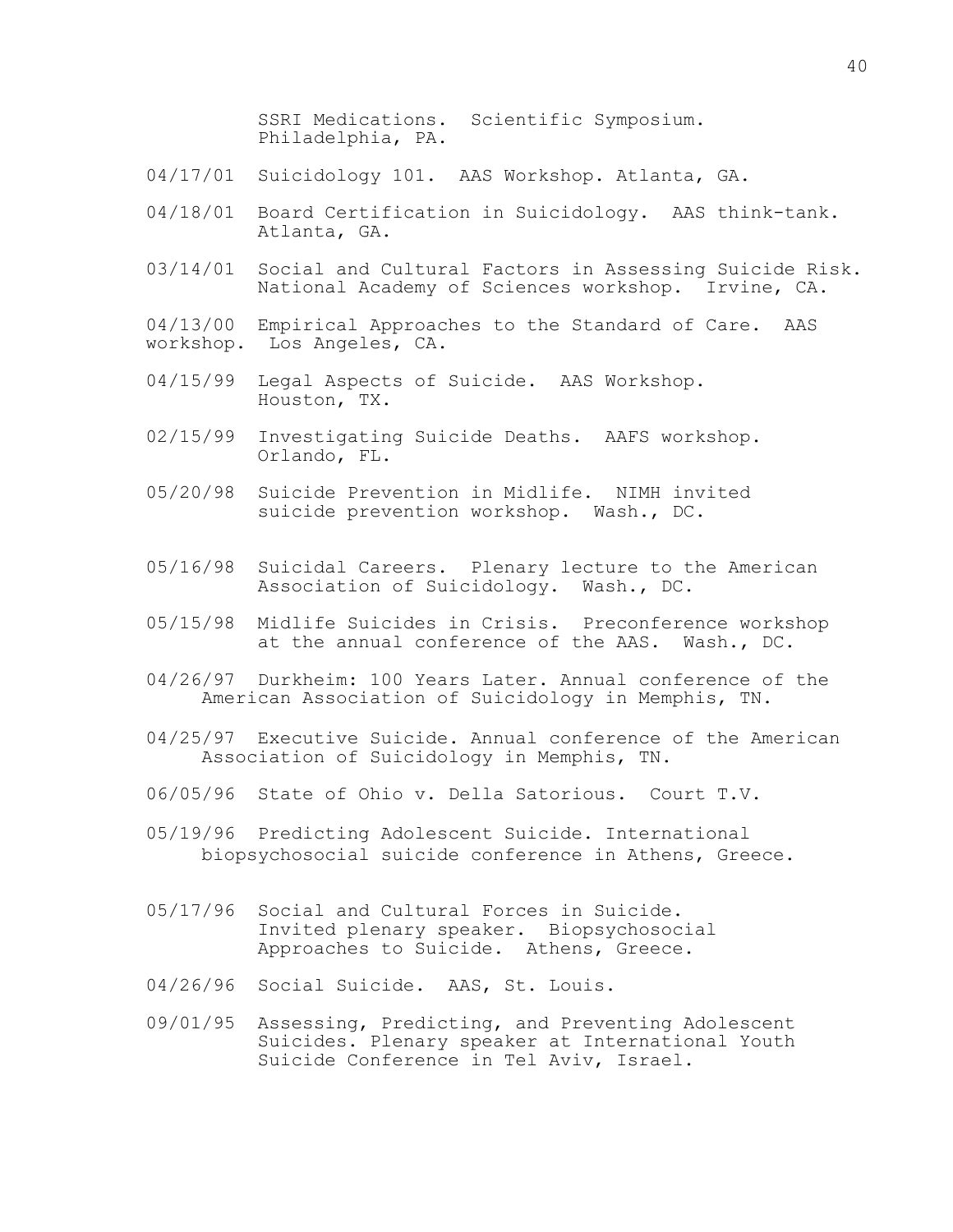- 08/30/95 A Psychosocial Perspective on Suicide. Plenary speaker at International Youth Suicide Conference in Tel Aviv, Israel.
- 02/15/95 Suicide. Year II medical student lecture. Columbia, SC.
- 11/18/94 Classification of Suicide. NIMH, Washington, DC.
- 10/21/94 Geriatric Suicide. Psychiatry residency training program. USC Medical School. Columbia, SC.
- 09/01/94 Prediction of Suicide. European Suicide Symposium. Cork, Ireland,
- 06/21/94 Suicide Assessment and Prediction. Department of Mental Health. Westfield, Massachusetts.
- 04/12/94 Suicide Prevention Workshop. Aiken Center (SC).
- 03/09/94 Expert Testimony and the Standard of Care for Suicidal Patients. American Association of Suicidology, New York, New York.
- 03/07/94 Rational Suicide. American Association of Suicidology, New York, New York.
- 02/19/94 Guns and Female Suicides. American Association of Forensic Science, San Antonio, Texas.
- 04/13/93 Rational Suicide and Physician-Assisted Suicide. American Association of Suicidology, San Francisco, California.
- 02/18/93 Assisted Death, Self-Deliverance, and Rational Suicide, with Derek Humphry and John T. Maltsberger. American Academy of Forensic Sciences Boston, Massachusetts.
- 02/17/93 Kevorkian Michigan Cases, American Academy of Forensic Sciences, Boston, Massachusetts.
- 06/11/92 Familial and Social Risk Factors in Suicidal Behaviors, International Conference of Suicidal Behaviors Pittsburgh, Pennsylvania.
- 04/09/92 Self-Deliverance and Assisted Suicide A Debate with Derek Humphry," Washington, DC.
- 04/04/92 The Evolution of Suicidology, American Association of Suicidology, Chicago, Illinois.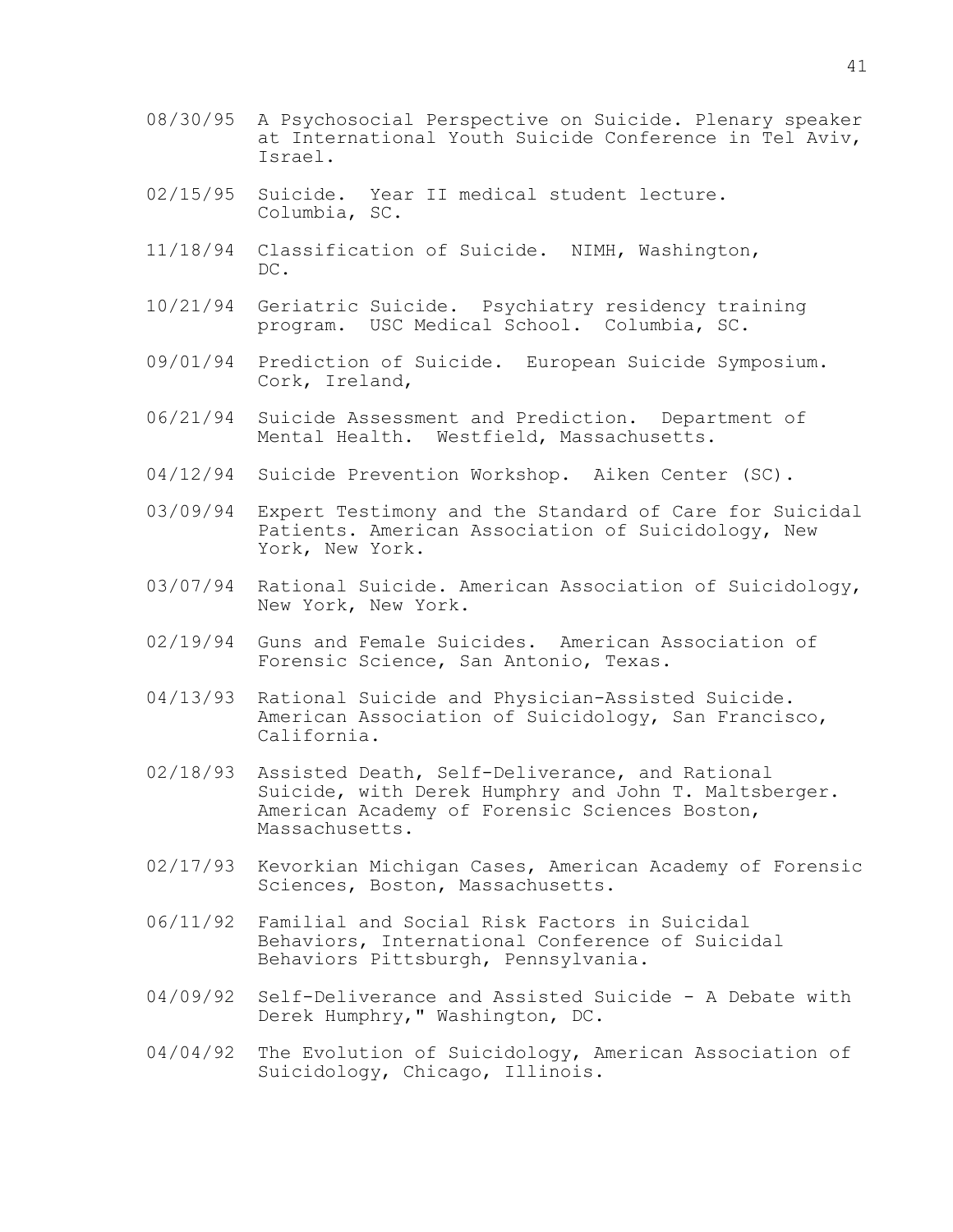- 02/22/92 Prediction of Suicides in Forensic Cases, American Academy of Forensic Sciences, New Orleans, Louisiana.
- 11/20/91 Final Exit, review of D. Humphry's book for Canadian Broadcasting Corporation, Charlottetown, Prince Edward Island, Canada.
- 07/19-24 Forensic Suicidology, American Association of Suicidology, Summer Training Institute, Aspen, Colorado.
- 04/19/91 Suicide Over the Life-Span, American Association of Suicidology, Boston, Massachusetts.
- 04/19/91 Suicide Nomenclature, American Association of Suicidology, Boston, Massachusetts.
- 10/18/90 Relationship of Nonfatal Suicide Attempts to Completed Suicides. University of Edinburgh Hospital, Scotland.
- 08/10/90 Management of the Suicidal Patient, American Psychological Association, Boston Massachusetts.
- 04/27/90 Retrospective Case-Control Studies of Suicide, American Association of Suicidology, New Orleans, Louisiana.
- 05/12/89 Adolescent Suicide, University of Tennessee (Chattanooga), Chattanooga, Tennessee.
- 04/15/89 Litigation of Suicide Cases and Equivocal Deaths, Annual Meeting of the American Association of Suicidology, San Diego, California.
- 03/15/89 Physician Suicides, Columbia Medical Society, Columbia, South Carolina.
- 02/08/89 Understanding, Predicting, and Preventing Suicide, Niagara University, Buffalo, New York.
- 05/26/88 Suicide and the Life-Span: Middle-Age, University of Notre Dame, South Bend, Indiana.
- 04/15/88 Malpractice in Suicide Cases, with Robert Litman and Seymour Perlin, Washington, D.C.
- 02/26/88 Suicide in Middle-Age AIDs Patients, Harvard University and University of California Medical School workshop. San Francisco, California.
- 12/14/87 Suicide, ABC national talk show with Michael Jackson, moderator, Los Angeles, California.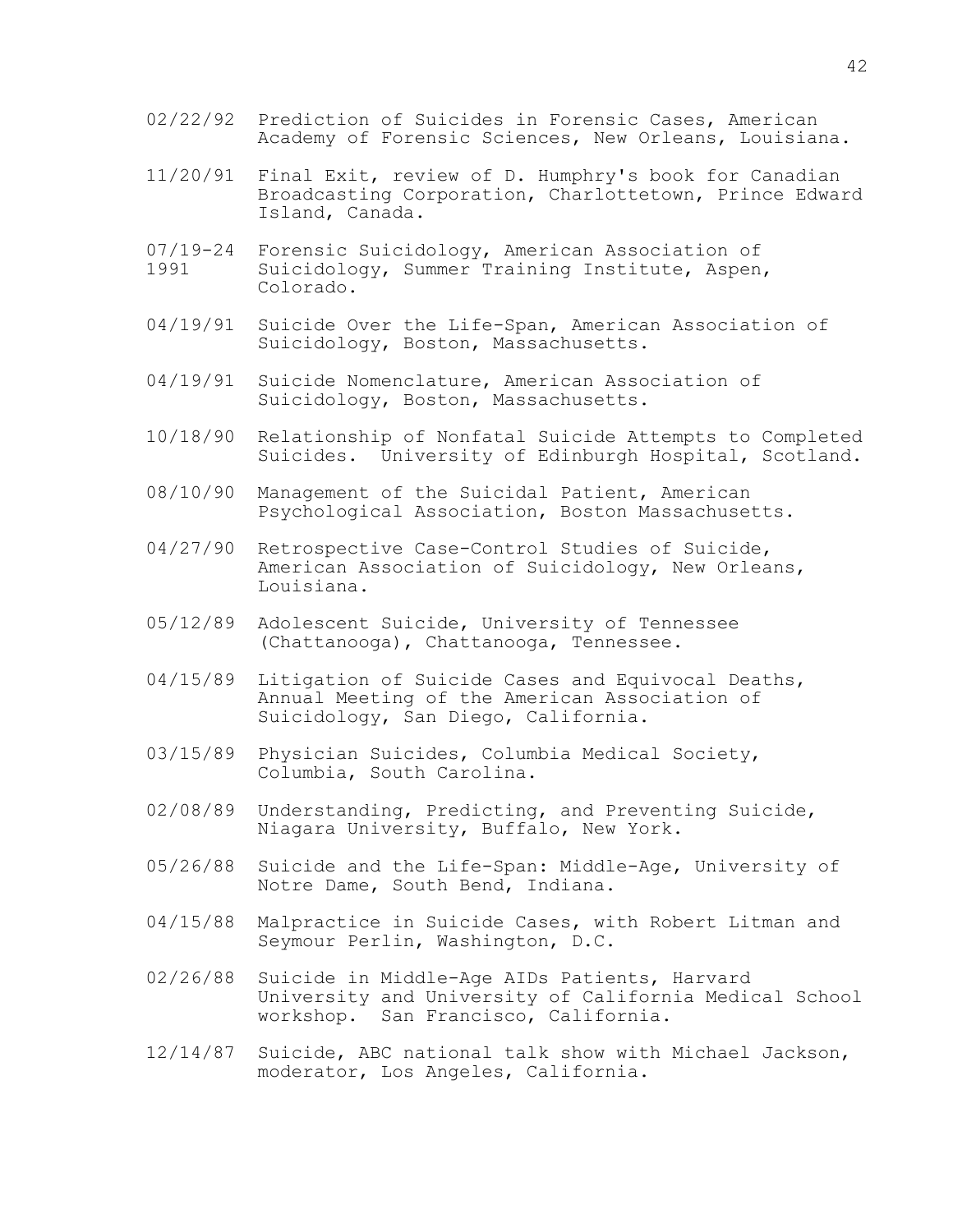- 11/2/87 Self-Mutilative Adolescents in Residential Settings, S.C. Youth Workers Association, Hilton Head, South Carolina.
- 05/27/87 Mid-Life Male Suicides, Workshop at Annual Meeting of American Association of Suicidology, San Francisco, California.
- 11/28/86 Unanticipated Problems of Mid-Life Suicides, Community Mental Health Lecture, University of Calgary (Alberta) School of Medicine.
- 11/6/86 Multiple Suicide Attempters, Psychiatric Residents Seminar, University of Calgary (Alberta) Psychiatry Department.
- 10/30/86 Biology of Suicide, Grand Rounds at the University of Calgary (Alberta) School of Medicine.
- 07/26- Suicide Assessment and Prevention in the U.S. Army, 08/02/86 Six Army Bases in West Germany.
- 07/13-17 Speaker, Menninger Foundation Conference on Suicide,<br>1986 Aspen, Colorado. Aspen, Colorado.
- 06/10-13 Chaired and was on Plenary Panel of the NIMH Youth<br>1986 Suicide Conference in Oakland, California. Suicide Conference in Oakland, California.
- 05/05/86 Suicide, Columbia, S.C., Rotary Club.
- 05/14-16 Lecturer, Suicide Assessment and Prevention,<br>1986 – Columbia Area Mental Health Clinic, Columbia Columbia Area Mental Health Clinic, Columbia, South Carolina.
- 04/03/86 Biology of Suicide, Read paper at Annual Meeting of AAS, Atlanta, Georgia.
- 09/86 ETV, Columbia, S.C., Discussed play- Night Mother.
- 07/23/85 Depression and Suicide, Coastal Carolina Hospital, Myrtle Beach, South Carolina.
- 10/16-18 Keynote address, Suicide, Alberta Psychological Association, Edmonton, Alberta.
- 05/11/85 Suicide Risk Assessment in the Military, Fort Jackson, South Carolina.
- 04/20/85 The Dublin Lecture: Basic Issues in Suicide Prevention, Annual Meeting of American Association of Suicidology, Toronto, Canada.
- 02/15/85 Lecture, Needs of the Dying Patient, Baptist Hospital, Columbia, S.C.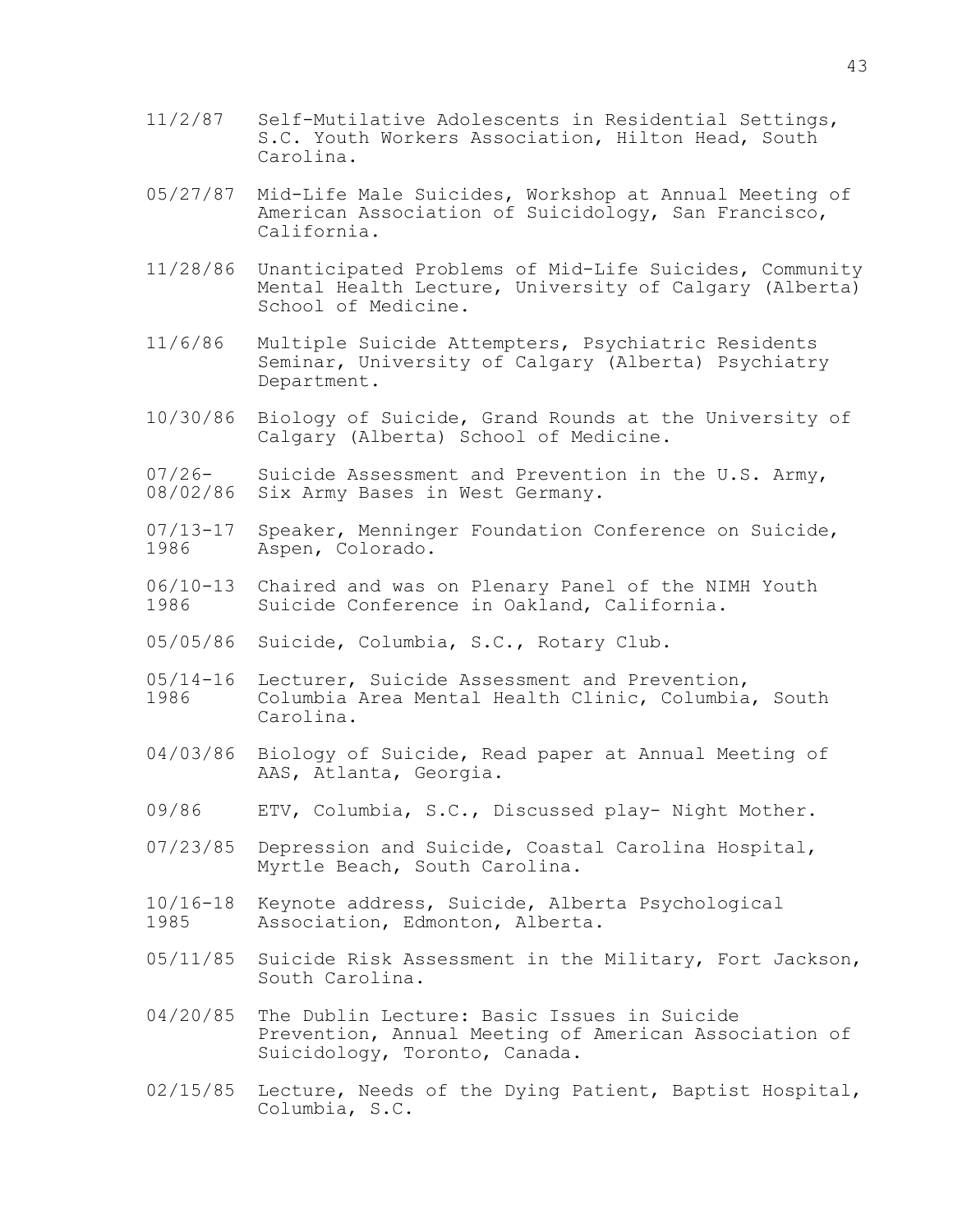- 02/01/85 Debate with Thomas Szasz, M.D., at Harvard University on the ethics of patient suicides.
- 10/25/84 Lecture, Suicidal Lifestyles of the Young, "Menorah Hospital, Kansas City, Missouri.
- 10/25/84 CBS-TV, Charlotte, N.C. "Youth Suicide"
- 08/30/84 Discussant, suicide papers at ASA meetings in San Antonio, Texas.
- 04/15/84 Suicide and Ethics, Lecture at Boston Samaritans, Boston, Massachusetts.
- 03/07/84 Adolescent Suicide, Lecture at Lexington Community Mental Health Center, Columbia, S.C.
- 04/22/83 Suicide, Suggestibility, and Contagion, American Association of Suicidology, Dallas, Texas.
- 03/01/83 Religion, Suicide, and Death, Lutheran Theological Seminary, Columbia, S. C.
- 11/12/82 Social Interventions in Suicide, Lafayette, Louisiana.
- 10/26/82- Lectures on Suicide to the Department of Psychiatry.
- 04/25/84 Calgary Medical School, Calgary, Alberta, Canada.
- 04/27/82 Young Suicides: A Radical Review, American Association of Suicidology, New York City.
- 01/17/82 Rational Suicide, Medical College of Georgia.
- 12/07/81 WIS-TV Columbia, S.C. Suicide.
- 11/14/81 The Suicidal Patient, USC Medical School.
- 05/07/81 WJLA-TV Washington, D. C.
- 07/21/80 ETV Columbia, S. C. Suicide.
- 06/16/80 PBS-TV New York City (National Television, with Hugh Downs).
- 11/12/80 Lecture on Social Psychiatry at Universitat Wien Medical School, Vienna, Austria.
- 10/05/79 Death, Sexuality, and Aggression, American International School, Vienna, Austria.
- 04/08/78 "The Suicidologist as an Expert Witness," American Association of Suicidology, New Orleans.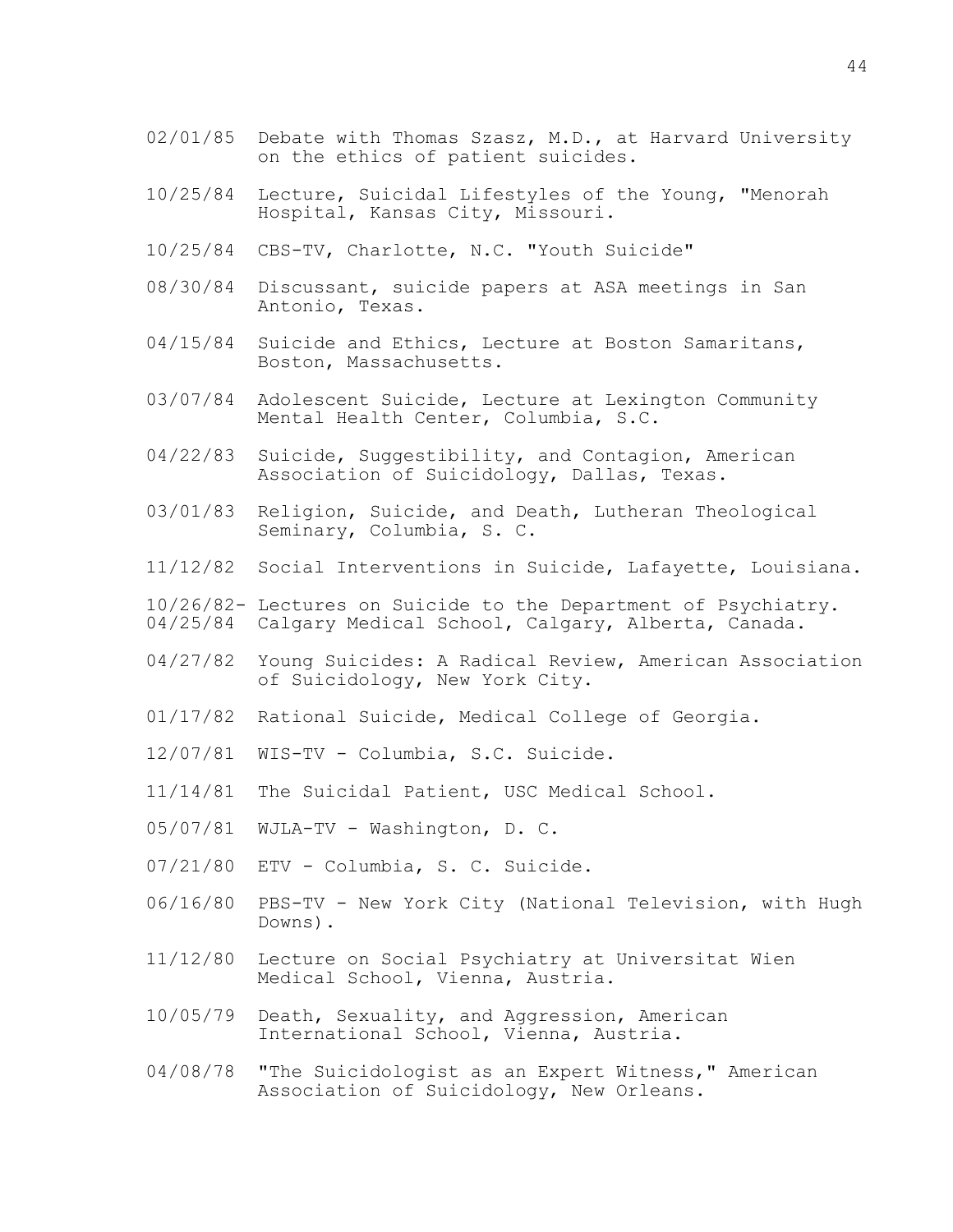- 06/23/77 Sociology of Suicide Prevention, Helsinki, Finland.
- 06/15/71 Crisis Intervention, West Berlin School of Medicine, West Berlin, Germany.

#### **PROFESSIONAL SOCIETIES**

American Foundation for Suicide Prevention (past scientific advisory committee)

American Academy of Forensic Sciences (fellow)

American Psychiatric Association (past member)

American Association of Suicidology (past president and boardcertified foremsic suicidologist)

American Board of Forensic Examiners (board-certified fellow)

International Academy for Suicide Research (invited fellow)

### **AVOCATIONAL ACTIVITIES**

- 1955-1958 Varsity Track and Basketball at the University of Illinois (on scholarship and lettered).
- 1960-1965 Tournament Archery. Men's State Champion in Illinois (1964) and Arizona (1966).
- Running (Boston marathon), archery, classical music, and golf.
- World Series of Poker & World Poker Tour tournaments, 2006 present (2nd in four tournaments). 2012, sixth place finish in main event (Beau Rivage, Biloxi, MI). 2015, 7th and 25th in WSOP national championships.

**PROFESSIONAL REFERENCES** (See me for more recent references or for lawyers in your state, please).

Clark,Emery, J.D. and Terri Bailey, J.D. Assistant United States Attorneys. 1441 Main Street, Suite 500. Columbia, South Carolina 29201 (803-929-3085).

Dietz, Park Elliott, M.D.-Ph.D. Threat Assessment Group. 2906 Lafayette, Newport Beach, California 92604.(949-723-2211).

Fromson, Kenneth B., J.D. Finklestein & Partners. 1279 Rte. 300, PO Box 1111, Newburgh, New York 12551 (845-562-0203 x 2755).

Lumpkin, Douglas B**.**, J.D. Lumpkin & Haskins. 1718 Main St., Suite 204, Sarasota, FL (941-366-4200).